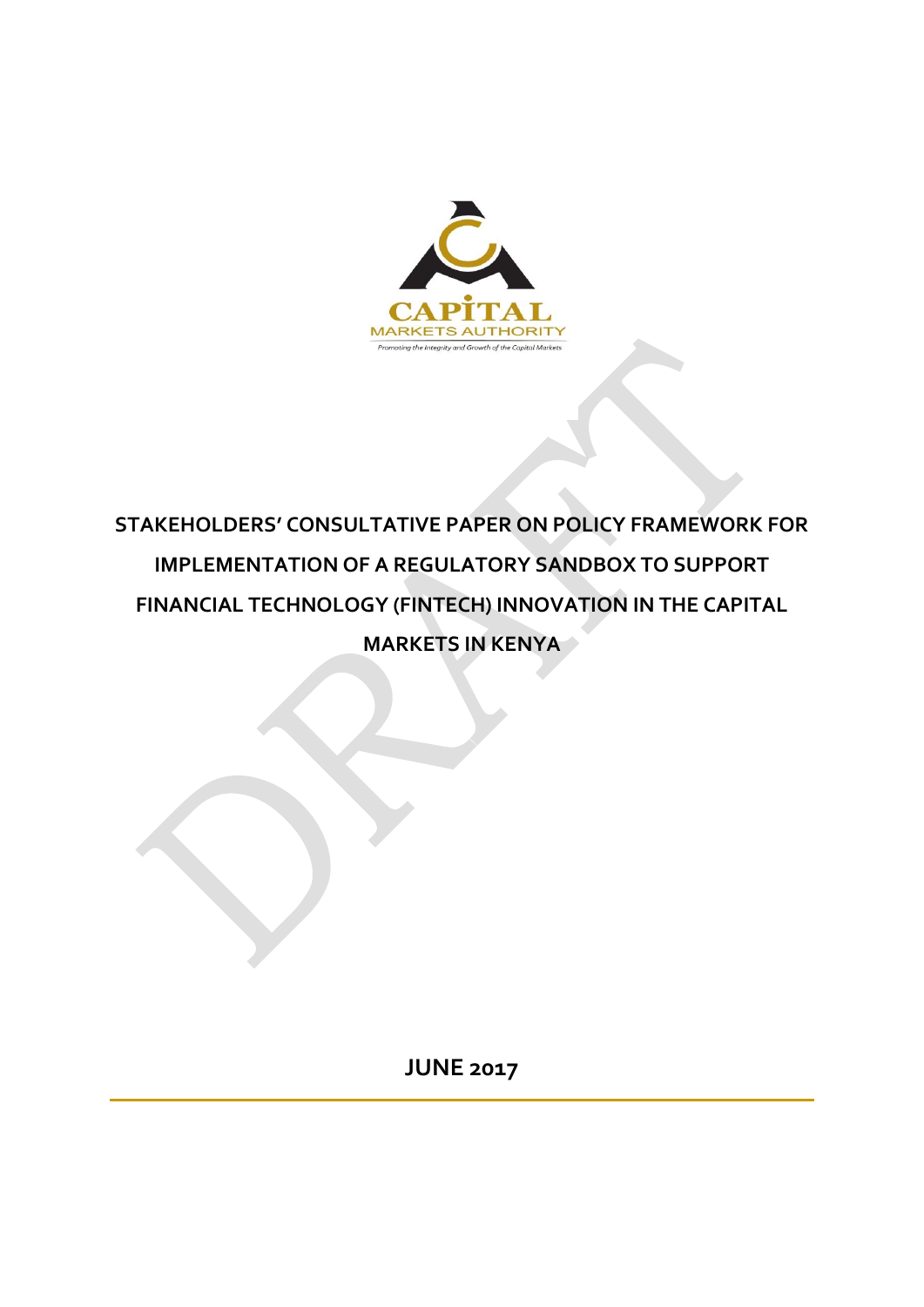# **ABBREVIATIONS**

| <b>AFS</b>  | <b>Australian Financial Services</b>                   |
|-------------|--------------------------------------------------------|
| <b>ASIC</b> | <b>Australian Securities and Investment Commission</b> |
| <b>DFS</b>  | <b>Digital Financial Services</b>                      |
| <b>FCA</b>  | <b>Financial Conduct Authority</b>                     |
| FI.         | <b>Financial Institution</b>                           |
| FinTech     | Financial Technology                                   |
| <b>FSS</b>  | <b>Financial Services Sector</b>                       |
| <b>MAS</b>  | Monetary Authority of Singapore                        |
| MTP II      | Medium Term Plan II                                    |
| <b>NIFC</b> | Nairobi International Financial Centre                 |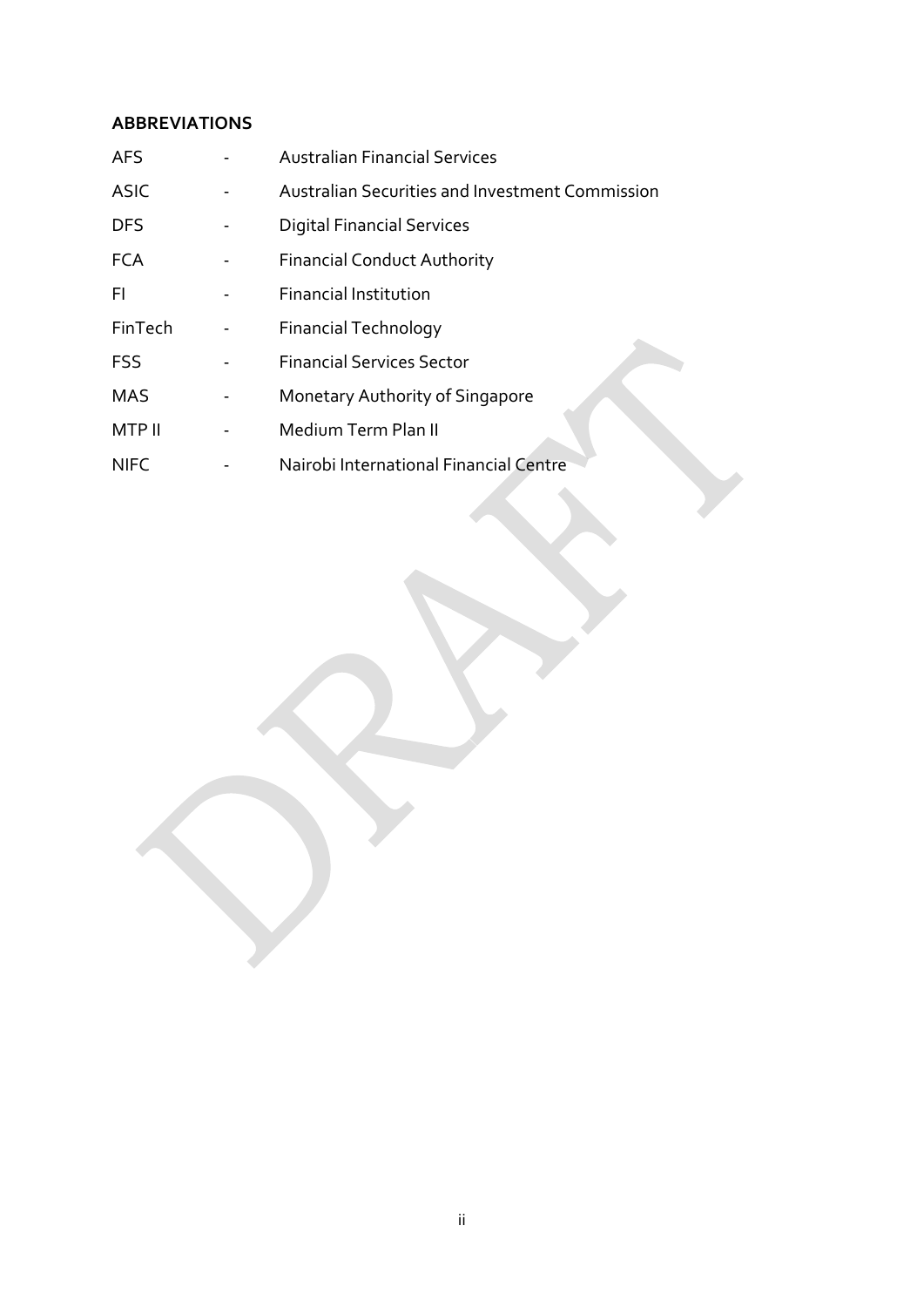#### **TABLE OF CONTENTS**

| 1.                      | BACKGROUND AND RATIONALE FOR REGULATORY SANDBOX  1<br>1.1                                                                                       |  |
|-------------------------|-------------------------------------------------------------------------------------------------------------------------------------------------|--|
|                         | Kenya's Capital Markets - Existing supportive regulatory framework for Principle-based<br>1.2                                                   |  |
|                         | 1.3                                                                                                                                             |  |
|                         | 1.3.1                                                                                                                                           |  |
|                         | 1.3.2                                                                                                                                           |  |
|                         | 1.3.3                                                                                                                                           |  |
| $\overline{\mathbf{2}}$ | SCOPE OF THE REGULATORY SANDBOX IN THE KENYAN CONTEXT 10<br>2.1                                                                                 |  |
|                         | 2.2                                                                                                                                             |  |
|                         | 2.2.1                                                                                                                                           |  |
|                         | 2.2.2                                                                                                                                           |  |
|                         | 2.2.3                                                                                                                                           |  |
|                         | 2.2.4                                                                                                                                           |  |
|                         | 2.2.5                                                                                                                                           |  |
|                         | 2.3                                                                                                                                             |  |
|                         | 2.3.1                                                                                                                                           |  |
|                         | 2.3.2                                                                                                                                           |  |
|                         | 2.3.3                                                                                                                                           |  |
|                         | 2.3.4                                                                                                                                           |  |
|                         | 2.3.5                                                                                                                                           |  |
|                         | 2.3.6                                                                                                                                           |  |
|                         |                                                                                                                                                 |  |
|                         | 2.4                                                                                                                                             |  |
| 3                       | APPLICATION OF REGULATORY SANDBOXES IN OTHER JURISDICTIONS  14<br>3.1                                                                           |  |
|                         | 3.2                                                                                                                                             |  |
|                         | 3.3                                                                                                                                             |  |
|                         | 3.4                                                                                                                                             |  |
| 4                       | COLLABORATIVE INITIATIVES UNDERTAKEN BY THE CMA ON FINTECH 23<br>Crowdfunding Policy & Regulation: Market Development in East Africa  23<br>4.1 |  |
|                         | 4.2                                                                                                                                             |  |
|                         | Engagement with other regulators and other international standard setting bodies 26<br>4.3                                                      |  |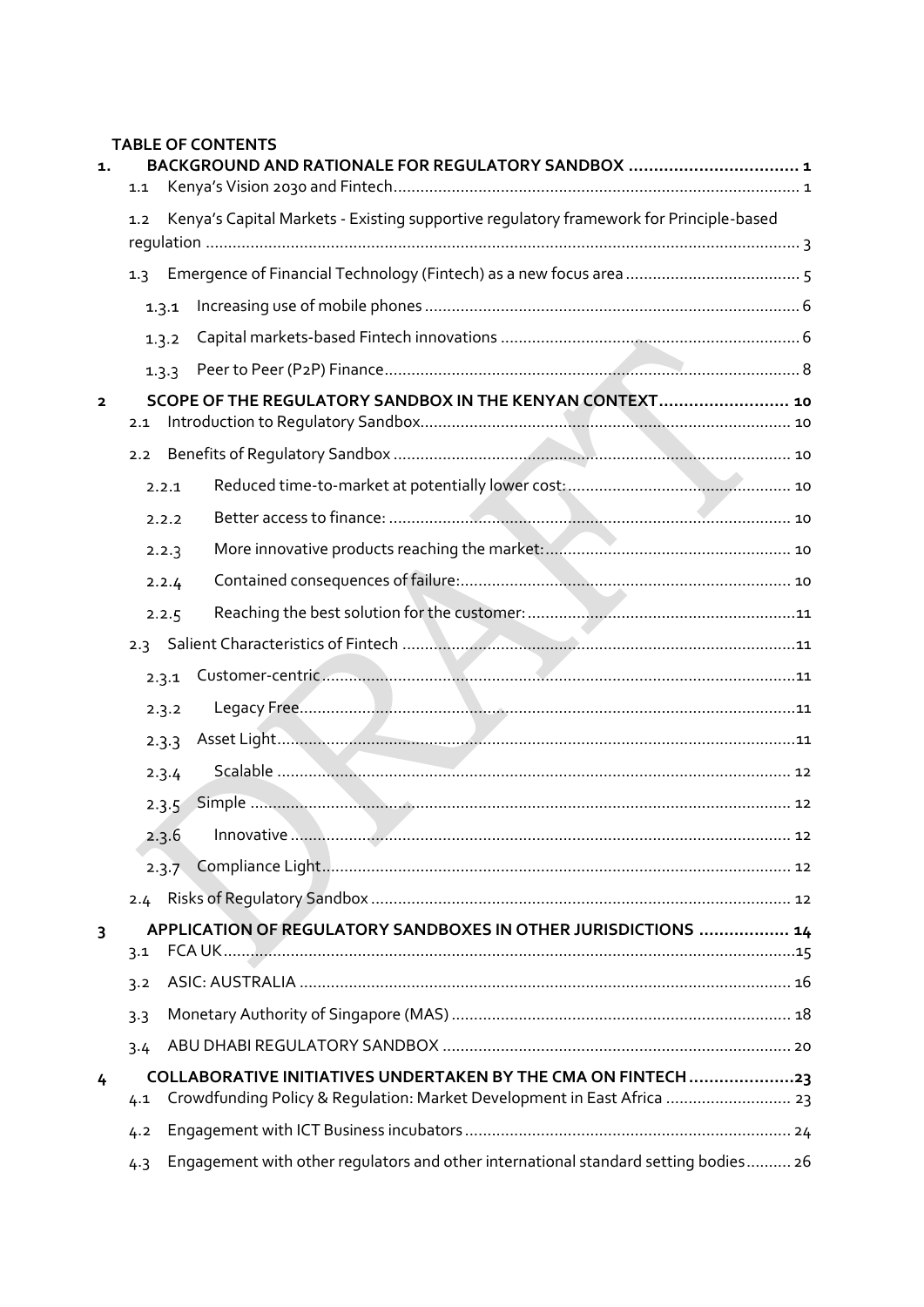| 5 <sup>7</sup><br>6 |                                                          |  |
|---------------------|----------------------------------------------------------|--|
| $\overline{7}$      | OPTIONS IN INTRODUCING THE KENYAN REGULATORY SANDBOX  56 |  |
| $\overline{9}$      |                                                          |  |
|                     |                                                          |  |
|                     |                                                          |  |
|                     |                                                          |  |
|                     |                                                          |  |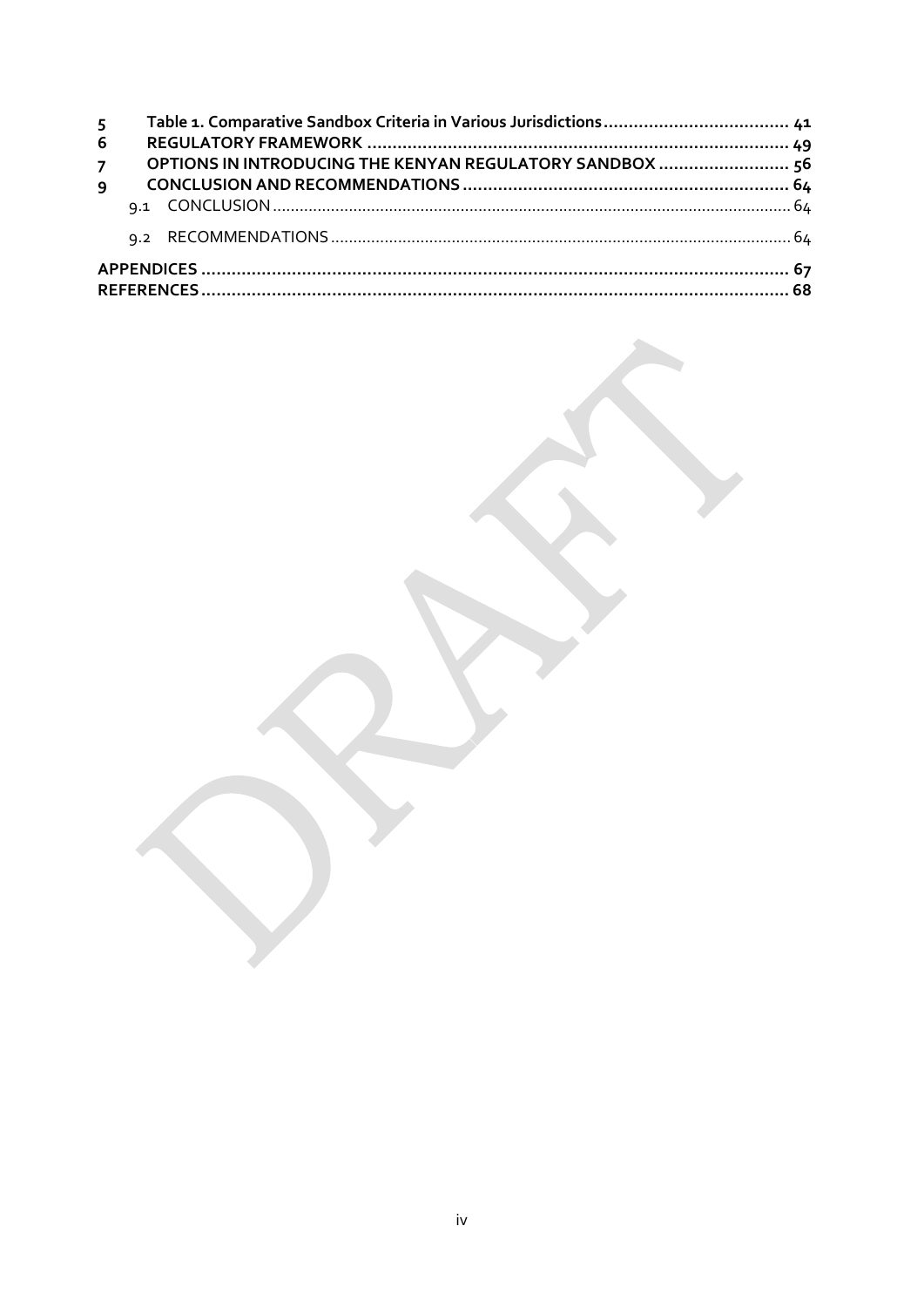#### <span id="page-4-0"></span>**1. BACKGROUND AND RATIONALE FOR REGULATORY SANDBOX**

#### <span id="page-4-1"></span>**1.1 Kenya's Vision 2030 and Fintech**

Kenya's vision 2030 identifies the Financial Services Sector (FSS) as a critical pillar to achieving economic freedom of the country. The aspiration articulated for the FSS in the vision is to "Create a vibrant and globally competitive financial sector that will promote a high level of savings to finance Kenya's overall investment needs." The economic plan requires that the sector stimulates significant increase in investments and savings through mobilizing both domestic and international resources. Vision 2030 Second Medium Term Plan (MTP II) 2013-2017 specifically identifies Capital Markets as key drivers of the FSS and lays out ambitious targets on the dimensions of access, stability and efficiency for the capital markets.

In line with the Capital Markets Masterplan, to attract regional and international activity and investment, Kenya aims to develop and build on centers of excellence. The country already has well-established strengths in agriculture, infrastructure, financial services and technology and real estate, and is developing strengths in sectors like oil and gas, metals and mining. It aims to develop strengths in more sophisticated financial services, such as asset management, private equity/venture capital, private placements and Islamic finance. These are important components of the Master Plan that will position Kenya as a centre of excellence for raising sophisticated funding.

Over the years, the Kenyan financial sector has experienced introduction of innovative technologies such as MPESA that have resulted in the sector's exponential growth and an increase of financial services uptake. Under the domestic Capital Market context, the CMMP has identified FinTech as one of the areas for potential exploitation to build on the recently witnessed innovations.

The success of the aforementioned ambitions and aspirations largely depends on the quality and responsiveness of regulation that is balanced with mandates to ensure the integrity of products, services and transactions in the capital markets space through the imposition of clear duties and obligations upon market participants. It is however acknowledged that the development of strict compliance requirements and their effective enforcement although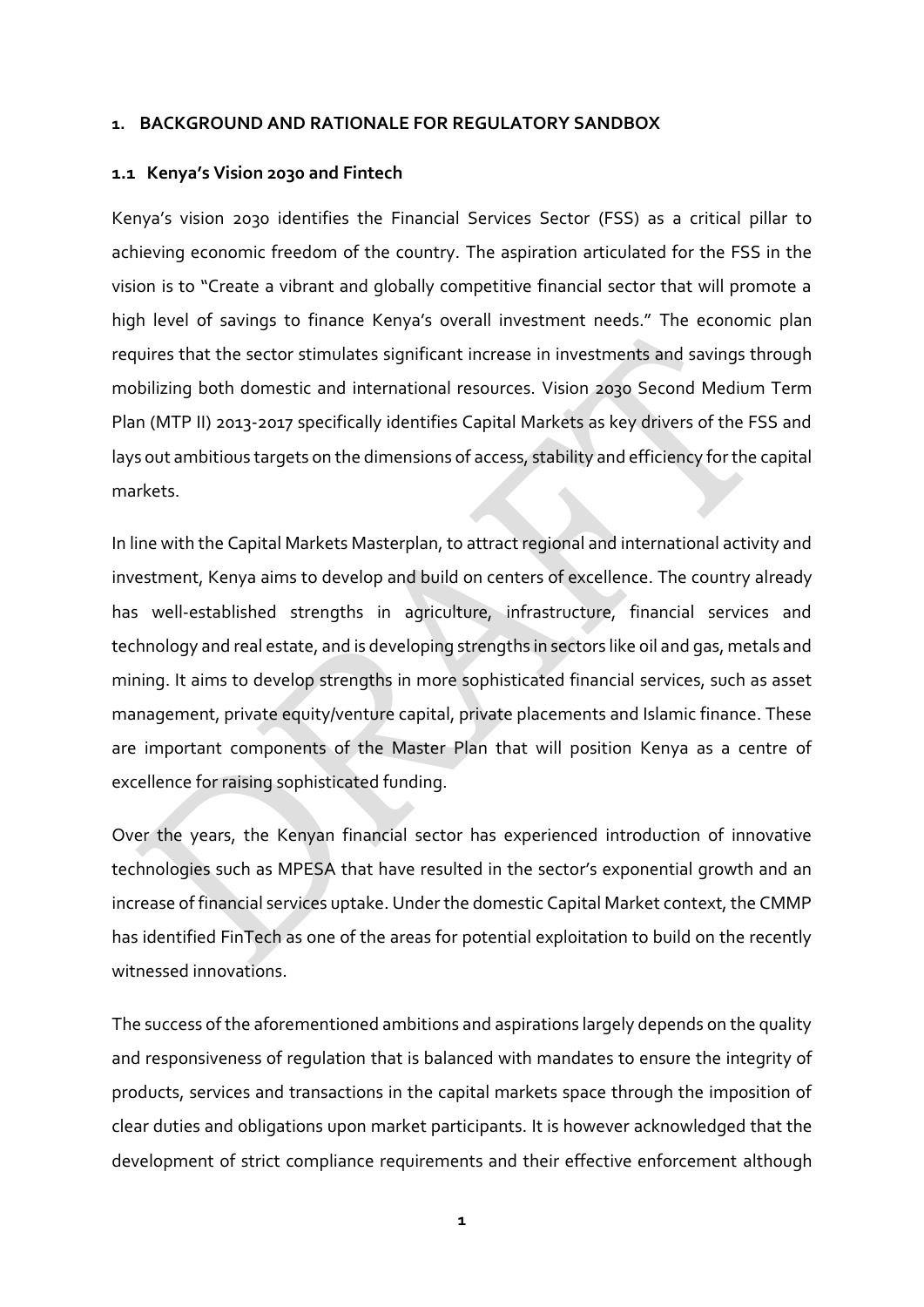ensuring reduction of risk may be more suited to maintaining the status quo and catering for well-established products and services.

Despite Kenya's renowned stature as a hub of innovation, the country's capital markets have sub-optimally utilized the opportunity presented by Fintech innovations to push capital market activity to the next level. Against the foregoing background, the aspiration of Kenya's capital markets to be a gateway to East and Central Africa heavily depends on the quality and responsiveness of regulation to issuer and investor needs when balanced against the mandate of the Authority to ensure the integrity of products, services and transactions in the capital markets through the observance of clear rules, duties and obligations by the market participants.

The Third Pillar of the Capital Markets Master Plan emphasizes the need to have in place for the Kenyan capital markets, a sound, responsive regulation and a legal framework that inspires confidence. This has led to the examination of the country's legal and regulatory framework to ease market access through the introduction of principles-based regulation, vide amendments to relevant sections of the law to give a legal basis for principle-based approval and issuance of industry Policy Guidance Notes (PGNs). The regulatory nimbleness, flexibility and responsiveness provided by principle-based regulation is even more important in the FinTech sector where thriving innovation is the lifeline of a vibrant business enterprise.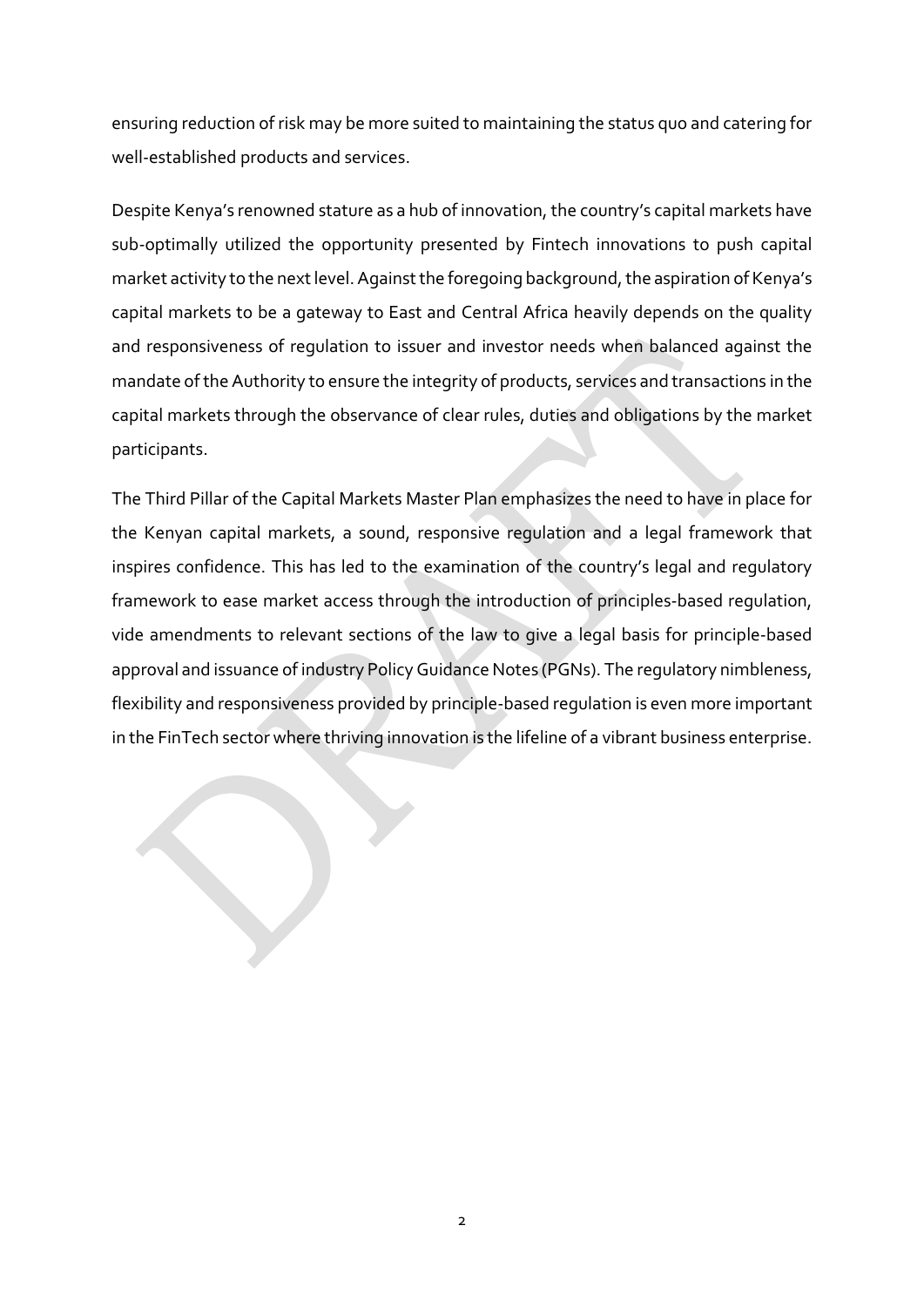## <span id="page-6-0"></span>**1.2 Kenya's Capital Markets - Existing supportive regulatory framework for Principlebased regulation**

The Authority amended its Act vide Capital Markets Amendment Act No. 48 of 2013 to introduce the foundations for principle based regulation. The Amended Act under section 12A gives the Authority the mandate to issue such guidelines and notices as it may consider necessary for it to better carry out its functions for the regulation of capital markets activities and products, subject to the assessment of the extent to which they appropriately cater for efficient, orderly and fair operation of the segment, product or intermediaries; adequate provisions for risk management and controls on market misfeasance; proper protection of investor interests and appropriate level of disclosure and a facilitative environment for transparent operations. This provision creates the basis on which new products and services can be evaluated, and where appropriate approved, subject to the issuance of guidelines to ensure transparency and consistency.

To facilitate the implementation of in-principle approvals, the Authority developed seven (7) broad guidelines as highlighted below:

- **1. Capital Adequacy:** A firm shall at all times demonstrate and maintain overall financial resources, including capital resources and liquidity resources, which are adequate, both as to amount and quality, to ensure that there is no significant risk that its liabilities cannot be met as they fall due.
- **2. Risk management and mitigation:** A firm shall document a description of the broad business strategy, its view of its principal risks and its approach to measuring, managing and mitigating the risks. This description should include the role of stress testing, scenario analysis and contingency planning in managing risk. A firm shall satisfy itself that the systems (including IT) are sufficiently sound to support the effective management and, where applicable, the quantification of the risks that could affect it.
- **3. Competence, skill and integrity**: A Firm shall demonstrate and maintain an appropriate level of professional expertise and perform professional duties in accordance with relevant laws, regulations, and technical standards. The firm must also refrain from engaging in any conduct that would prejudice the carrying out of its duties ethically and abstain from engaging in or supporting any activity that might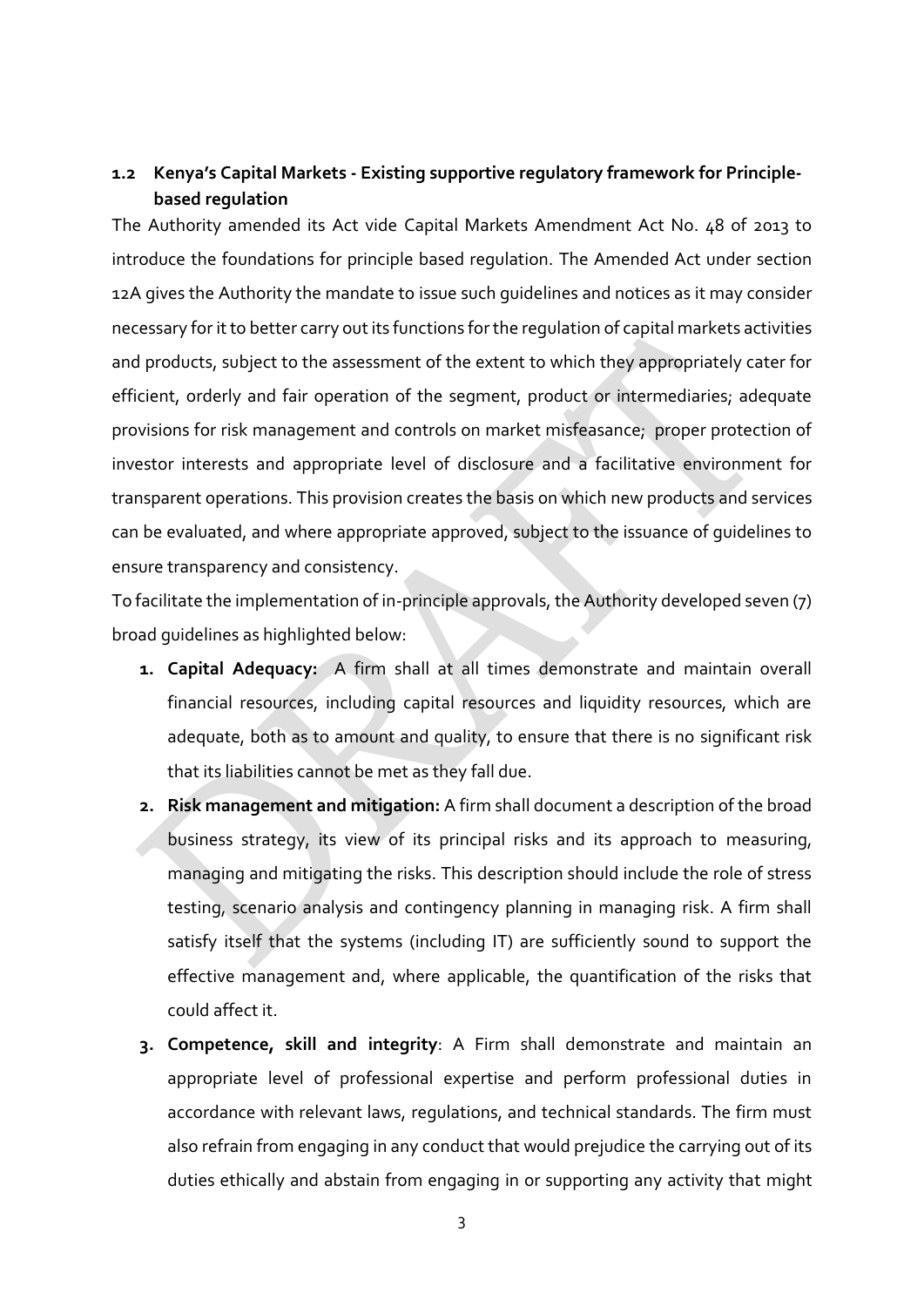discredit the Kenyan Capital Markets. The firm shall mitigate actual conflicts of interest, regularly communicate with business associates to avoid apparent conflicts of interest as well as advise all parties of any potential conflict. A firm shall ensure that its key personnel are fit and proper.

- **4. Corporate Governance:** The Board of the firm shall: steer the company to meet its business purpose in both the short and long term; have an appropriate mix of skills, experience and independence to enable its members to discharge their duties and responsibilities effectively; communicate with the firm's shareholders and other stakeholders, at regular intervals; ensure a fair, balanced and understandable assessment of how the firm is achieving its business purpose and meeting its other responsibilities; guide the business to create value and allocate it fairly and sustainably to reinvestment and distributions to stakeholders, including shareholders, directors, employees and customers; lead the firm to conduct its business in a fair and transparent manner that can withstand scrutiny by stakeholders.
- **5. Fair, orderly and efficient conduct of business:** A firm shall demonstrate and document all the policies and procedures (internal controls) adopted by the management of an entity to assist in achieving management's objective and ensure as far as practicable, the orderly and efficient conduct of its business, including adherence to management policies, the safeguarding of assets, the prevention and detection of fraud and error, the accuracy and completeness of the accounting records, and the timely preparation of reliable financial information.
- **6. Protection of investor interest:** The firm shall not unfairly place its interests above those of its clients, and where it has control of client's assets, or is otherwise responsible for safeguarding of assets belonging to a client, shall arrange proper protection for them by way of segregation, specific identification or any other suitable method, in accordance with the responsibility it has accepted.
- **7. Disclosure requirements:** The firm shall deal with its regulator in an open and cooperative manner and keep the regulator promptly informed of anything concerning the firm which it might reasonably expect to be disclosed to the regulator. The firm shall take reasonable steps to give the clients it advises, in a comprehensive and timely fashion, any information needed to enable them make a balanced and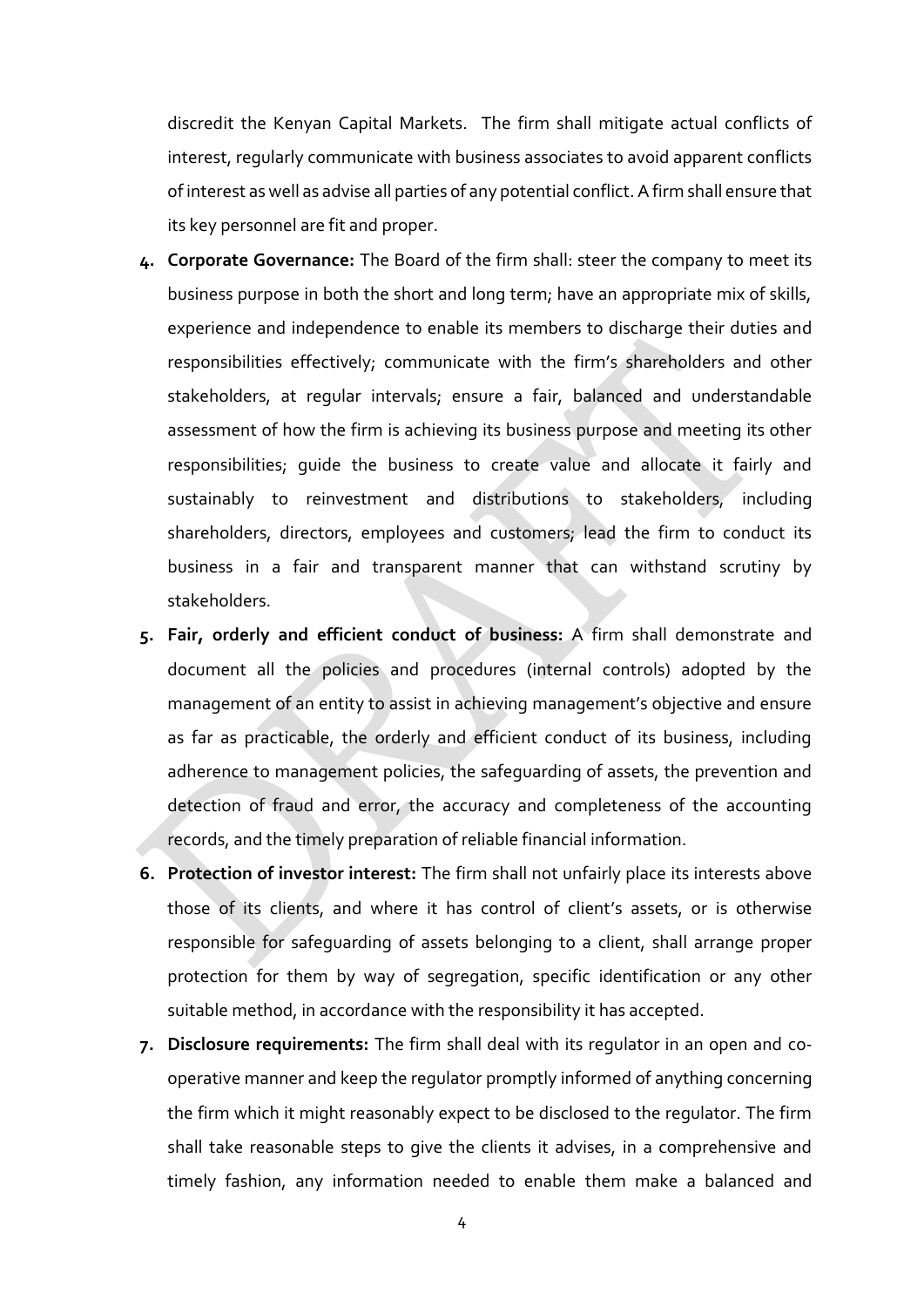informed decision. The firm shall also ensure that clients are made aware of any risks/responsibilities they take on, and the limits to which the firm accepts responsibility and/or liability for any recommendations. The firm should make clear at all times the capacity in which it acts in this regard, and clients should be made aware of the level of service the firm is offering.

## <span id="page-8-0"></span>**1.3 Emergence of Financial Technology (Fintech) as a new focus area**

A recent IOSCO<sup>1</sup> report on Fintech found that Fintech evolution is taking place in the context of global trends fueled by growth in computing power thus enabling analysis of ever larger data sets, broader accessibility of goods and services and disintermediation and reintermediation. These trends are in turn taking place against the backdrop of demographic and generational changes.

## **Common Capital Market-based FinTech types - FintechCM**

The impact of FinTech has been more pronounced in other select sectors of financial services than in Capital markets. However, capital markets are now increasingly taking a proactive and collaborative approach to engaging alternative Fintech business models to benefit from FinTech innovations.

#### **The most commonly known FintechCM approaches**

There are two broad ways in which FintechCM<sup>2</sup> can be viewed;

- i. Technology disruptors A technology, or a business model that has proven itself in another vertical creating a new market and value network and eventually disrupting an existing market and value network, displacing established market leading firms, products, alliances and infrastructural arrangements
- ii. Firms with point solutions that solve difficult problems with greater automation, effectiveness or better leveraging of data.

As markets evolve, FintechCM is also evolving with its various components including; Increasing use of mobile phones, more automation of capital markets services through RegTech, InvestmentTech, Alt-Data, artificial intelligence, and distributed ledger

**.** 

<sup>&</sup>lt;sup>1</sup> International Organization of Securities Commissions: IOSCO is the international standard setter for securities market regulation.

<sup>2</sup> http://celent.com/reports/financial-technology-fintech-trends-capital-markets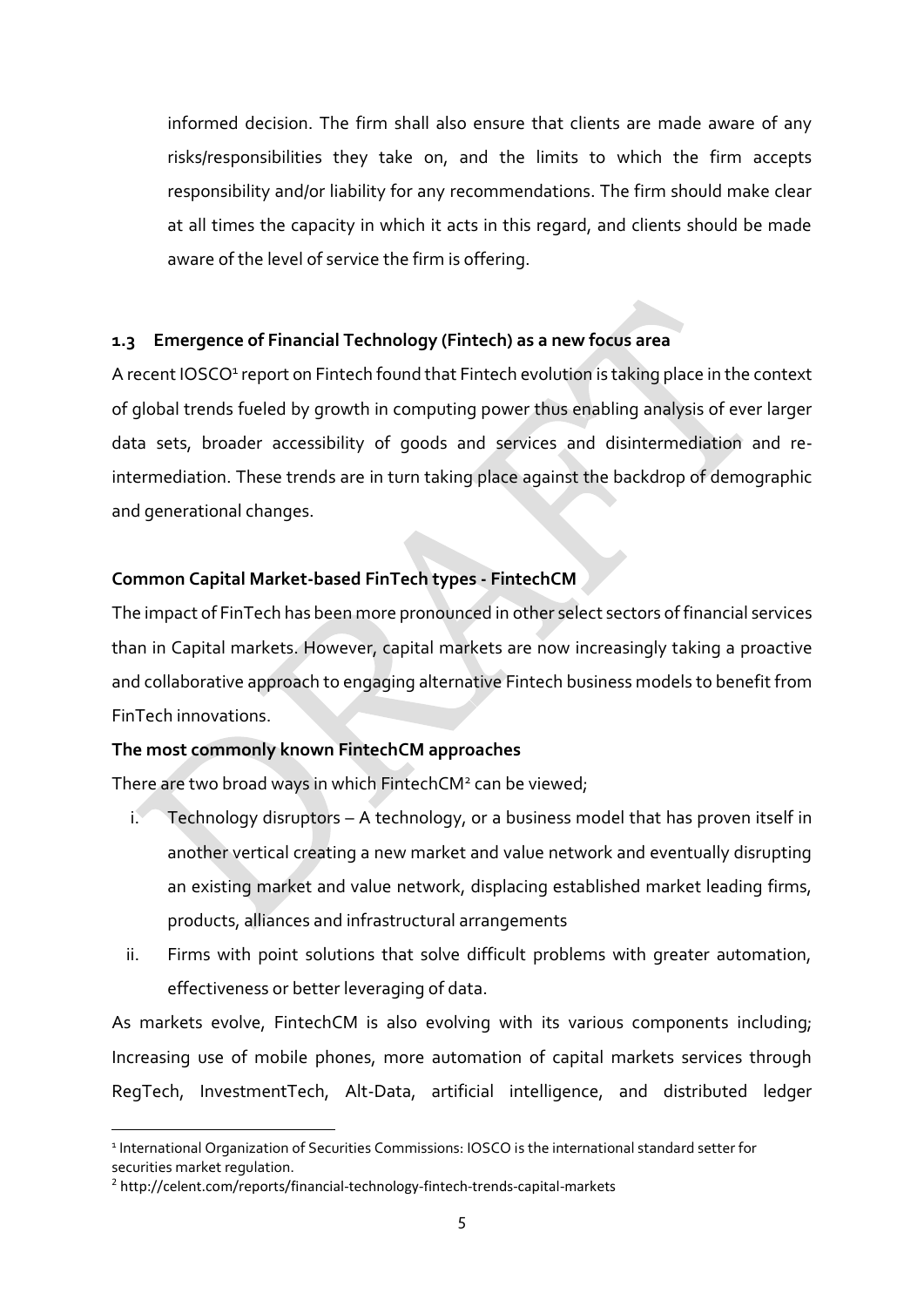technology to both remap existing business models and partner with market participants to create a more robust market system.

## <span id="page-9-0"></span>**Increasing use of mobile phones**

The world over, Issuers and investors are increasingly adopting the mobile phone as the preferred FinTech device of communication and conducting financial transactions. Interestingly this has been driven by increased capacity of smart phones in many markets but in Kenya the mobile payments transformation has been built around ensuring access by even the most rudimentary handsets allowing for the linkage of both inclusion and innovation.

## <span id="page-9-1"></span>**Capital markets-based Fintech innovations**

#### **i. RegTech**

According to the Financial Conduct Authority, it is a sub-set of FinTech that focuses on technologies that may facilitate the delivery of regulatory requirements more efficiently and effectively than existing capabilities.

Now, there is a range of companies offering these kinds of services. Some offer solutions for banks to help them comply, while others are aimed at helping policymakers monitor those they are regulating. Regtech companies emerged due to increased focus on managing risk and complying with stricter rules in the post-financial crisis period, given that the financial industry needed to find new ways to adapt. Regtech companies were therefore the result of a combination of rapid regulatory change and the need for more efficient technology.

#### **ii. Big-Data**

Big-Data is a phrase used to describe the growth in the volume of structured and unstructured data, the speed at which it is created and collected, and the scope of how many data points are covered. Big data often comes from multiple sources, and arrives in multiple formats. The increase in the amount of data available presents both opportunities and problems. Big Data has the potential to help companies improve operations and make faster, more intelligent decisions through in-depth analysis. While better analysis is positive, big data can also create overload and noise. Companies have to be able to handle larger volumes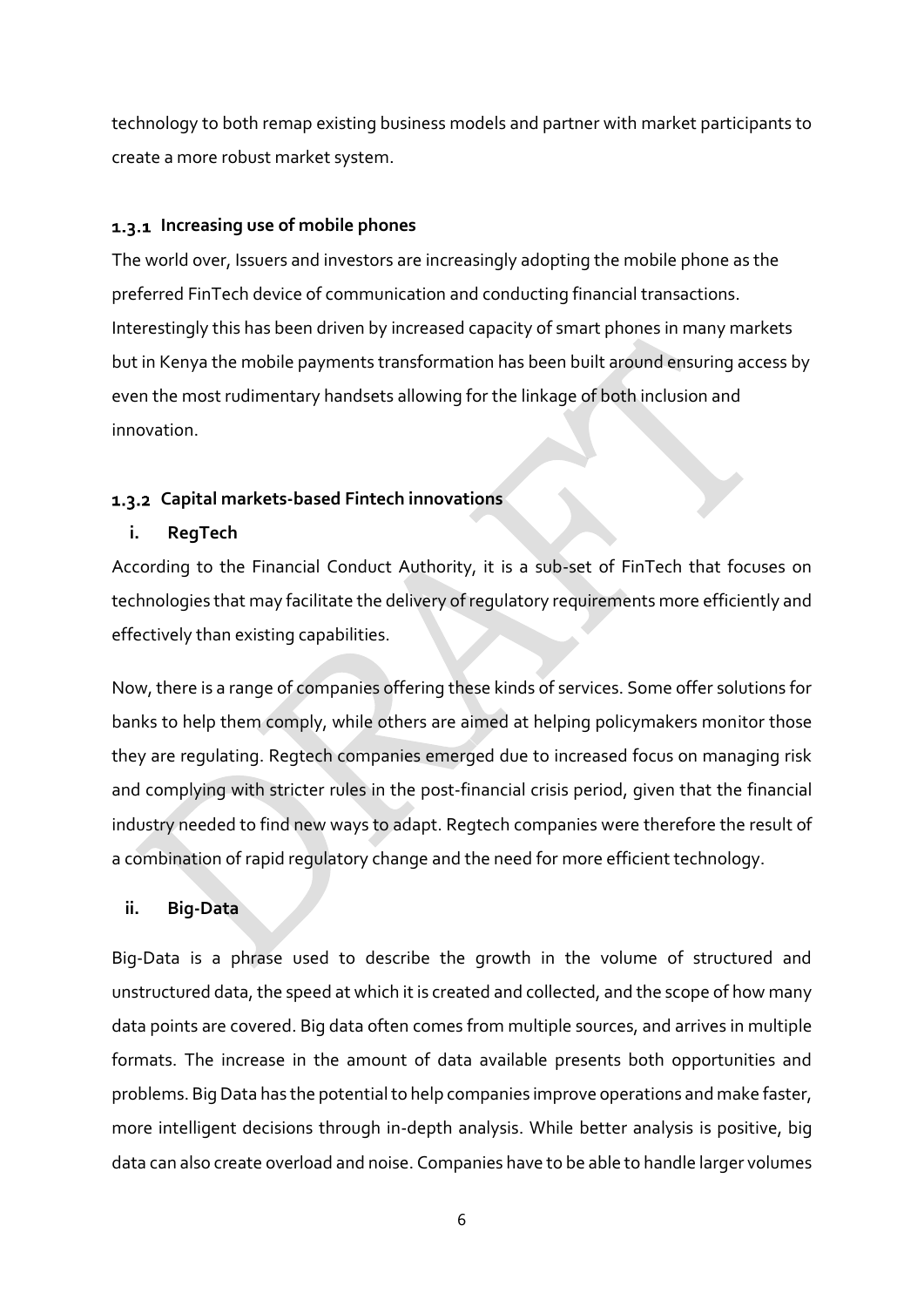of data; all the while determining which data represents signals compared to noise. Determining what makes the data relevant becomes a key factor. Structured data, consisting of numeric values, can be easily stored and sorted. Unstructured data, such as emails, videos, and text documents, may require more sophisticated techniques to be applied before it becomes useful.

#### **iii. Artificial intelligence and Investments Tech**

This is the use of artificial intelligence and machine learning in the financial markets. This may be used in portfolio and investment management, advisory services (robo-advisers or cyborg finance), algorithmic trading, social data analysis, information security, fraud detection, loan and insurance underwriting as well as customer services and sales. A roboadviser is an online wealth management service that provides automated, algorithm-based portfolio management advice without the use of human financial planners. They are typically low-cost, have low account minimums, and attract younger investors who are more comfortable doing things online. On the other hand, Algorithmic trading also referred to as algo trading and black box trading is a trading system that utilizes advanced and complex mathematical models and formulas to make high-speed decisions and transactions in the financial markets. Algorithmic trading involves the use of fast computer programs and complex algorithms to create and determine trading strategies for optimal returns.

#### **iv. Distributed Ledger Technology(DLT) (Blockchain technology)**

This is a decentralized/distributed database which serves as a (public, in the case of virtual currency) online ledger keeping record of transactions that cannot be changed. Each business has a ledger containing all records on transactions: purchases and sales etc. transacted by that business. When a transaction happens, for instance paying another business, there is an intermediary who validates it. In payments, this is, for instance, a bank. The blockchain removes the need of such an intermediary or better: replaces the intermediary with a (peer-to-peer) computer network. Blockchain can, as such, speed up the settlement times of many payments transactions.

Distributed Ledger Technology is an example of a rapidly developing technology in the financial services industry which offers exciting potential to support the needs of consumers

7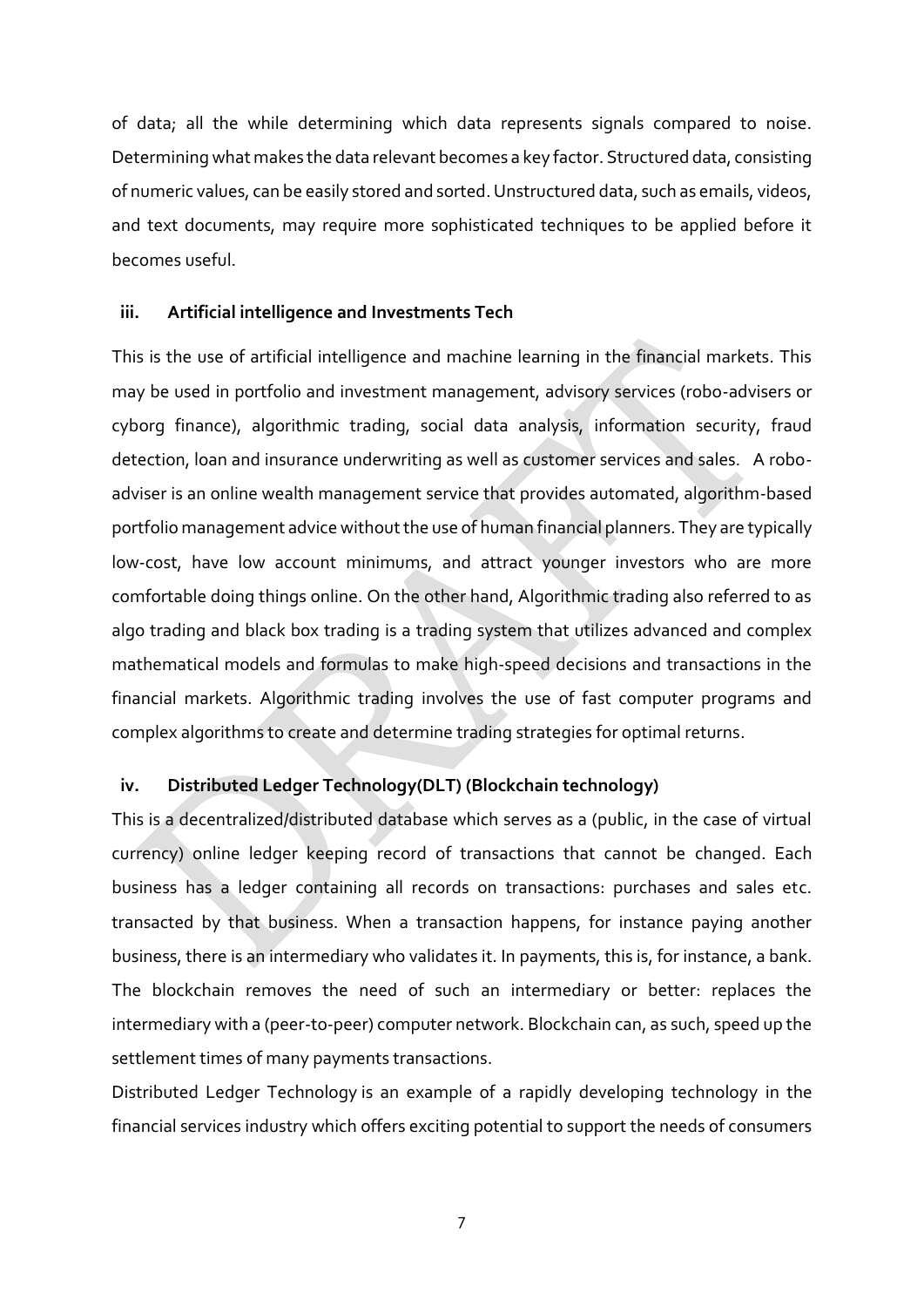and the market. DLT may also present new challenges and potential risks. For example, how regulated firms allocate responsibilities for systems shared among them.

Most financial industry participants and technology firms are increasingly exploring ways to develop and deploy DLT arrangements for use in payments, clearing, and settlement.

#### **v. Cryptocurrency**

A cryptocurrency is a digital or virtual currency that uses cryptography for security. A cryptocurrency is difficult to counterfeit because of this security feature. A defining feature of a cryptocurrency, and arguably its most endearing allure, is its organic nature; it is not issued by any central authority, rendering it theoretically immune to government interference or manipulation. The integrity of a cryptocurrency ledger is ensured, not by a trusted third party, but by a network of parties whose work is to protect the network.

Cryptocurrencies make it easier to transfer funds between two parties in a transaction; these transfers are facilitated using public and private keys for security purposes. These fund transfers are done with minimal processing fees, allowing users to avoid the steep fees charged by most banks and financial institutions for wire transfers.

#### <span id="page-11-0"></span>**Peer to Peer (P2P) Finance**

.

P2P finance (also referred to as crowdfunding) is an alternative form of finance for projects or ventures by raising money from a large number of people who each contribute a relatively small amount, typically online. The contribution can be in the form of donation and rewards, typically non-financial return models that fall outside the purview of regulators; and equity and loan-based models which are typically regulated in most countries globally. P2P finance has evolved as a modern and dynamic method of online business and investment financing across borders.

According to Mckinsey Global Institute, as early as 2012, over 80% of online browsers across the globe frequently used social networks. The growth and global acceptance of P2P finance has seen many investors devoting parts of their assets to P2P finance. The concept is attracting the attention of both angel investors and venture capitalists since it permits efficient private investment. Angel affiliates can exploit P2P finance platforms to improve performance and productivity. On the other hand, risk aversion is typical of venture capital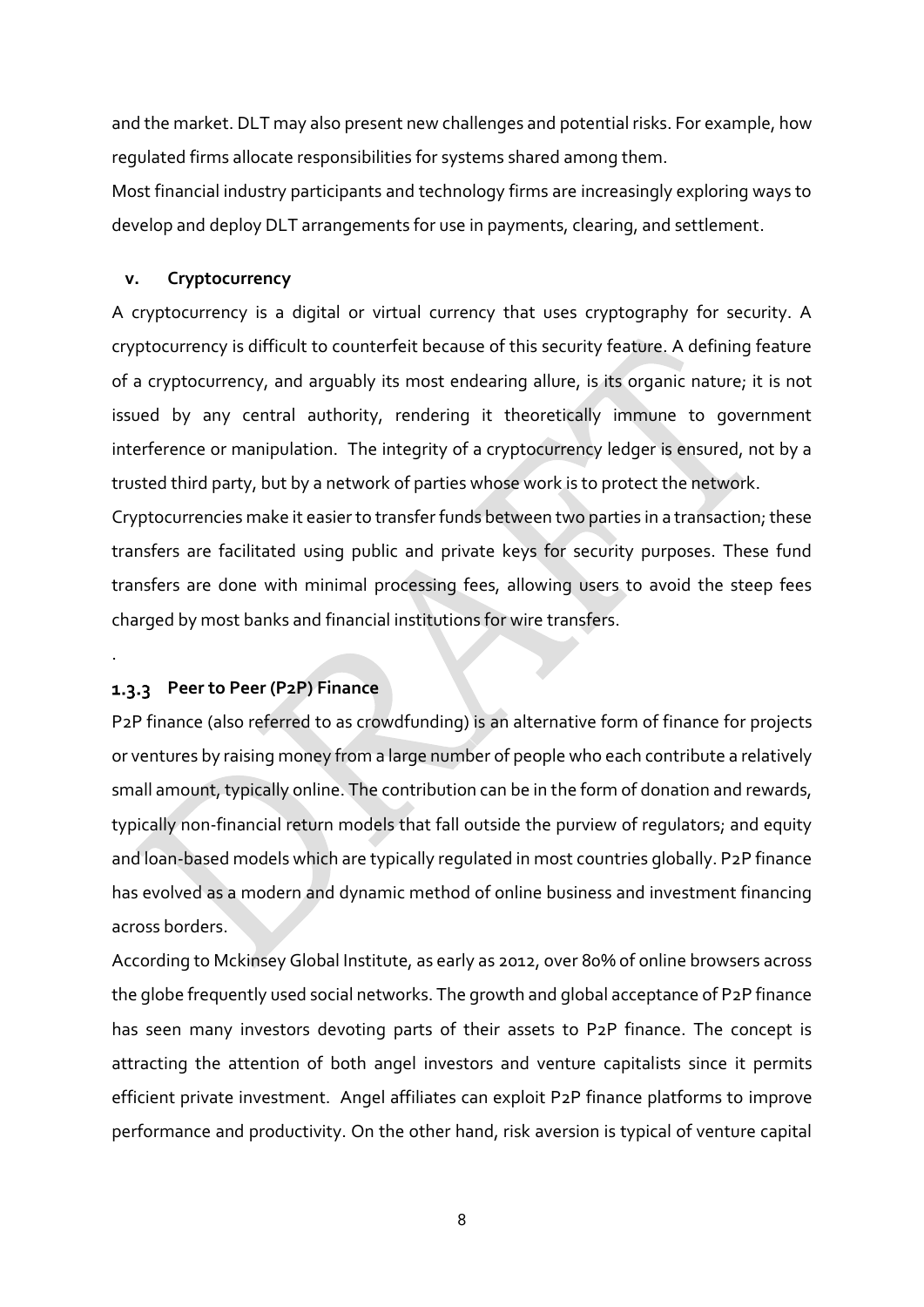creating a space for innovation and business start-ups. P2P finance is perceived to be a viable mechanism for linking angel investors and venture capital.

It is now common for Fintech Participants to offer competing products and services to many of the key business lines of traditional brick-and-mortar intermediaries, including payments, wealth management, investment banking, retail banking, lending and treasury functions. In addition, there is the potential for even more novel business models ahead, including artificial intelligence-driven research, investment and trading; and decentralized, borderless ledgers combined with self-executing contracts.

In light of the above information, Kenya intends to introduce a regulatory sandbox i.e. an environment that provides for both market confidence and an expressive environment for innovation. The regulatory sandbox aims to create a 'safe space' in which businesses can test innovative products, services, business models and delivery mechanisms in a live environment without immediately incurring all the normal regulatory consequences of engaging in the activity in question. Ideally, the experimental set up of the regulatory sandbox is envisioned to see more products see the light of day by way of providing a structured and incremental roadmap for regulatory compliance. This strategy is intended to leverage Kenya's global visibility as the global leader in mobile money and is a further step towards the emergence of Nairobi as a competitive International Financial Centre (NIFC).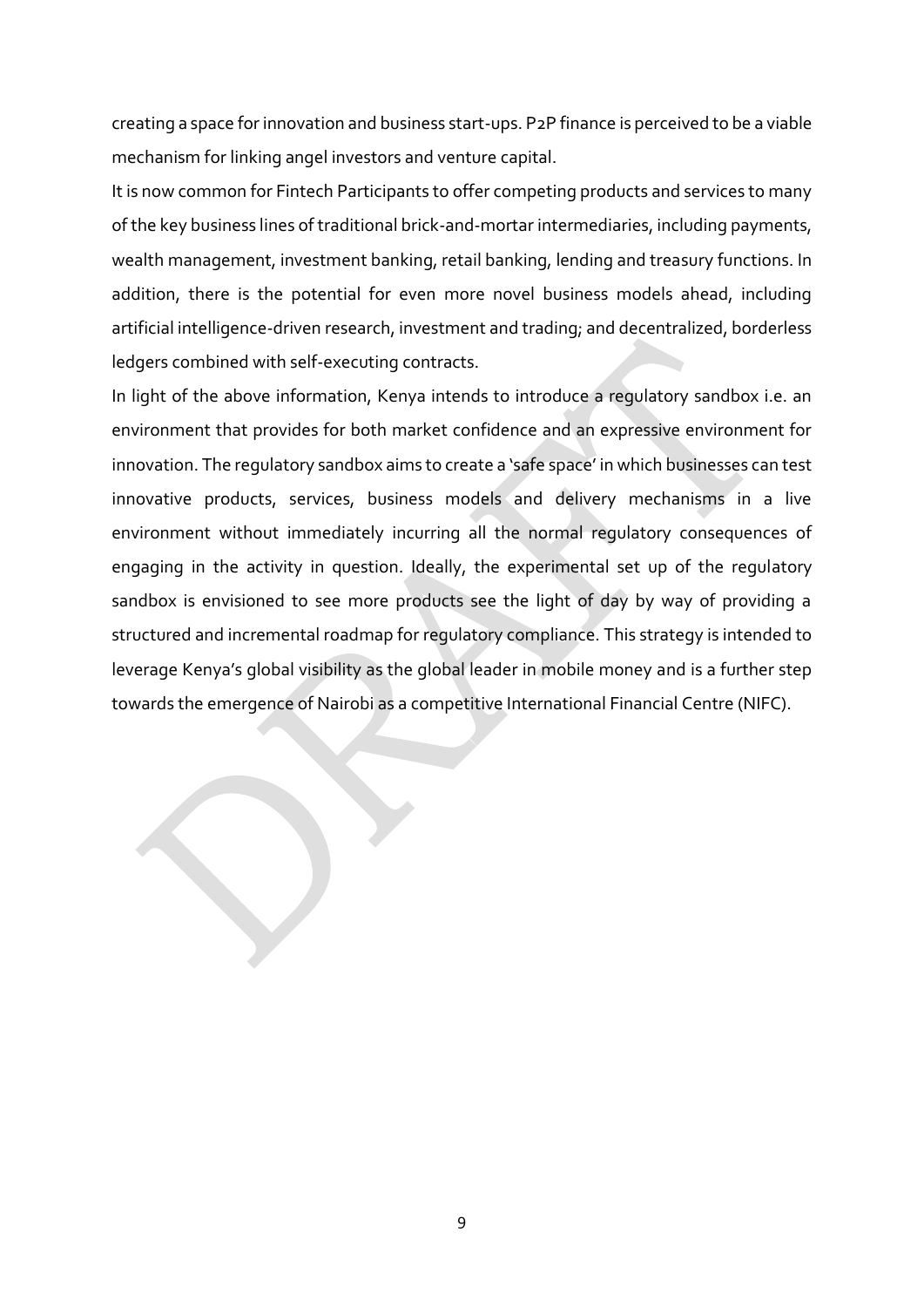#### <span id="page-13-0"></span>**2 SCOPE OF THE REGULATORY SANDBOX IN THE KENYAN CONTEXT**

#### <span id="page-13-1"></span>**2.1 Introduction to Regulatory Sandbox**

A regulatory sandbox is a tailored framework that allows firms deploying innovative technology in the financial services sector ("FinTech participants") to conduct their activities in a controlled and cost-effective environment. It is also known as a regulatory laboratory or a "Reg lab". The regulatory sandbox enables Financial Institutions or any interested firms to experiment with innovative FinTech solutions in an environment where actual products or services are provided to the customers within a well-defined regulatory space and for a specified duration.

#### <span id="page-13-2"></span>**2.2 Benefits of Regulatory Sandbox**

Regulatory sandbox has several benefits some of which are listed below:

#### <span id="page-13-3"></span>**Reduced time-to-market at potentially lower cost:**

Delays driven by regulatory uncertainty disproportionately affect first-movers and discourages innovation. Evidence shows that time-to-market can be increased by about a third in this way, at a cost of about 8% of product lifetime revenue.

#### <span id="page-13-4"></span>**Better access to finance:**

Financial innovation relies on investment, much of it through equity funding. Regulatory uncertainty at a crucial growth stage means that FinTech firms find it harder to raise funds and achieve lower valuations as investors try to factor in risks that they are not well placed to assess. Evidence shows that valuations may be reduced by about 15% due to regulatory uncertainty.

#### <span id="page-13-5"></span>**More innovative products reaching the market:**

Due to regulatory uncertainty, some innovations are abandoned at an early stage and never even tested. As the sandbox framework enables firms to manage regulatory risks during the testing stage, more solutions may be tried and later potentially introduced into the market.

#### <span id="page-13-6"></span>**Contained consequences of failure:**

A regulatory sandbox approach can be used to carve out a safe and conducive space to experiment with FinTech solutions within which the consequences of failure can be contained. The Sandbox however, cannot remove all risks, as failure is an inherent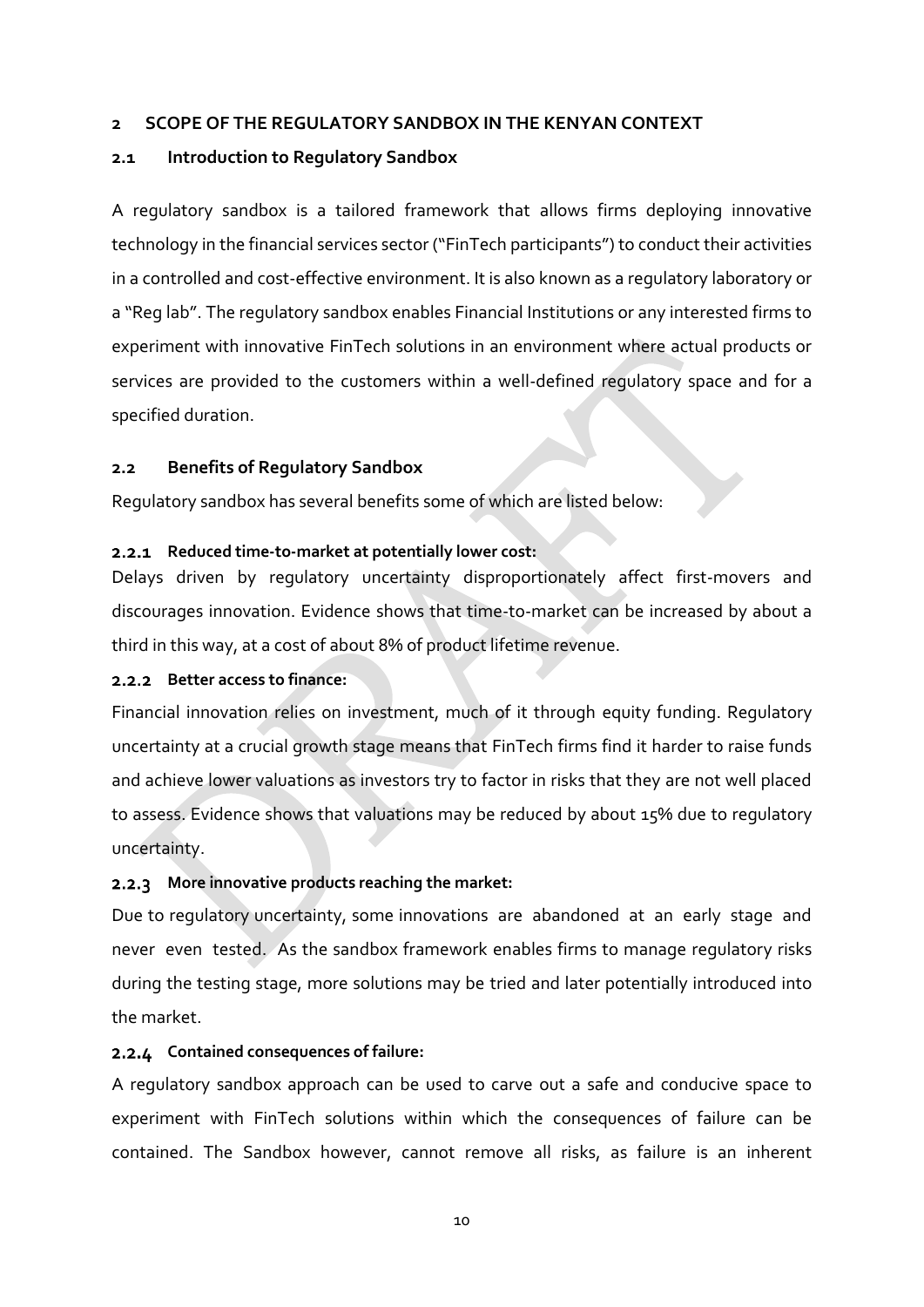characteristic of innovation. In this regard, the Sandbox aims to provide an environment where if an experiment fails, its impact on consumers and on financial stability will be limited.

#### <span id="page-14-0"></span>**Reaching the best solution for the customer:**

Since regulatory sandboxes provide a chance to test the solution, they provide a leeway to defer the end-result until the best solution for customers is reached. Given that any test of the product comes with time and money expenditures, with sandboxes, start-ups get a chance to develop the best possible solution with reduced costs and risks.

Regulatory sandboxes have therefore proven to be a useful tool for pilot testing promising innovations. Without regulatory Sandboxes, promising innovations may be stifled and opportunities missed due to firms being unclear on whether a new product or service complies with legal and regulatory requirements, leading them choosing not to pursue their new product or service further. Regulatory Sandboxes therefore aim at providing new and potential entrants to the capital market industry a safe space to test products, services, business models and delivery channels without the need to meet all regulatory requirements and incurring the considerable costs of putting in place the complex structures and processes to successfully apply for regulatory authorization.

## <span id="page-14-1"></span>**2.3 Salient Characteristics of Fintech**

#### <span id="page-14-2"></span>**Customer-centric**

Fintech has been seen to provide simple, easy-to-use, high-convenience products and services. Similarly, Fintech solutions tend to be needs focused propositions designed around particular consumer use. It therefore means that in the process of developing Fintech, there is substantial degree of customer engagement.

## <span id="page-14-3"></span>**Legacy Free**

- Purpose-built systems designed around digital channels and fulfilment
- Little drag from discontinued products, prior acquisitions or regulatory liabilities

## <span id="page-14-4"></span>2.3.3 Asset Light

- Low fixed-asset base creating significant operating leverage
- Balance sheet frequently rented or outsourced to other parties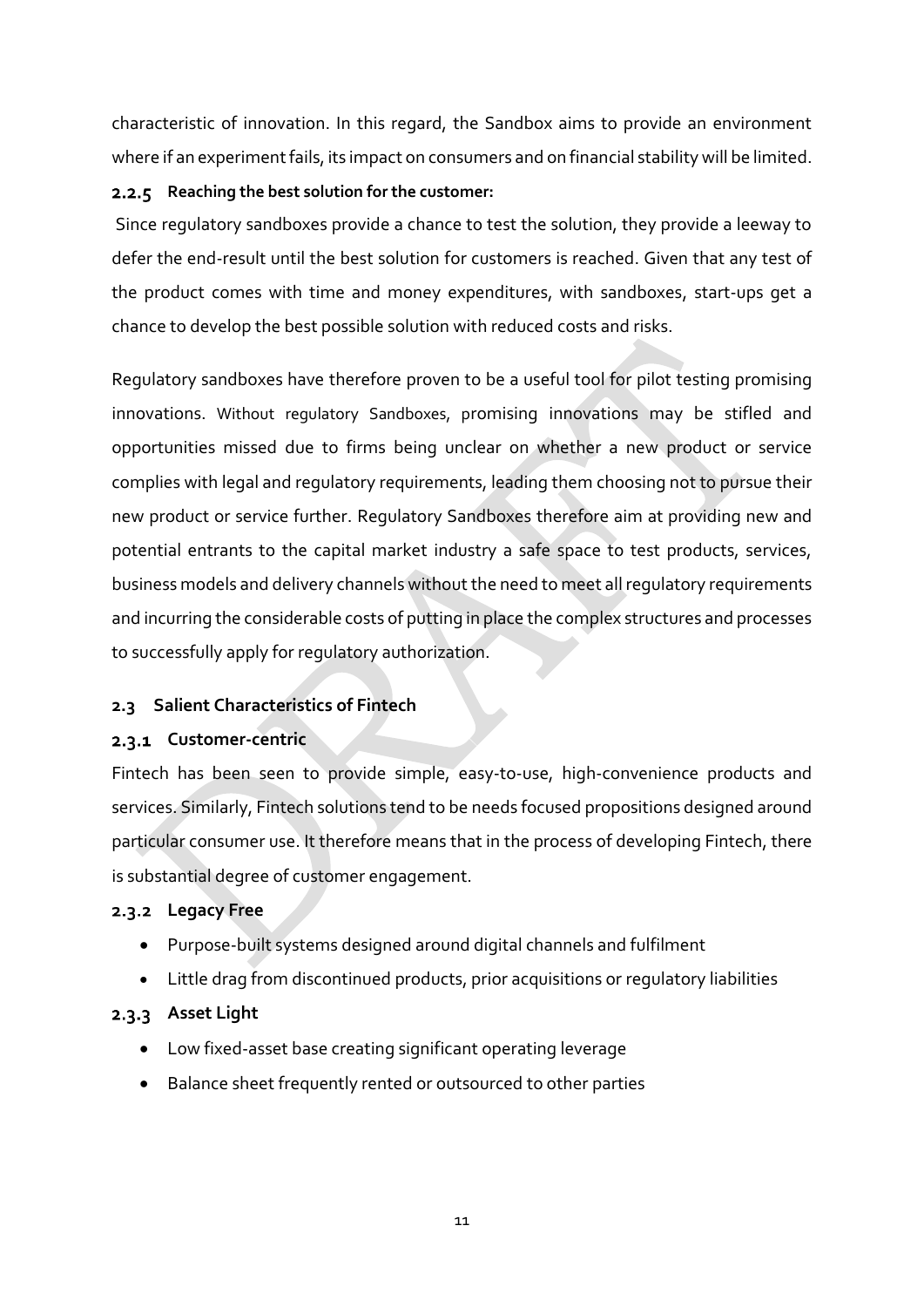#### <span id="page-15-0"></span>2.3.4 Scalable

- Scalability built into the business model by leveraging partnerships, distribution and simplicity.
- Low capital requirements.

## <span id="page-15-1"></span>**2.3.5 Simple**

- Fundamentally simple customer proposition
- Highly focused and transparent business processes

#### <span id="page-15-2"></span>2.3.6 Innovative

• Innovation across the spectrum, e.g., new business models, products and services and delivery models.

## <span id="page-15-3"></span>2.3.7 Compliance Light

 Simple and unbundled models that are often designed so as to avoid the need for authorization

## <span id="page-15-4"></span>**2.4 Risks of Regulatory Sandbox**

The risks of regulatory sandbox are intertwined with the risks and problems of a digital economy. Digital economies are overly reliant on the fortitude of their systems as is the case in the regulatory sand box scenario. The following are the main risks:

- **1. Resilience of Systems:** Widespread adoption of technology is likely to be limited by vulnerabilities in the design and management of systems and infrastructure. There is a chance that the systems may be adequate for the test environment only to lose resilience when deployed in the open market.
- **2. Cyber Crimes:** Cyber-attacks are increasing and pose risks to consumers and markets. Some attacks are likely to be successful and firms may not have adequate defenses or effective plans to identify and respond to them.
- **3. Circumvention of existing laws:** Given that relaxing regulatory requirements is a hall mark feature of a regulatory sand box, it is possible that unscrupulous individuals may attempt to procure regulatory reprieve on unjustifiable grounds. As such, there exists a risk of circumventing existing laws through the sandbox.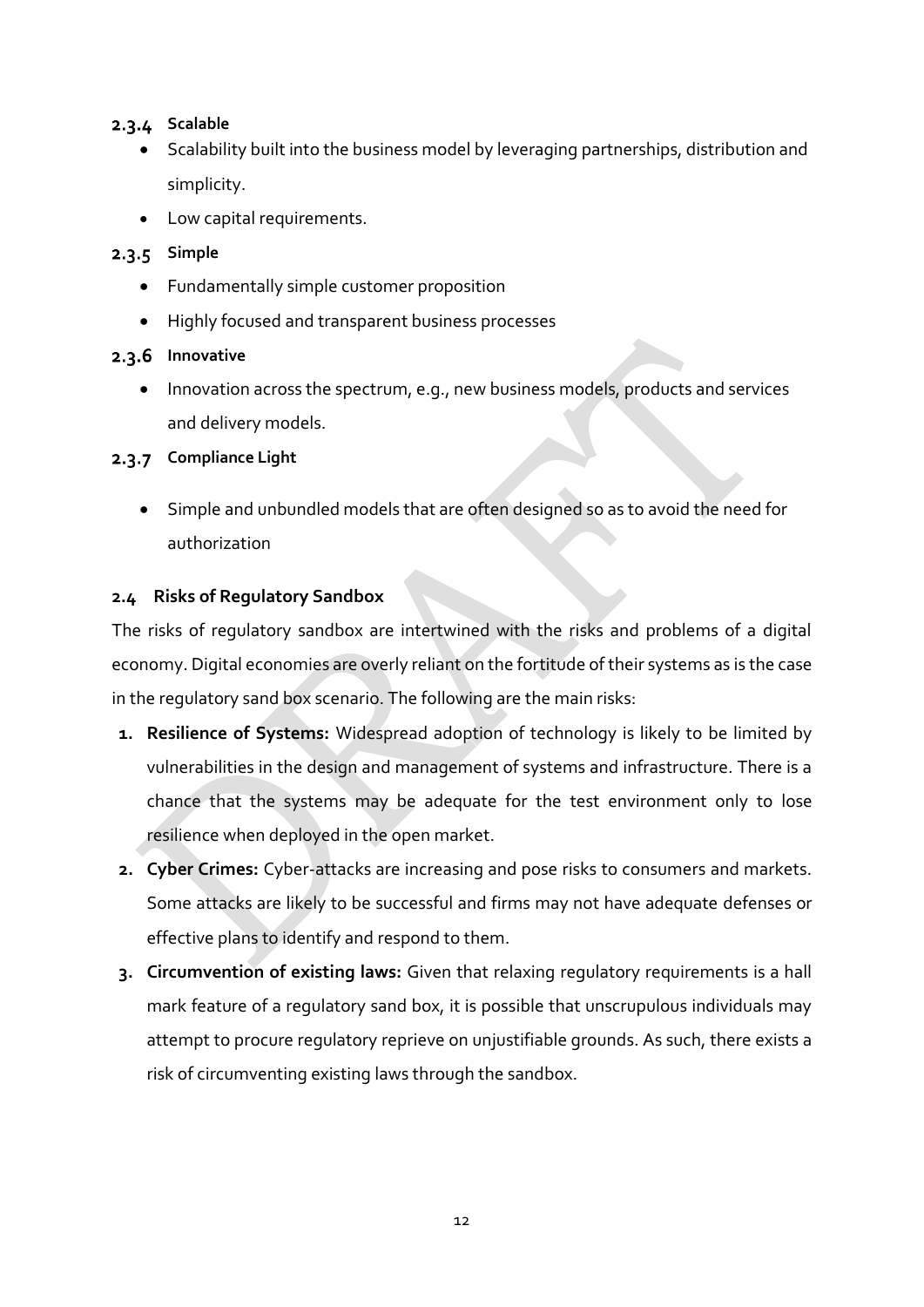The following additional risks are specific to financial return model of P2P finance platforms that fall within the Authority's regulatory ambit and which will be key candidates for the Kenyan Regulatory Sandbox.

- **4. Risk of conducting general solicitation/ unlicensed activities:** Platforms may contend that they do not engage in regulated activities. However, the fact that the platform and the offerings on it may be widely accessible, that it offers a large series of tools to investors, and that it receives compensation for these services, may lead the platform to cross the line into the realm of "regulated activities", including possibly general solicitation, advising on securities, broker-dealer activities, or offering of collective investment schemes. The definition and boundaries of these regulatory concepts, and, as a result, the protection of investors, varies considerably among jurisdictions.
- **5. Disclosure risks.** Investment proposals on P2P lending and Equity Crowd Funding(ECF) platforms may lack standardization and provide less detail than securities in the public markets. For example, not all P2P lending platforms disclose clear and comparable default data on their loan portfolios. Disclosure practices in relation to Equity Crowd Funding also vary considerably.
- **6. Cross-border risk.** A few platforms have started cross-border activities whereby they distribute loans/ securities of individuals and firms from certain jurisdictions to lenders/ investors based in other jurisdictions. It may be unclear in such cases under which law the lender/ investor can seek redress in case of default/ bankruptcy.
- **7. Race to the bottom/Arbitrage**. This captures the risk of entities settling for Jurisdictions having a sandbox framework with the lowest eligibility criteria from which to operate from across borders, effectively evading more stringent regulation.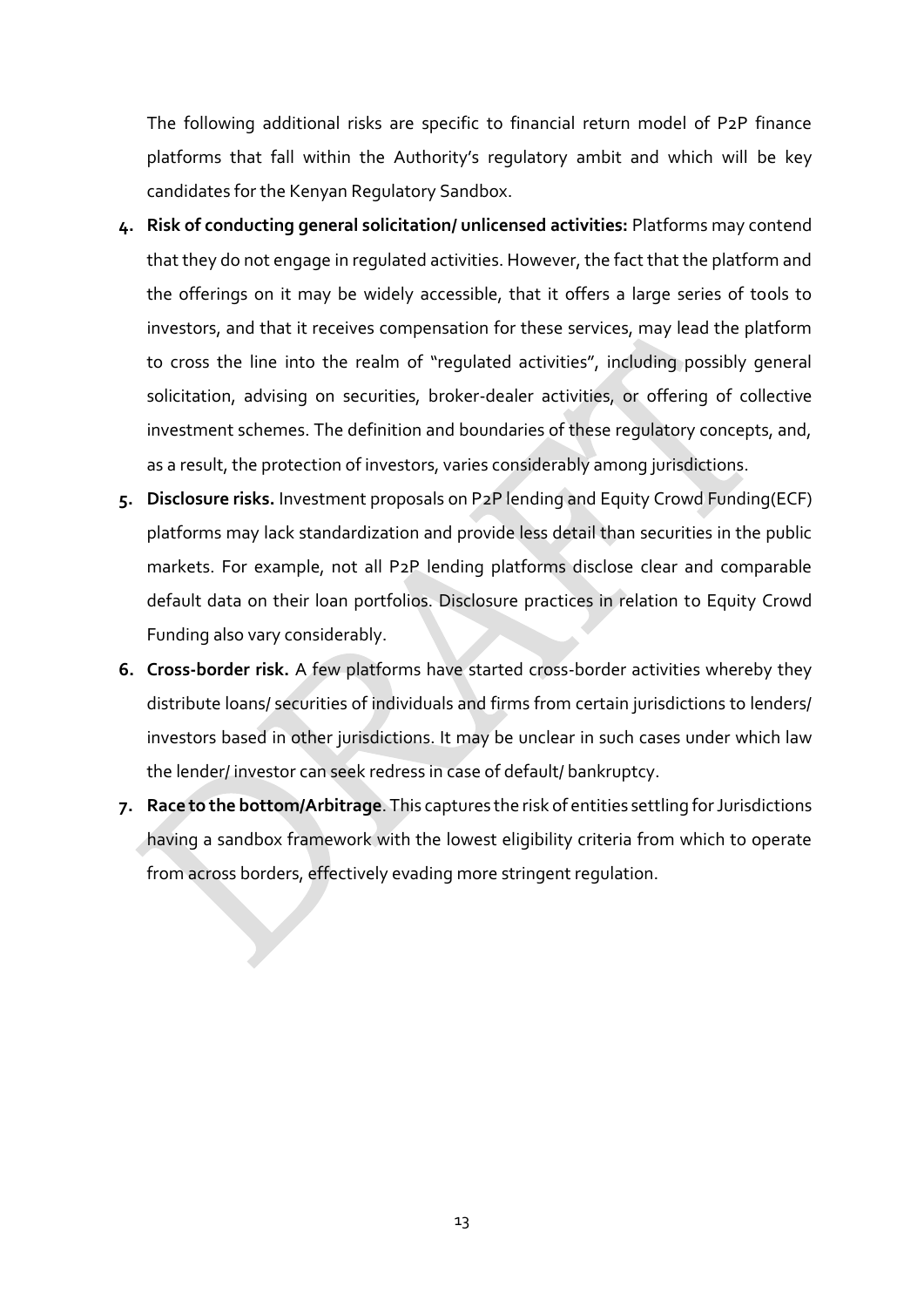#### <span id="page-17-0"></span>**3 APPLICATION OF REGULATORY SANDBOXES IN OTHER JURISDICTIONS**

Across the globe, jurisdictions have taken different stances towards the structure of a regulatory sandbox. Some regulators are exploring the possibility of introducing "regulatory sandbox" frameworks, under which Fintech companies offering financial services may be granted certain regulatory flexibilities in order to experiment with Fintech solutions in a defined environment within specified timeframes. Other regulators consider that a sandbox may contribute to creating an uneven playing field across market participants by creating a different compliance standard for those innovative firms selected to be part of the sandbox program, and are of the view that sound regulation may help firms win the confidence of investors. Finally, some regulators have set up labs and accelerator programmes to explore whether certain new technologies (RegTech) can assist the regulator itself in better achieving its regulatory objectives.

Regulatory sand box is a fairly new terminology but the practice is not as novel. In the past, developing nations have been known to adopt a "test and learn" approach to foster innovation especially in the financial sector. The Tanzanian and Philippine governments are notable examples. This "test and learn" was an inevitable consequence of the realization that regulation and development objectives are sometimes not aligned. In most cases, development is sacrificed at the altar of regulation. By letting regulation follow change, the central banks of the Philippines and Tanzania created space for innovating with digital financial services (DFS) to glean a better understanding of the business, its operational risks and mitigating factors. Both countries authorized reputable early implementers to try new products and business models under close monitoring and frequent contact, rather than imposing a predetermined regulatory framework upfront.

In the same vein, several nations have come to appreciate the significance of experimental setups in the fast changing Fintech space, and have commissioned regulatory sandboxes to test ideas and products outside the regulatory purview.

14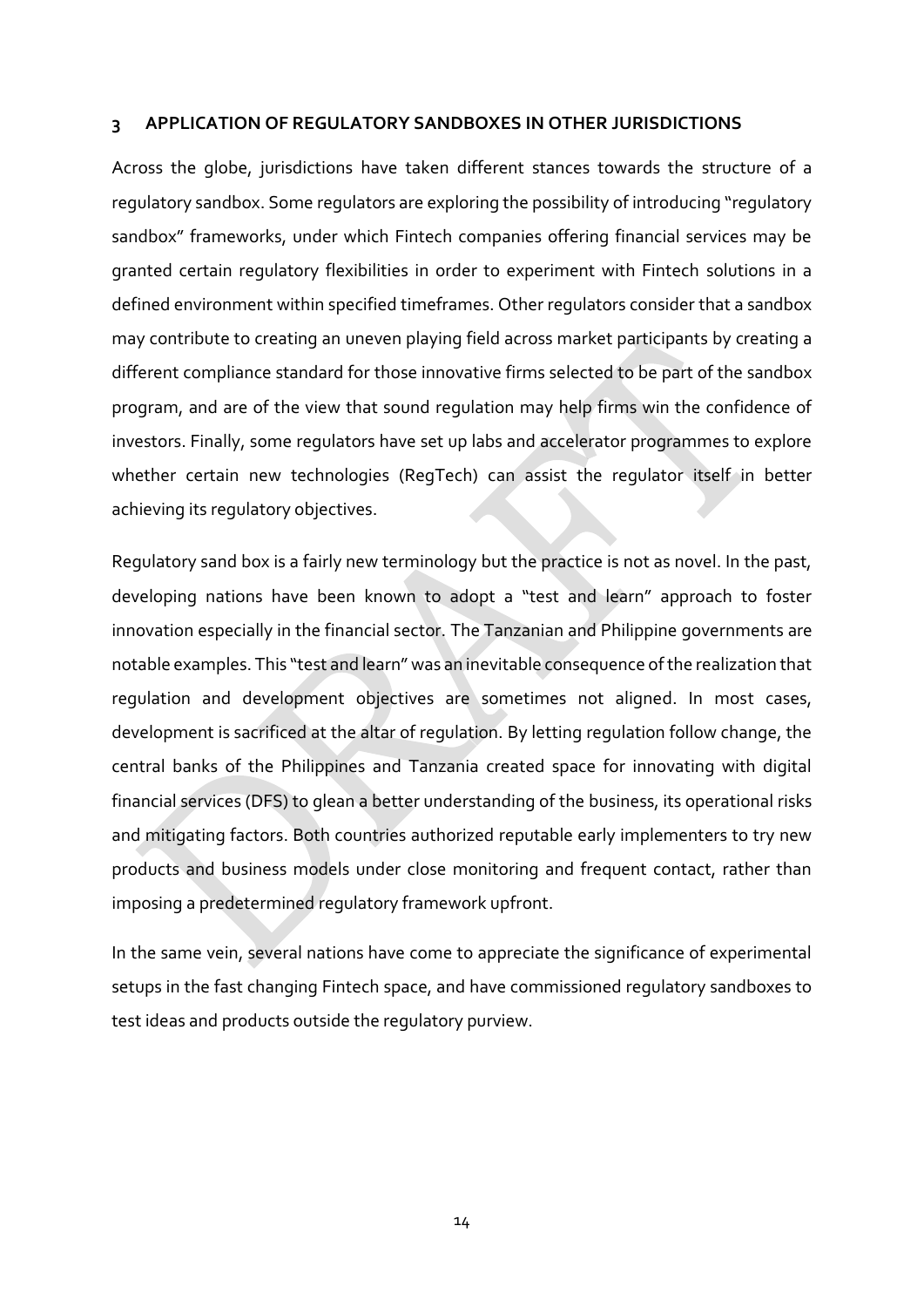## <span id="page-18-0"></span>**3.1 FCA UK**

The regulatory sandbox established by the UK Financial Conduct Authority (FCA) was opened up to FinTech on 9 May 2016. The first cohort of the regulatory sandbox closed to applications on 8 July 2016 with a total of 69 applications from a diverse range of sectors, geographies and sizes. 24 applications were deemed to meet the sandbox eligibility criteria and were accepted to develop towards testing, including early stage start-ups, challengers and incumbent firms.

The eligibility criteria include the following:

- **Whether the firm is in scope**: Is the firm looking to deliver innovation which is either regulated business or supports regulated business in the UK financial services market. Innovation must be intended for the UK market.
- **Is it a genuine innovation** : is the innovation ground-breaking or constitute a significantly different offering in the marketplace
- **Consumer benefit**: Does the innovation offer a good prospect of identifiable benefit to consumers (either directly or via heightened competition)
- **Is there need for the sandbox**: Does the business have a genuine need to test the innovation on real customers and in the FCA sandbox. The innovation does not easily fit the existing regulatory framework, thus making it difficult or costly to get the innovation to market.
- **Is the firm ready for testing**: is the business ready to test their innovation in a live environment, should have well developed testing plans with clear objectives, parameters and success criteria and sufficient resources to conduct the test.

It is estimated that the UK's FinTech sector generates about £20bn in revenue annually, with a total market of  $E_3$ .6bn in 'disruptive' FinTech (small, innovative firms disintermediating incumbent financial services firms with new technology). Half of the promising 'disruptive' FinTech start-ups in Europe are in the UK. To remain Europe's leading FinTech Hub, UK has to continue to be an attractive market with an appropriate regulatory framework. The sandbox enables the FCA to work with innovators to ensure that appropriate consumer protection safeguards are built into their new products and services before these reach a mass market.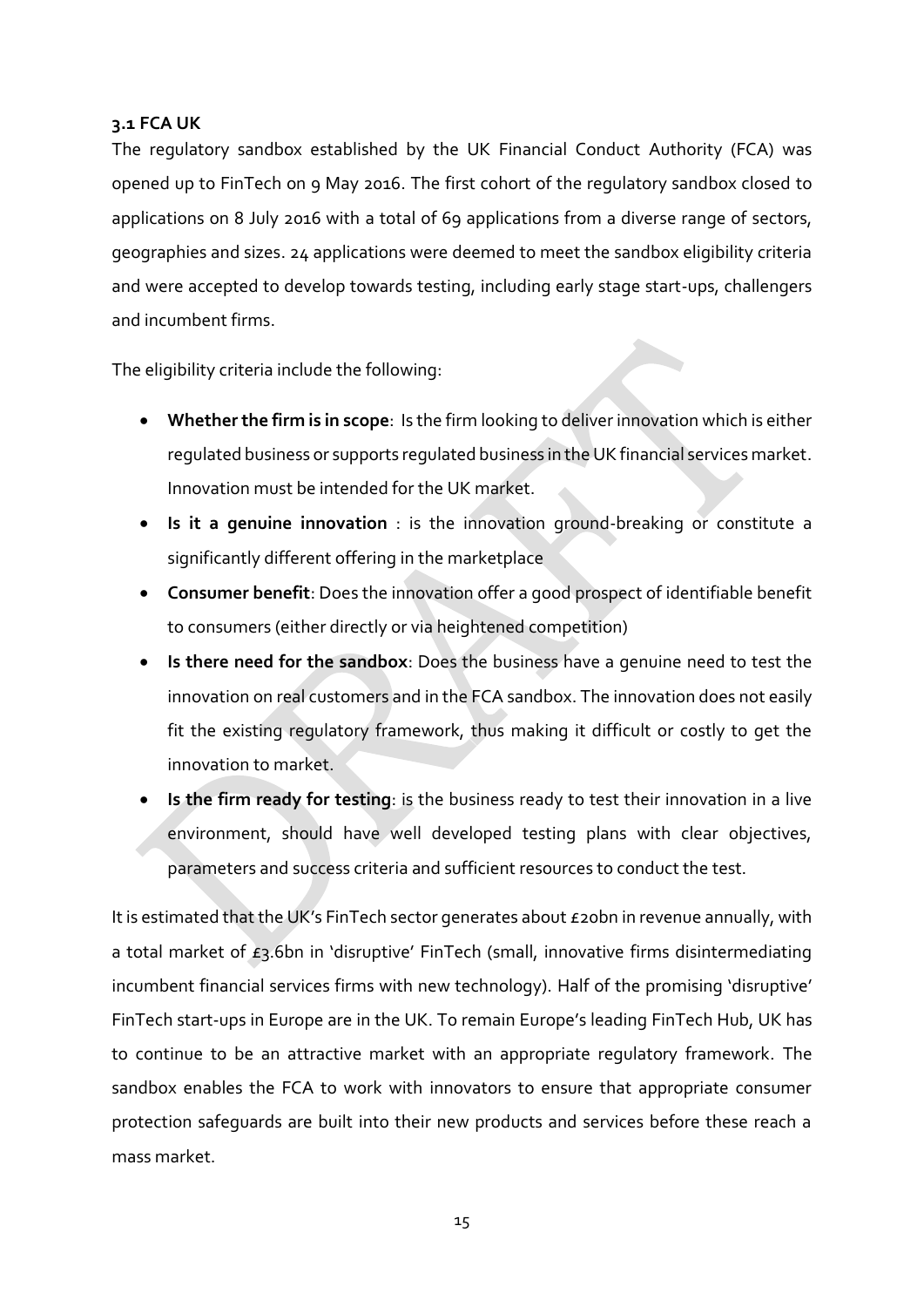#### <span id="page-19-0"></span>**3.2 ASIC: AUSTRALIA**

The government of Australia believes that a 'sandbox' is a crucial component to assist Australia become a leading market for FinTech innovation in Asia. It has been working with the Australian Securities and Investments Commission (ASIC) on the development of a 'regulatory sandbox' for Australian FinTech start‑ups. The objective of the Australian 'regulatory sandbox' was to allow Fintech innovators to overcome regulatory uncertainty and costs that may otherwise see innovative offerings not go ahead. According to feedback from the Australian industry what was sought is an effective 'sandbox' that will enable firms to manage regulatory risks during the testing stage, reducing the cost and time to market. At the same time, any 'sandbox' will need to provide for important consumer outcomes such as fit and proper checks, dispute resolution and consumer redress arrangements.

In line with this, Australia's regulatory regime is flexible and the legislative framework makes it possible for ASIC to grant waivers (or relief) from the law to facilitate business. During 2014–15, ASIC approved 1,473 relief applications. Among other matters, existing waiver powers enable ASIC to grant relief from Australian Financial Service (AFS) licensing requirements, provide exemptions from disclosure or reporting obligations, and issue no-action letters where ASIC does not intend to take regulatory action over a particular instance of non-compliance. Further, in 2015, ASIC established an Innovation Hub to help FinTech start-ups navigate the regulatory laws it administers. In February 2017, ASIC issued Regulatory Guide 257 for financial technology (Fintech) businesses seeking to test products and services before they obtain an Australian financial services (AFS) license or Australian credit license .

Australia's 'regulatory sandbox' framework which allows for Fintech products or services to be tested without a license has three components:

- a) existing flexibility in the regulatory framework or exemptions provided by the law which mean that a license is not required;
- b) ASIC's 'Fintech licensing exemption' provided under ASIC Corporations (Concept Validation Licensing Exemption) Instrument 2016/1175 and ASIC Credit (Concept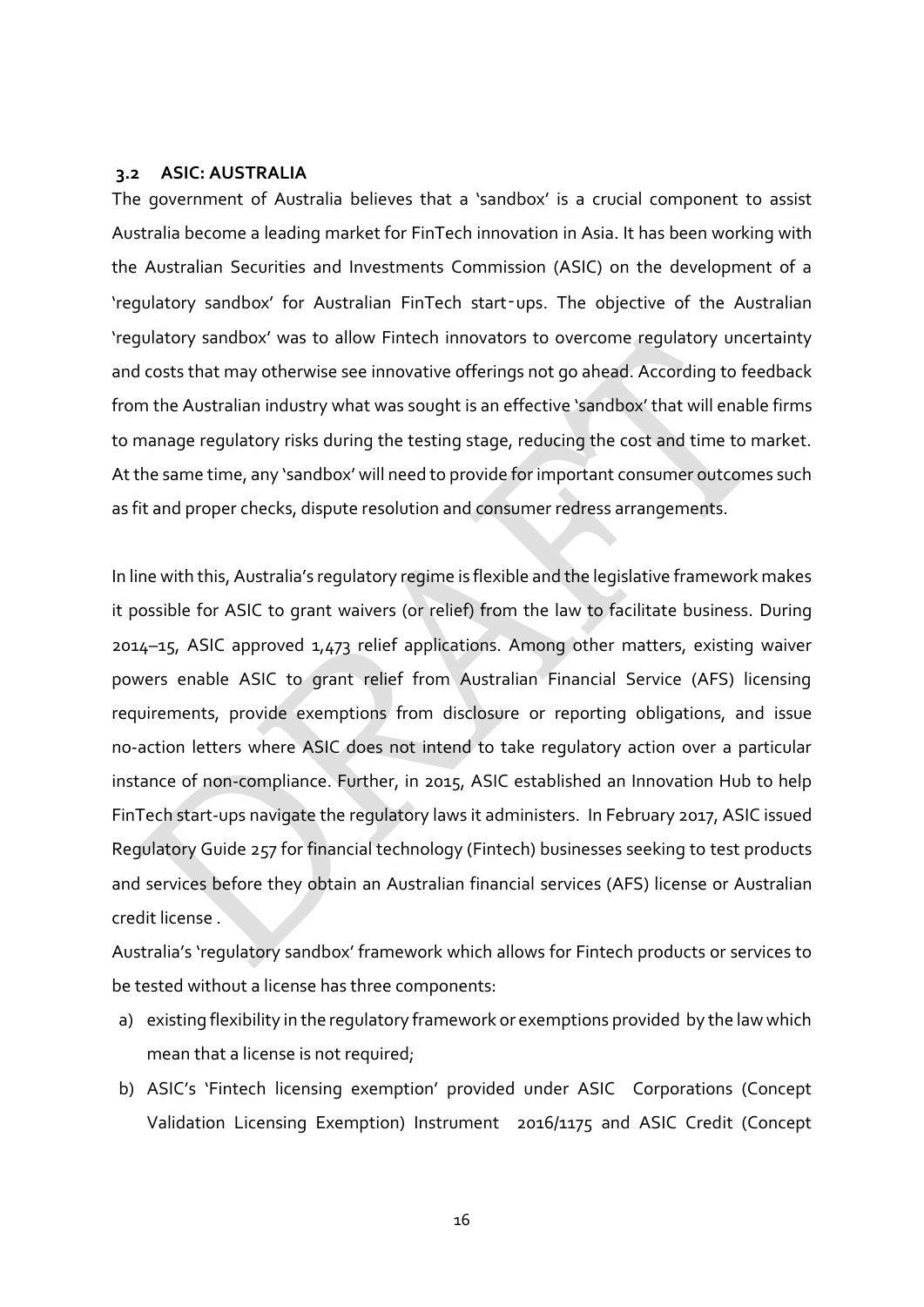Validation Licensing Exemption) Instrument 2016/1176, which apply to certain products or services—this option is unique to the Australian market; or

c) tailored, individual licensing exemptions granted by ASIC to a particular business to facilitate product or service testing—individual exemptions of this nature are similar to the 'regulatory sandbox' frameworks established by financial services regulators in other jurisdictions

The Fintech License exemption is a conditional relief to allow Fintech businesses to test certain products and services for 12 months without holding a license under either the Corporations Act or the National Credit Act. The exemption is reviewed within 12 to 18 months of operation to see if it should be broadened or changed in any other way. Relying on the Fintech licensing exemption does not mean an entity has received a license or authorization from ASIC to provide financial services or credit. Accordingly, an exempted entity must not suggest to consumers that their business or their business model has been licensed, authorized or approved by ASIC. The terms and conditions for the exemption include:

- **Scope**: providing general financial service advice and personal advice; and dealing in a financial product, except by issuing a financial product or o credit services (credit assistance and acting as an intermediary) but not provision of credit;
- **Product type**: All listed or quoted Australian securities, all debentures, stocks or bonds issued or proposed to be issued by the Australian Government, a simple managed investment scheme is a registered scheme that invests at least 80% of its assets in a bank account where funds can be withdrawn within three months, or in arrangements where the investments can be realized at market value within 10 days and all deposit products, home contents insurance products and personal and domestic insurance products (home building insurance, motor vehicle, travel, consumer credit insurance, sickness & accident and life insurance do not apply). For payment products Relief is limited to advising and dealing in products issued by Authorized Deposit-Taking Institutions (ADIs). The exemption does not apply to credit contracts that are secured over residential property, subject to additional responsible lending obligations under the National Credit Act or consumer leases. Other products excluded from the exemption include derivatives, illiquid products of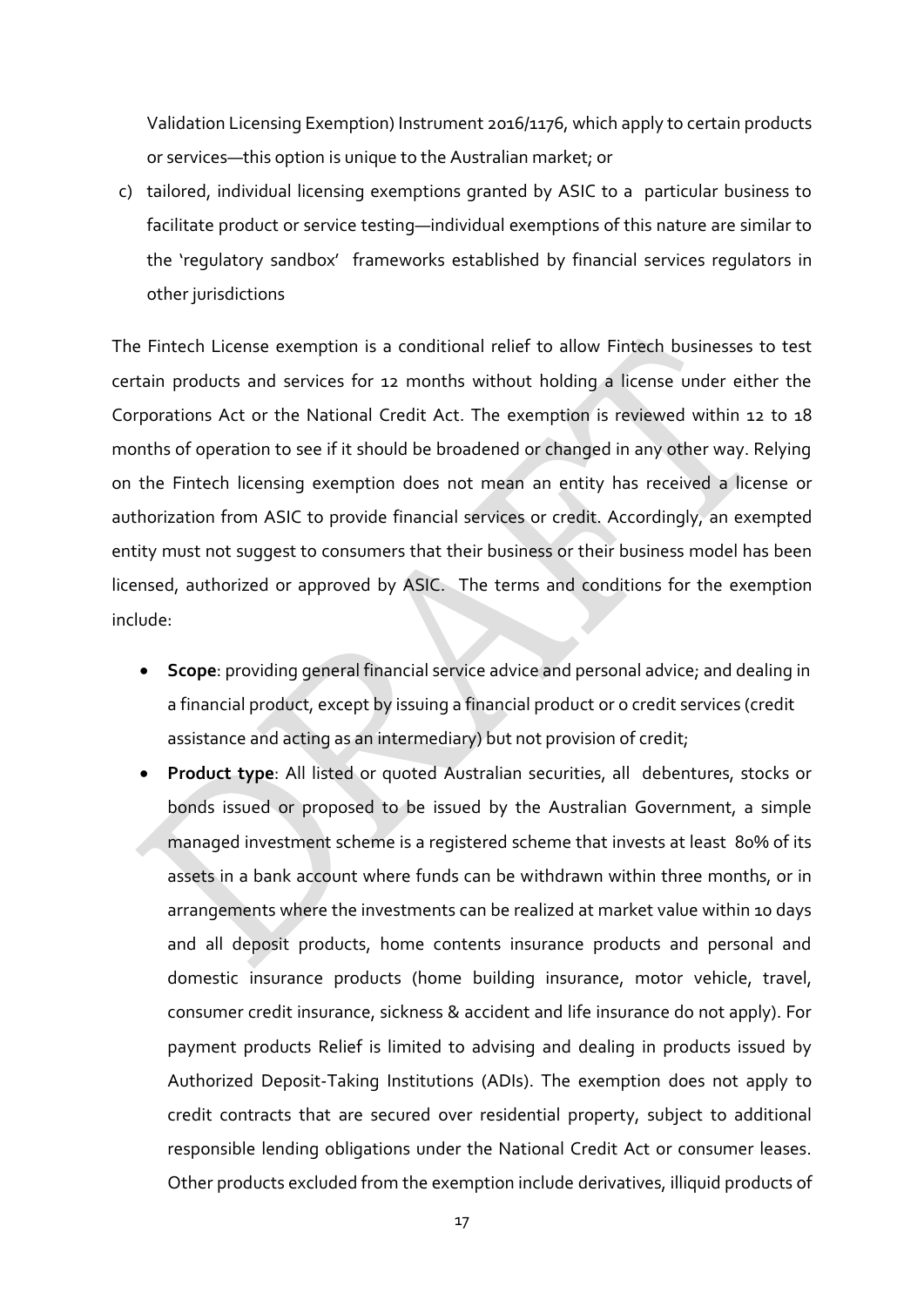those that cannot be easily reversed, products with a long term focus and products that have previously been targeted at vulnerable consumers.

- **Client limits**: testing businesses relying on the Fintech licensing exemption can provide services to up to 100 retail clients. There is no client limit for wholesale clients
- **Exposure limits:** the exposure of each retail client to deposit products, simple managed investment schemes, securities, government bonds and payment products in relation to which testing services are provided does not exceed \$10,000; the amount of credit under a credit contract in relation to which services are provided does not exceed \$25,000; and the sum insured under a general insurance contract in relation to which testing services are provided does not exceed \$50,000.There is no individual exposure limit for wholesale clients. The total maximum exposure for all clients is \$5 million during the testing period.
- **Consumer protection measures:** must give their retail clients some of the information normally contained in a Financial Services Guide and Credit Guide, such as information about their services, remuneration and dispute resolution procedures. They must also comply with the 'responsible lending' obligations.
- **Adequate compensation arrangements:** as a minimum requirement PI insurance policy must have a limit of at least \$1 million for any one claim and for aggregated claims; and 'run-off' cover for a period of 12 months.
- **Dispute resolution:** must have in place internal dispute resolution procedures approved by ASIC and membership of one or more ASIC-approved External Dispute Resolution schemes for the duration of testing and a run off period of 12 month.

#### <span id="page-21-0"></span>**3.3 Monetary Authority of Singapore (MAS)**

MAS is encouraging more FinTech experimentation so that promising innovations can be tested in the market to have a chance for wider adoption in Singapore and abroad. The regulatory sandbox will enable FIs as well as FinTech players to experiment with innovative financial products or services in the production environment but within a well-defined space and duration. It shall also include appropriate safeguards to contain the consequences of failure and maintain the overall safety and soundness of the financial system. MAS issued regulatory Sandbox Guidelines on 16<sup>th</sup> November 2016. The guidelines are expected to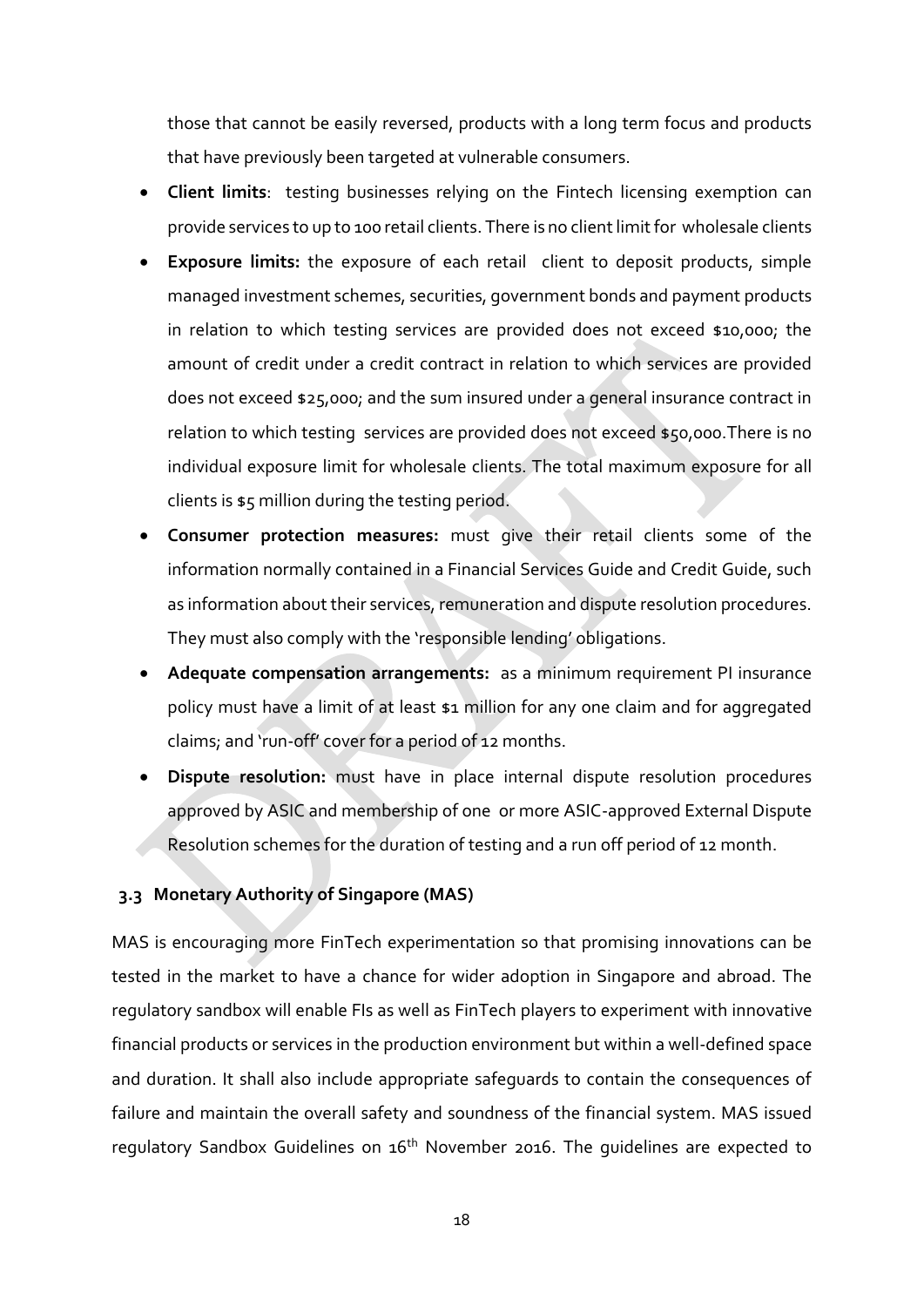improve the clarity, flexibility and transparency of the regulatory sandbox in the following ways:

- **a) Improved clarity** The guidelines include examples and elaborations to illustrate MAS' expectations on the sandbox such as the evaluation criteria for entry into the sandbox;
- **b) Greater flexibility** The guidelines have been refined to allow greater flexibility, including through relaxation of a number of evaluation criteria for firms looking to enter a sandbox, and allowing room for adjustments during experimentation as firms learn from market responses;
- **c) Increased transparency** MAS will work closely with sandbox applicants in the evaluation and experimentation process.

Depending on the financial service to be experimented, the applicant involved and the application made, MAS will determine the specific legal and regulatory requirements which it is prepared to relax for each case. Upon approval, the applicant becomes the entity responsible for deploying and operating the sandbox (the "sandbox entity"), with MAS providing the appropriate regulatory support by relaxing specific legal and regulatory requirements prescribed by MAS, which the sandbox entity will otherwise be subject to, for the duration of the sandbox<sup>3</sup>. Upon successful experimentation and on exiting the sandbox, the sandbox entity must fully comply with the relevant legal and regulatory requirements. One of the salient features in the MAS guideline is the requirement for the sandbox entity to provide evidence of preliminary testing of the proposed financial service as part of the sandbox application, identifying the risks discovered and the mitigating measures. Some of the legal requirements that MAS requires the sandbox entity to maintain during the

test period include:

1

- Confidentiality of customer information;
- Fit and proper criteria particularly on honesty and integrity;
- Handling of customer's moneys and assets by intermediaries; and
- Prevention of money laundering and countering the financing of terrorism

<sup>3</sup> http://www.mas.gov.sg/Singapore-Financial-Centre/Smart-Financial-Centre/FinTech-Regulatory-Sandbox.aspx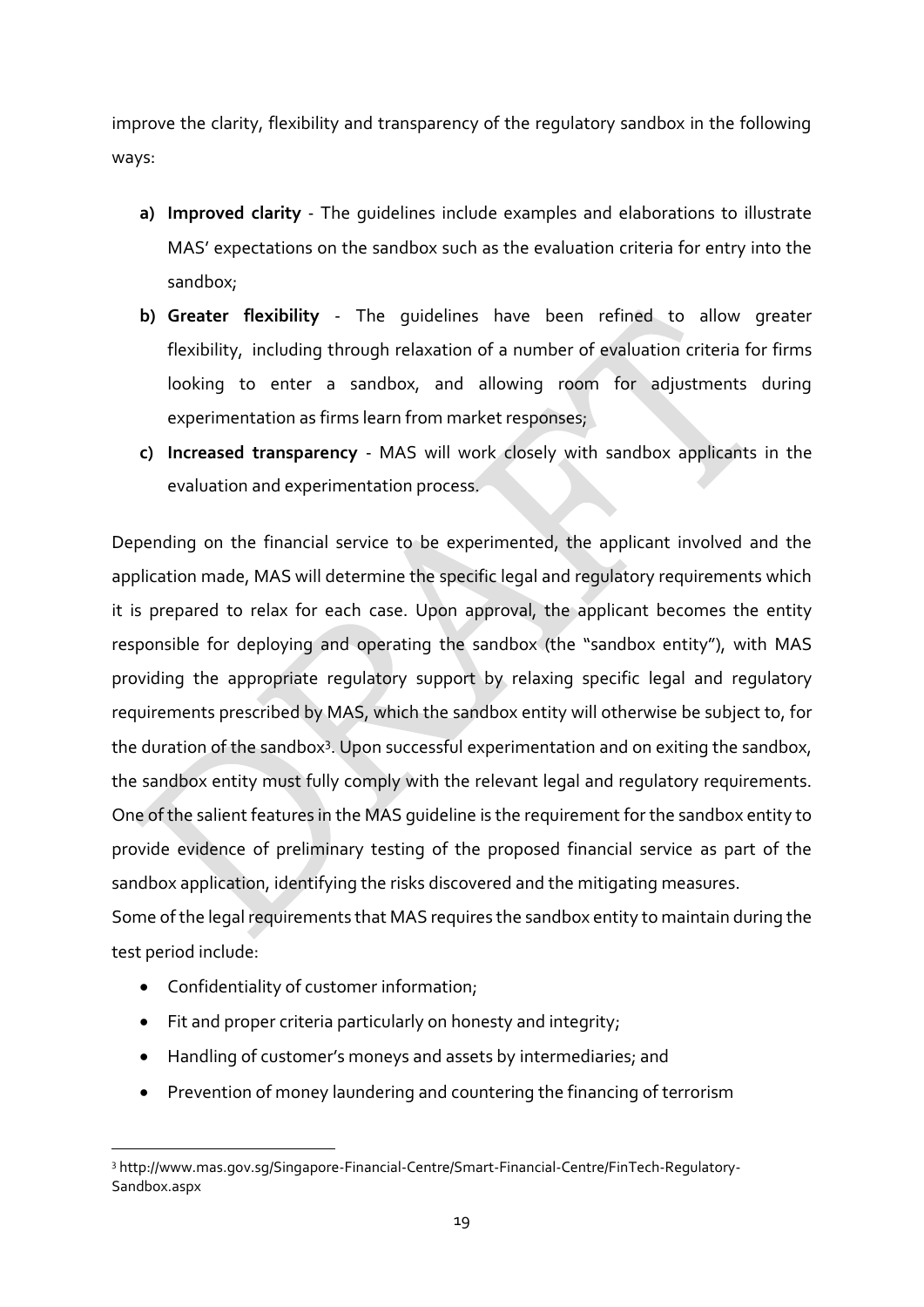Examples of requirements that MAS is willing to relax include:

- Asset maintenance requirement
- Board composition
- Cash balances
- Credit rating
- Financial soundness
- Fund solvency and capital adequacy
- License fees
- Management experience
- MAS Guidelines, such as technology risk management guidelines and outsourcing guidelines
- Minimum liquid assets

## <span id="page-23-0"></span>**3.4 ABU DHABI REGULATORY SANDBOX**

The Financial Services Regulatory Authority (FSRA) of Abu Dhabi Global Market (ADGM) on 10<sup>th</sup> May 2016 published a public consultation Policy paper setting out its proposal for a "Regulatory Laboratory" ("Reglab"), a tailored framework that allows firms deploying innovative technology in the financial services sector ("FinTech participants") to conduct their activities in a controlled and cost-effective environment. This was subsequently followed by a consultative paper on the regulatory framework. Some of the key issues raised in the consultations include:

- **Setting up of co-working space within Abu Dhabi Global Market (ADGM)** coworking spaces constitute an important part of Fintech ecosystem. They offer businesses synergies where co-existing ventures can feed off each other for ideas and technology advancements. Financial Services Regulatory Authority (FSRA) is working with relevant partners on options of establishing co-working spaces within ADGM.
- **Interaction between Fintech participants and Non-ADGM persons** the law does not prohibit Fin Tech participants authorized under the RegLab from dealing with non-ADGM users and clients subject to federal law restrictions. When a FinTech solution is ready to be tested, the FinTech Participant may conduct presentations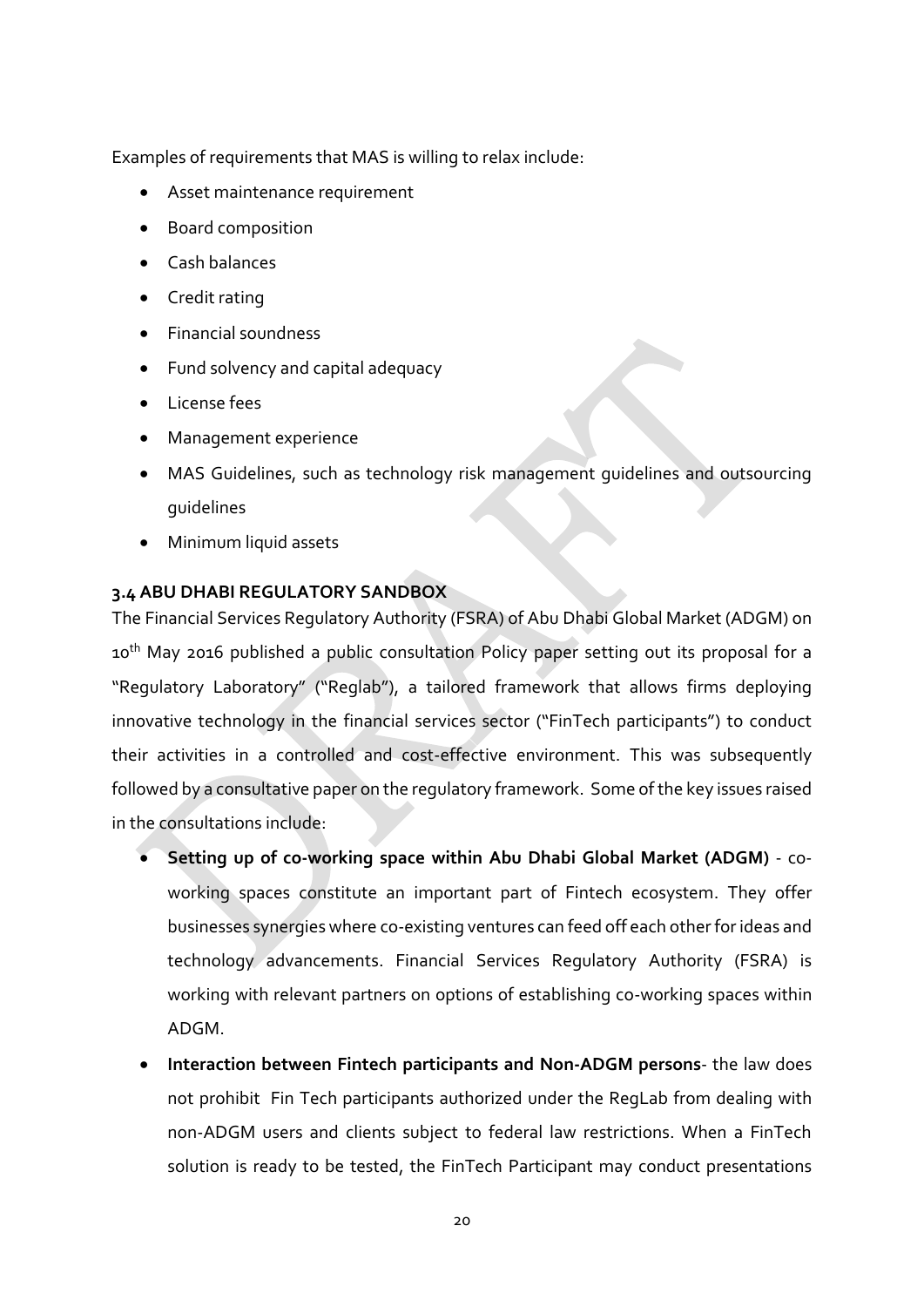within ADGM to potential investors and clients on its prototype. FSRA will facilitate this with relevant stakeholders with whom the FSRA has signed Memoranda of Understanding through seminars or workshops.

- **Scope of activities to be conducted within ADGM-** interactions with investors and clients and live testing of the FinTech solution subject to submitting a detailed testing plan to FSRA. FSRA may also require presence of its FinTech Supervisory Team during such tests. If not feasible to conduct tests within ADGM then the entity can consult FRSA.
- **Validity period for sandbox-** FSRA noted that the 2year validity period provided is adequate in comparison to other jurisdictions such as UK-FCA, MAS and ASIC whose limit is between 6 and 18 months. However, the period maybe extended on case by case basis as determined by the regulator.
- **Authorization criteria for FinTech -In terms of how the assessment on the** viability of FinTech model, guidance and examples to the kind of ventures which may qualify for the RegLab authorization, the ADGM model of admission is based on a case by case review and does not provide a minimum criteria for admission to the sandbox. As part of authorization process the FSRA assesses availability of necessary safeguards, risk management and control systems.
- **On-going monitoring and updating of RegLab activities -** As part of its obligations under the RegLab, the FinTech Participant will be required to periodically report to the FSRA on the development of its FinTech Proposal and progress of the live‐tests. The FSRA may from time to time share its thematic findings with the industry arising from its supervision of FinTech Participants in the RegLab (including information and statistics on the state of the industry, key milestones, compliance issues, and the like). FSRA has committed to draw on the lessons learnt from the implementation of RegLab and periodically review and update its FinTech regulatory framework to ensure it remains risk - appropriate and relevant for the FinTech industry and caters to new/emerging business models or technologies.

On 31<sup>st</sup> August 2016, FSRA issued the Consultation Paper No. 3 of 2016 on Legislative Framework for Innovative FinTech. The Consultation paper invited public feedback and comments on the proposed legislative framework to support participants deploying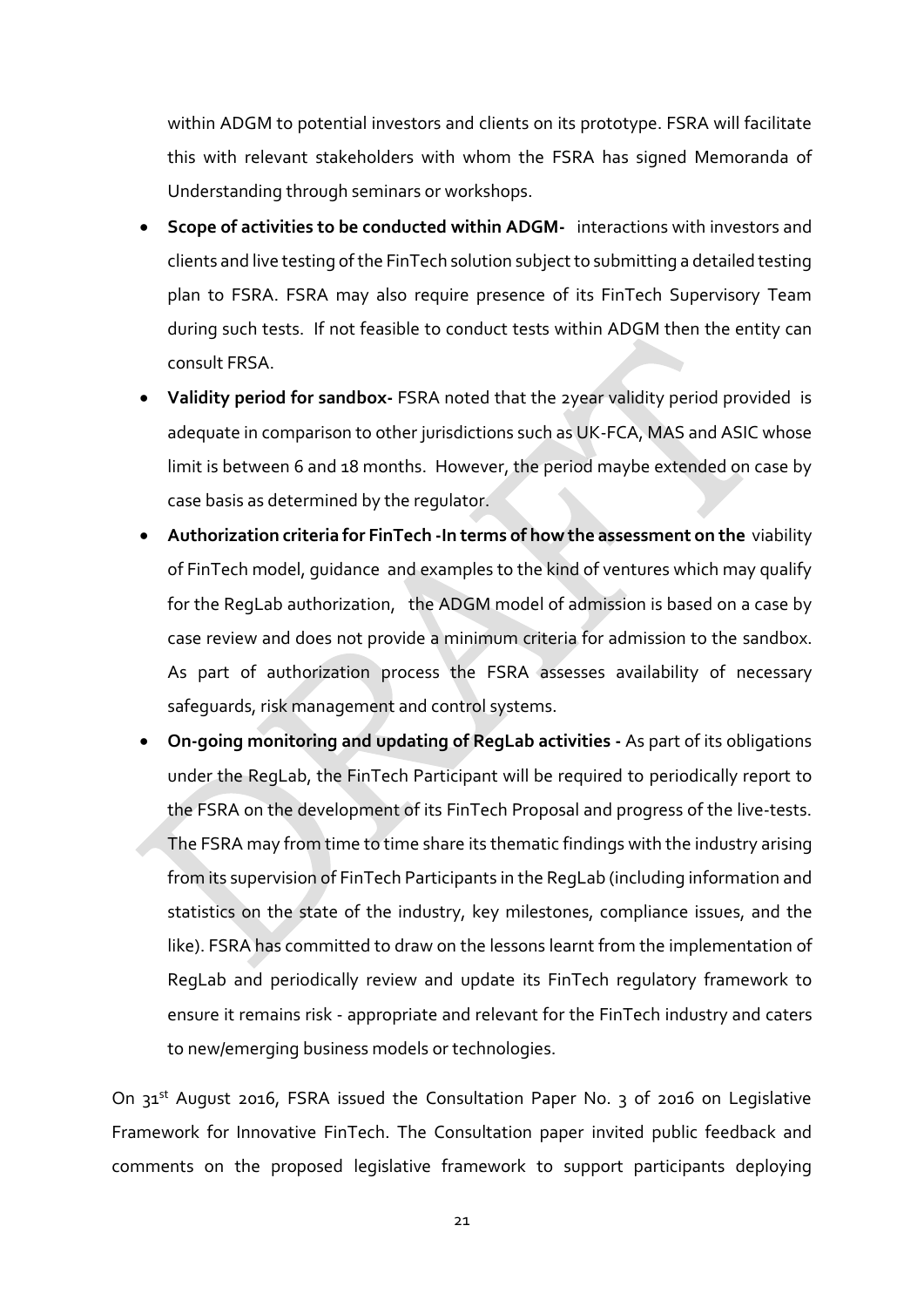innovative technology within the financial services. The framework introduced a new Regulated Activity in Chapter 17A, Schedule 1 of the Financial Services and Markets Regulations 2015 ("**FSMR**") that specifically caters for the development of the financial technology services. All interested FinTech participants are required to apply to FSRA for permission to operate within the RegLab. The regulatory framework introduced aims at encouraging rather than front-running innovation and to facilitate time-to-market new FinTech solutions in a cost efficient environment.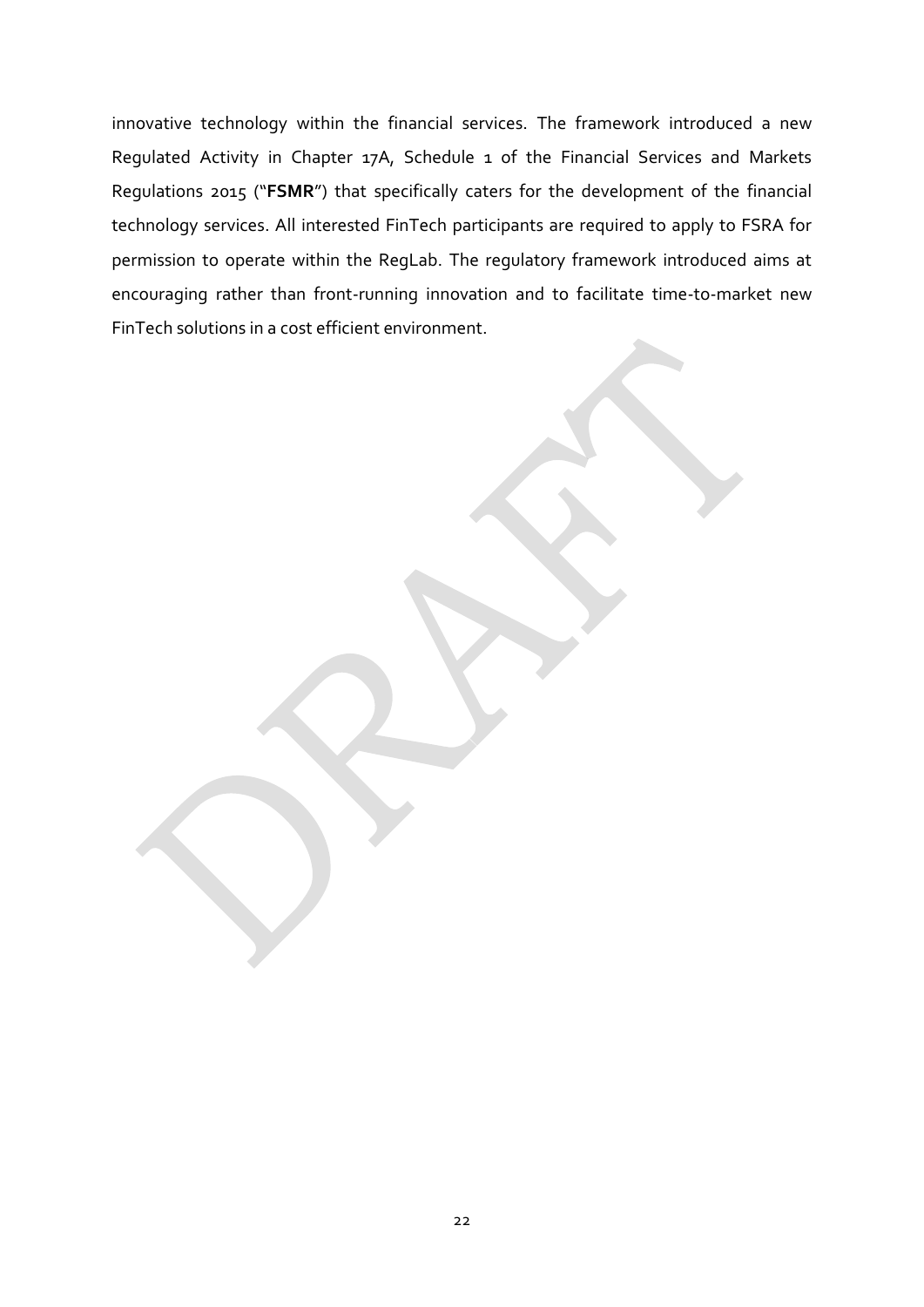#### <span id="page-26-0"></span>4 **COLLABORATIVE INITIATIVES UNDERTAKEN BY THE CMA ON FINTECH**

The Authority has undertaken the following preparatory work as it seeks to implement the regulatory sandbox:

#### <span id="page-26-1"></span>**4.1 Crowdfunding Policy & Regulation: Market Development in East Africa**

Through collaboration and joint efforts of the CMA (Kenya) with the Financial Sector Deepening Kenya(FSDK), the Cambridge Center for Alternative Finance, Anjarwalla and Khana Advocates as well as EAC member states' capital markets regulators, a policy advisory paper on approach to crowdfunding oversight has been developed for the East African region, with the following key recommendations, which are still under discussions:

- **Mapping, Education and Engagement-** this will involve developing a detailed database of existing platforms, model employed and contact details; FinTech Regulator capacity and awareness building by industry experts and regulator engagement forums with the industry, practitioners, experts, potential funders and fundraisers, to bring national regulators up to speed on industry developments and begin the process of consultation as to the best course of action to take forward.
- **Crowdfunding Ecosystem and Trust-inducing Initiatives** It is not recommended that any bespoke regulation is enacted at this time, given the current size of the market. Rather, there is an array of other proactive initiatives that can be taken to see how the market develops while ensuring effective consumer protection safeguards are in place. These would include:
	- $\checkmark$  Encouraging crowdfunding industry groups to implement self-governing regulations and rules.
	- $\checkmark$  Establish a register of Regulator-acknowledged Firms and Regulator Endorsement could be established and hosted on a common website.
	- $\checkmark$  Establish an EAC RegLab.
	- $\checkmark$  Identify start-ups that specialize in digitizing information, documentation and processes, in order to facilitate a standardization of paperwork.
- **Government Support and Endorsement** through public-private co-investment by seeking out opportunities for public or private funding bodies that will match-fund; develop a public-private fund to help mitigate currency fluctuations and provide a clear, regulator-endorsed, verified and sanctioned signposting process to guide new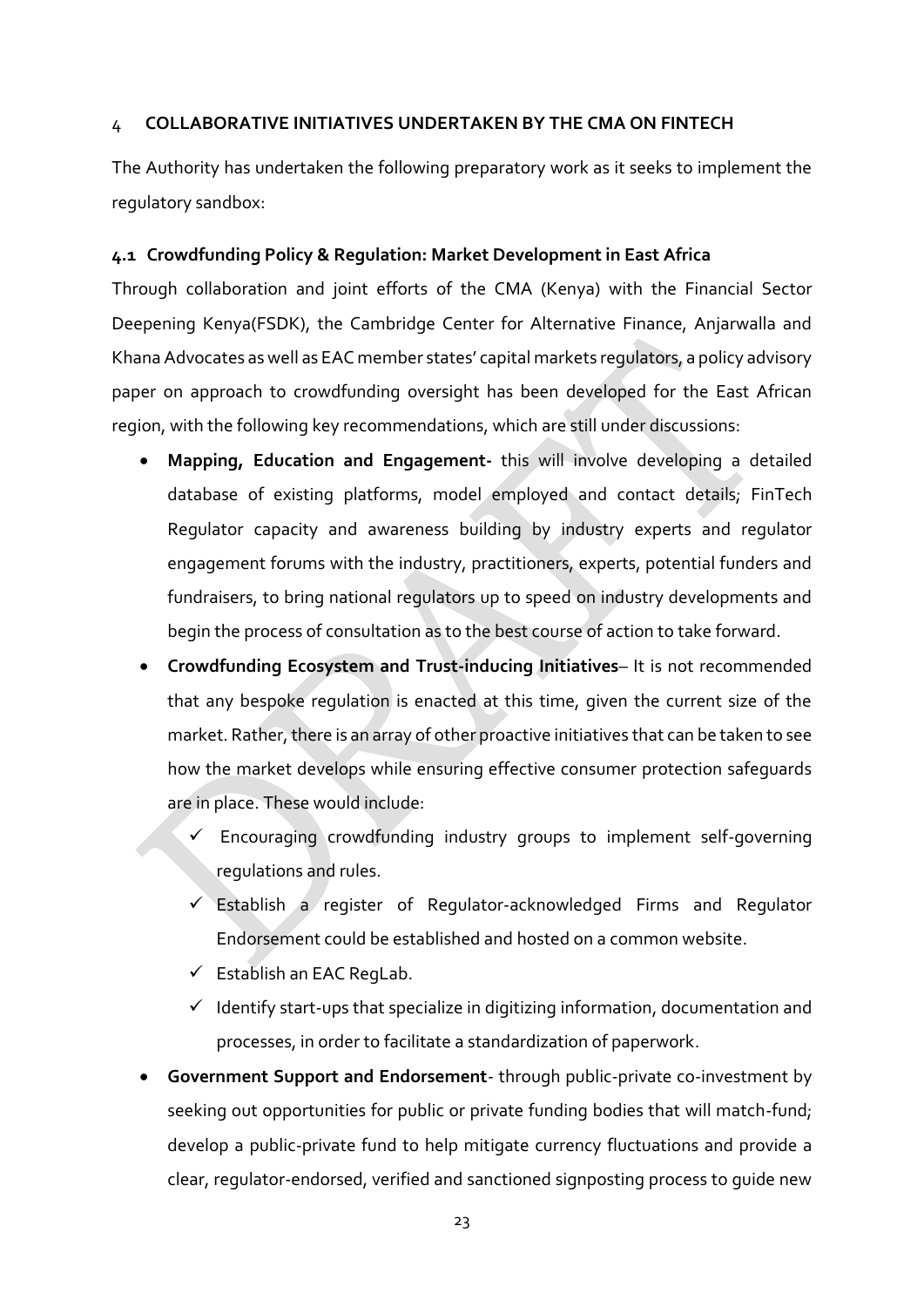crowdfunding businesses, seeking to operate in East Africa, through the existing regulatory and licensing requirements for each jurisdiction.

#### <span id="page-27-0"></span>**4.2 Engagement with ICT Business incubators**

The Authority engaged I-Hub during Quarter 1 2017 with the aim of gaining a practical understanding of incubators, accelerators and innovative technologies modus operandi.

Nairobi's most famous tech hub, I-Hub, was founded in 2010, and has become the unofficial headquarters for Kenya's tech start-ups; providing workspace, funding, mentorship and networks for some of the country's brightest entrepreneurs. I-Hub has banked on the ability of Kenyan tech entrepreneurs to create innovative solutions to pressing problems that has grown the country's reputation globally. Some of the country's top start-ups that have emerged from iHub, including BRCK, Weza Tele, Kopo Kopo and Eneza Education.

Over the years, I-Hub has been joined by other start-up hubs, offering everything from coworking space ( the largest being Nairobi Garage) – to incubators, providing hands-on mentoring and seed funding.

Worth noting is that the government has proven that it is increasingly eager to prioritize the country's digital entrepreneurs.

Some of the key risks faced by start-ups in the business incubator include:

- 1. Product designs- getting the appropriate product design has been a hindrance to successful business incubation.
- 2. Technical assistance-challenges have been encountered with provision of appropriate technical assistance.
- 3. Challenges in bringing the ecosystem to understand the product design at the initial inception stages.
- 4. High risks posed by early stage companies
- 5. Intellectual property protection- this has been bridged through signing nondisclosure agreements with start-up companies.

From the engagement, it was noted that for successful implementation in the incubation space, there is need to:

- 1. Develop a structured approach towards incubation.
- 2. Identify potential areas of innovation.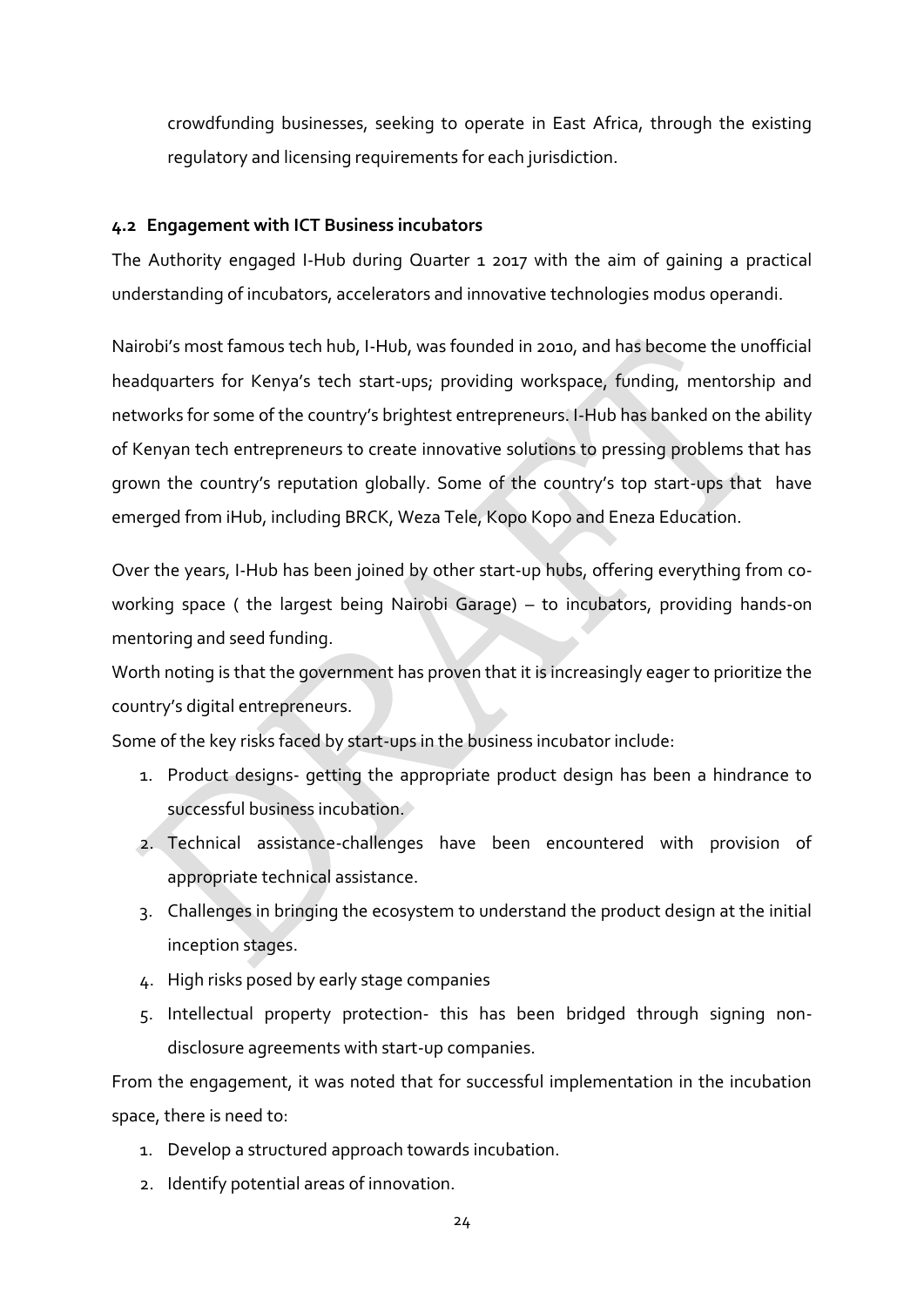- 3. Get basic infrastructure in place and heavily invest in technology
- 4. Provide a methodology for companies to provide solutions, services and products.
- 5. Create a support environment for small enterprises and startups using an evidence based approach.
- 6. Develop fintech products aside from payments that is more advanced products and solution in the securities market.
- 7. Enhance financial literacy and education to onboard people to market early enough
- 8. Ensure end to end testing of products to minimize of chances of failure.
- 9. Develop a de-risking framework in the FinTech and incubation space.
- 10. Learn to value intellectual property and non-disclosure agreements.

The Authority has also engaged Nailab, a business incubator based in Nairobi that offers entrepreneurship program focusing on growing innovative technology driven ideas. The fund tries to lower the entry barriers for ICT entrepreneurs who want to start and scale their businesses in Kenya. It was launched in 2011 by Nailab Ltd in partnership with the crowdfunding platform [1%CLUB.](https://en.wikipedia.org/wiki/1%25CLUB) The ICT Board and [Ministry of Information and](https://en.wikipedia.org/wiki/Ministry_of_Information_and_Communications_(Kenya))  [Communications](https://en.wikipedia.org/wiki/Ministry_of_Information_and_Communications_(Kenya)) have supported the growth of Nailab. It is a six -month program spilt into 2 as follows:

- i. Business development; and
- ii. Product development.

The fund invests in East Africa start-ups that make use of technology. The investment will be a convertible note of up-to KES 2.5 million with a maturity of 24 months and a 6-month grace period. The start-up has to fulfill the following criteria:

- i. Product validation/proof of concept should be in place.
- ii. The team should consists of driven and committed entrepreneurs.
- iii. The product should be highly scalable.
- iv. The idea should be technologically driven.
- v. The business should be duly registered and operational in Kenya.
- vi. Idea/product should demonstrate a clear social or economic.
- vii. Idea/product should be ready to launch within six months.
- viii. The start-up should have an innovative product or service.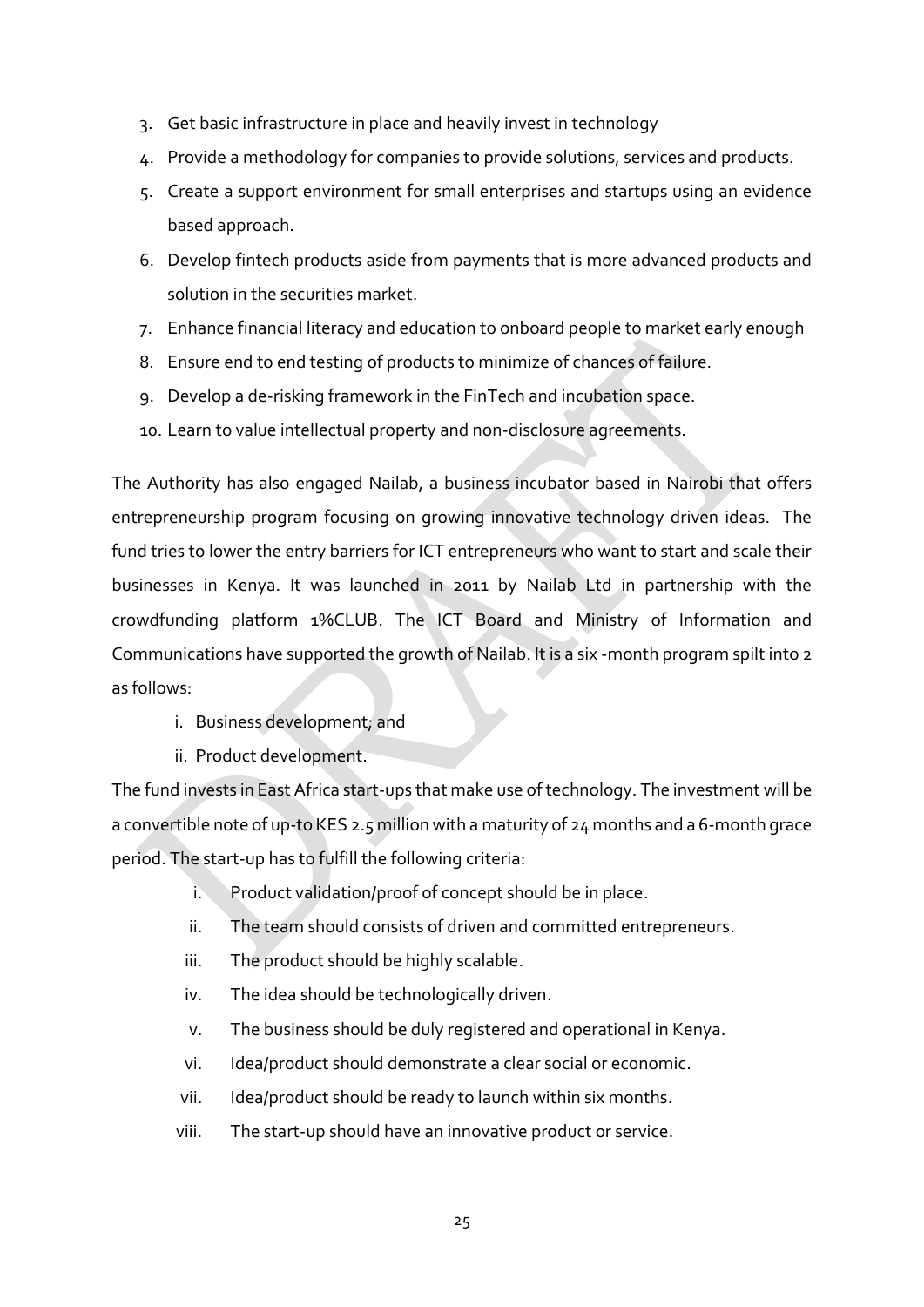Currently, a few start-ups have graduated from the Nailab, including Tusqee, a mobile app that allows schools to send children's grades to their parents by [SMS,](https://en.wikipedia.org/wiki/Short_Message_Service) and MyOrder, an app that allow street vendors to open their own mobile web shop, allowing customers to order and pay by mobile phone.

#### <span id="page-29-0"></span>**4.3 Engagement with other regulators and other international standard setting bodies**

According to IOSCO's FinTech Report of February 2017, due to the global nature of FinTech and the innovative offerings which may cut across different sectors at national level there is potential risk for regulatory arbitrage. To address this challenge regulators have engaged in greater multilateral and bilateral collaboration and greater national regulatory coordination.

In October 2016, the Authority and the Australian Securities and Investments Commission (ASIC) signed a Co-operation Agreement which aims to promote innovation in financial services in their respective markets. The agreement sets up a framework for co-operation between the CMA and ASIC in the expanding space of innovation in financial services. The parties have agreed to share information in their respective markets including on emerging market trends and regulatory issues arising from the growth in innovation. ASIC has developed an Innovation Hub and is keen to share best practices in terms of how to address regulatory issues pertaining to innovation in financial services.

On 9th March 2017, the Fintech Issues Group of the Financial Stability Board (FSB) benefited from 14 presentations on FSB members' and non-members' (including Kenya) regulatory approaches to FinTech. This work will inform the FIG's stock-take of current and planned policy frameworks for its final report. CMA participated in this workshop and gave insights into how mobile technology has been used in the capital market sector as a distribution channel for securities, most notably M-Akiba Bond. Kenya stands to benefit from the proposed FSB policy framework on Fintech which may give direction on matters which regulators should focus on from a financial stability perspective. Other areas of focus are likely to include: capacity and skill sets of supervisors; the assessment of data and model integrity and the impact of cyber risk as well as cross-border issues, legal uncertainties and macro financial risks.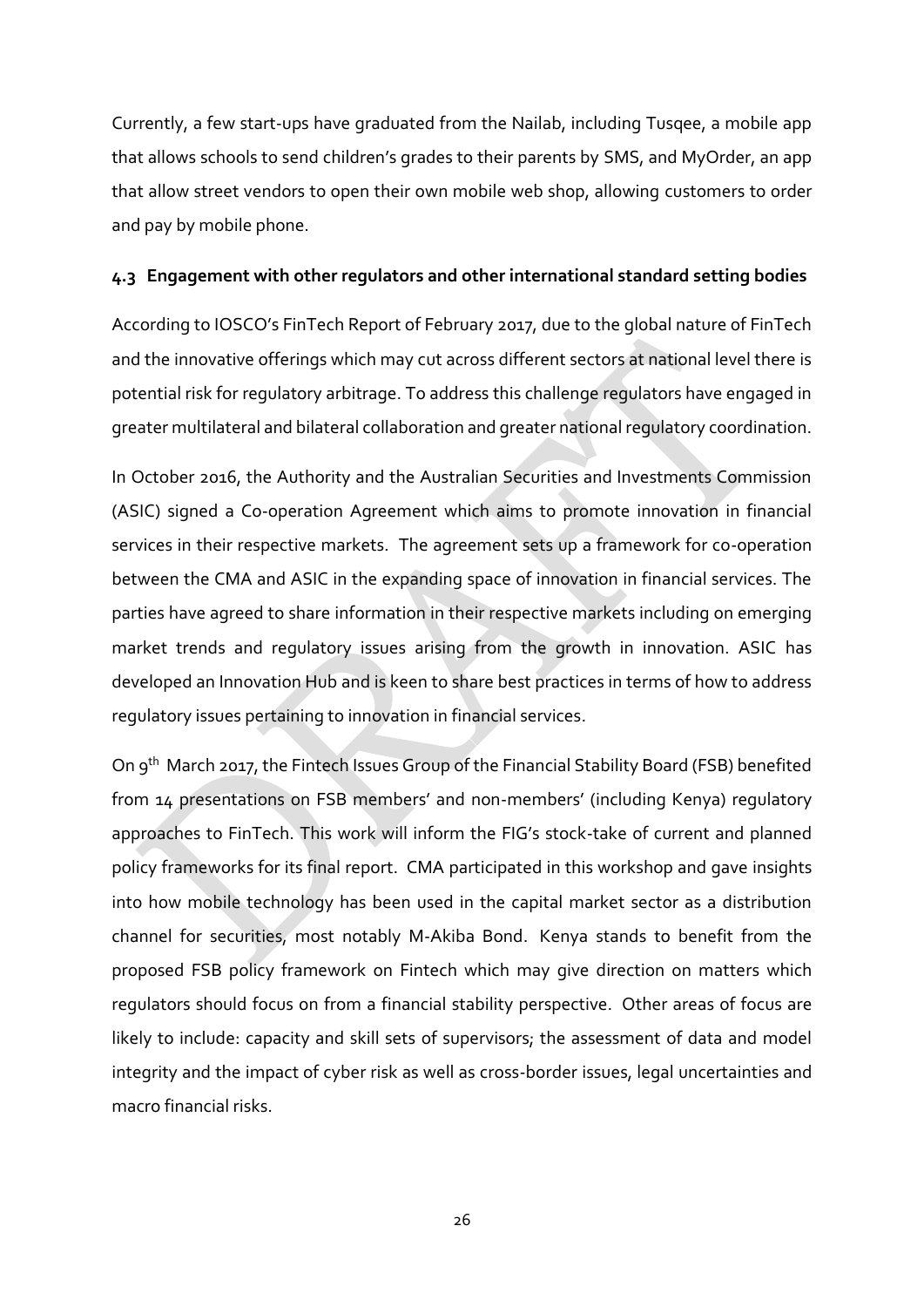The rising use of technology in the delivery of financial services may increase the complexity of supervision, surveillance and enforcement. Regulators may face challenges addressing Fintech development while fulfilling their regulatory mandate, such as promoting investor protection, market fairness and financial stability. Regulators need to leverage the increase in available data, as well as the potentially greater capability to access and process this data, including through the use of data analysis tools and software to evaluate compliance with regulatory requirements. Regulators may also explore leveraging new compliance software and surveillance tools.

Fintech has enabled new distribution and business models for products and services through internet or mobile based interfaces. Emerging from this is the shift towards digital customer onboarding and e-KYC, which can reduce compliance costs and increase accessibility to a broader investor base. Generally, in those jurisdictions where the laws and regulation allow for non-face-to-face customer identification/verification, it is subject to conditions that appropriate anti-money laundering and counter-terrorist-financing (AML/CFT) safeguards (including customer identification and verification, and KYC documentation) are in place.

Cyber security and data protection concerns associated with Fintech and increasing internet connectivity have been exacerbated by the frequency and sophistication of cyber-attacks and breaches observed in both developed and emerging markets. Several emerging market regulators have developed or are in the process of developing cyber security frameworks and guidelines.

Also, as innovative start-ups and technology firms may not necessarily be familiar with the financial sector and how their products or services intersect with financial regulation, several regulators have established dedicated Fintech offices, contact points and hubs.

27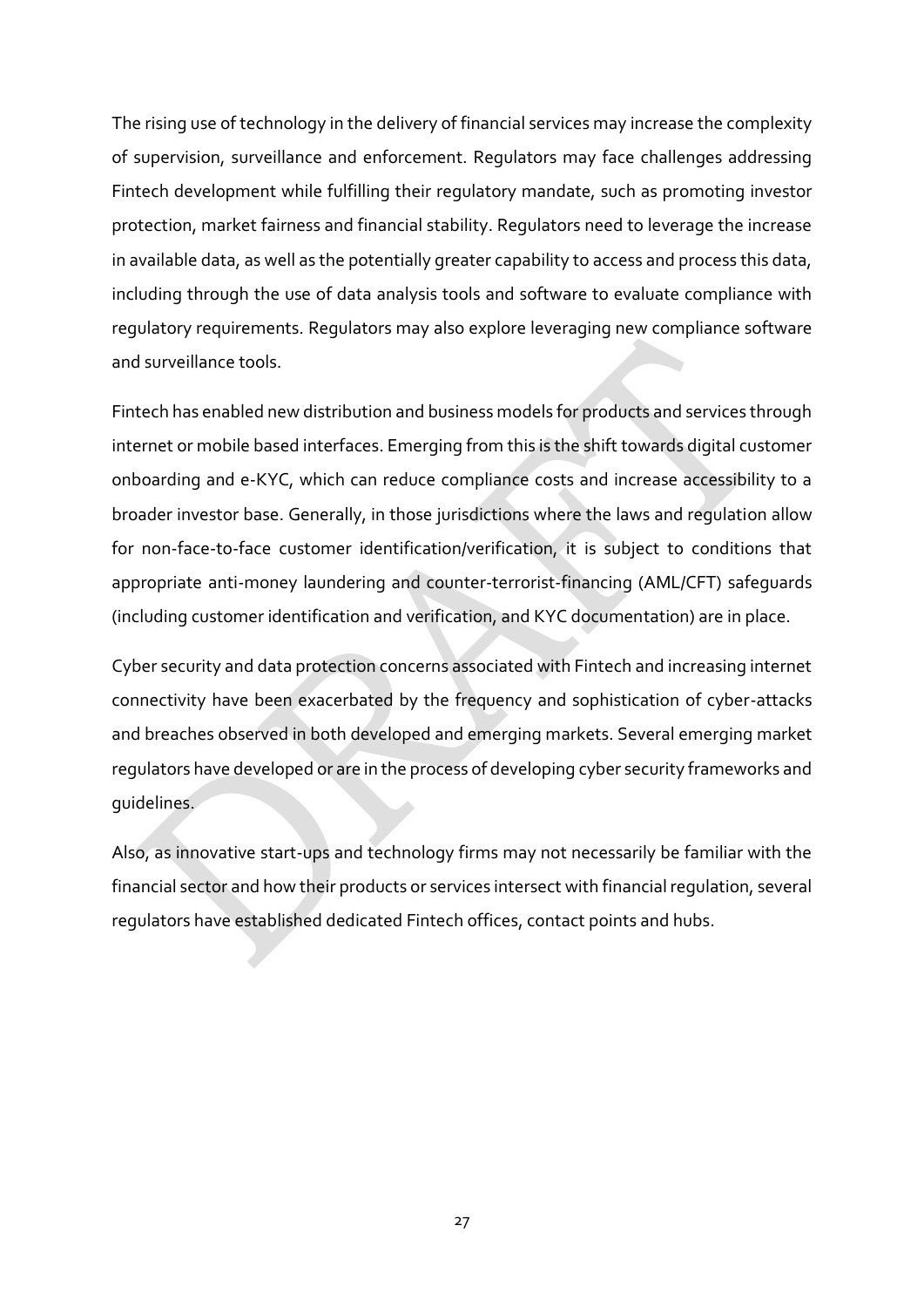<span id="page-31-0"></span>

|                          | 5<br>Table 1. Comparative Sandbox Criteria in Various Jurisdictions                                                                                                                                  |                                                                                                                                                                                                                                                                                                                                       |                                                                                                                                                                                                                                                                                                                                                                        |                                                                                                                                                                                                                                                                                                                                                                                                                                                                                                    |                                                                                                                                                                                                                                                                                                                                                                                                                                                                                                                                                  |
|--------------------------|------------------------------------------------------------------------------------------------------------------------------------------------------------------------------------------------------|---------------------------------------------------------------------------------------------------------------------------------------------------------------------------------------------------------------------------------------------------------------------------------------------------------------------------------------|------------------------------------------------------------------------------------------------------------------------------------------------------------------------------------------------------------------------------------------------------------------------------------------------------------------------------------------------------------------------|----------------------------------------------------------------------------------------------------------------------------------------------------------------------------------------------------------------------------------------------------------------------------------------------------------------------------------------------------------------------------------------------------------------------------------------------------------------------------------------------------|--------------------------------------------------------------------------------------------------------------------------------------------------------------------------------------------------------------------------------------------------------------------------------------------------------------------------------------------------------------------------------------------------------------------------------------------------------------------------------------------------------------------------------------------------|
| <b>Area of focus</b>     | <b>United Kingdom</b>                                                                                                                                                                                | <b>Australia</b>                                                                                                                                                                                                                                                                                                                      | <b>Malaysia</b>                                                                                                                                                                                                                                                                                                                                                        | <b>Singapore</b>                                                                                                                                                                                                                                                                                                                                                                                                                                                                                   | <b>Abu Dhabi</b>                                                                                                                                                                                                                                                                                                                                                                                                                                                                                                                                 |
| Impact of<br>innovation  | √ better outcomes for<br>consumers through,<br>example,<br>for<br>an<br>increased range of<br>products<br>and<br>reduced<br>services,<br>cost, and improved<br>access to financial<br>services.      | ✔ Promotes innovation                                                                                                                                                                                                                                                                                                                 | $\checkmark$ improve<br>accessibility,<br>efficiency, security<br>and quality in the<br>provision<br>of<br>financial services;<br>$\checkmark$ enhance<br>the<br>and<br>efficiency<br>effectiveness of risk<br>management<br>√address gaps in or<br>open<br><b>up</b><br>new<br>for<br>opportunities<br>financing<br>or<br>investments in the<br>Malaysian<br>economy; | vIncludes new or emerging<br>technology, or uses existing<br>technology in an innovative<br>way.<br>√Addresses a problem, or<br>brings benefits to consumers<br>or the industry                                                                                                                                                                                                                                                                                                                    | significant<br>√Promote<br>growth,<br>efficiency or competition in the<br>financial sector<br>√Promote better risk management<br>solutions and regulatory outcomes<br>for the financial industry;<br>√ Improve the choices and welfare of<br>clients.                                                                                                                                                                                                                                                                                            |
| Intended<br>participants | $\checkmark$ A<br>restricted<br>authorization<br>and<br>sandbox umbrella<br>will not apply to<br>carrying<br>out<br>activities outside the<br>FSMA: e.g. payment<br>services<br>and<br>$e-$<br>money | To be eligible one MUST<br><b>NOT</b><br>$\checkmark$ be banned from providing<br>financial services;<br>valready hold an AFS<br>license/credit license;<br>valready be an authorized<br>of<br>representative<br>an<br>AFS/credit licensee or<br>$\checkmark$ be a related<br>body<br>corporate of an AFS<br>licensee/credit licensee | $\checkmark$ Financial<br>institution, FinTech<br>company<br>that<br>partners with a<br>financial institution<br>FinTech<br>and a<br>company<br>intending to carry<br>authorized<br>on<br>business as defined<br>in the Financial<br>Services Act 2013,<br>$IFSA$ 2013<br>and<br>MSBA 2011                                                                             | $\checkmark$ Firms that are looking to apply<br>technology in an innovative<br>way to provide financial<br>services that are or likely to be<br>regulated by MAS including<br>but not limited to Fls, FinTech<br>firms,<br>and<br>professional<br>services firms partnering with<br>or providing support to such<br>businesses.<br>√NOT applicable to financial<br>service similar to those that<br>are already being offered in<br>unless<br>Singapore,<br>the<br>applicant can show that either: | √Those who have a FinTech product<br>that is untested in the UAE market<br>$\checkmark$ Those who may already be offering<br>their FinTech product in the<br>market, but wish to continue<br>researching and developing it, and<br>to live-test and offer any product<br>enhancements, variations or new<br>features on a limited rollout basis<br>within the confines of the RegLab.<br>√NOT intended for firms to launch<br>an established FinTech product<br>which complies with all relevant<br>regulatory requirements to a wider<br>market |

#### 5 **Table 1. Comparative Sandbox Criteria in Various Jurisdictions**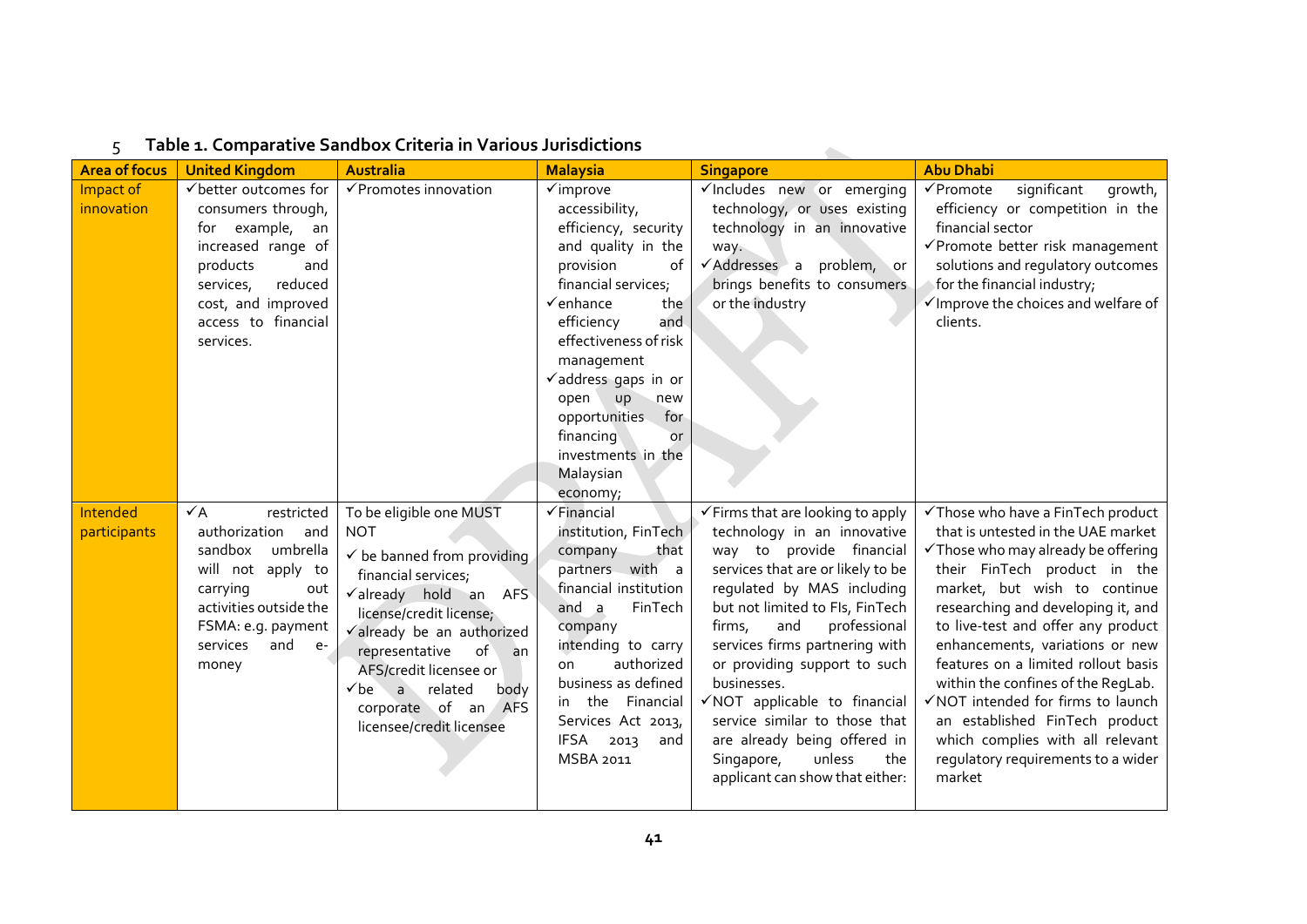| <b>Area of focus</b> | <b>United Kingdom</b>                              | <b>Australia</b>             | <b>Malaysia</b>                                        | <b>Singapore</b>                                              | <b>Abu Dhabi</b>                             |
|----------------------|----------------------------------------------------|------------------------------|--------------------------------------------------------|---------------------------------------------------------------|----------------------------------------------|
|                      |                                                    |                              |                                                        | a different technology is                                     |                                              |
|                      |                                                    |                              |                                                        | being applied; or                                             |                                              |
|                      |                                                    |                              |                                                        | the same technology is                                        |                                              |
|                      |                                                    |                              |                                                        | being applied differently.                                    |                                              |
| Authorization        | √Whether the firm is                               | $\sqrt{N_0}$                 | $\checkmark$ The<br>integrity,                         | √Intention and ability to deploy                              | $\checkmark$ Adequate<br>and<br>appropriate  |
| requirements         | in scope: Is the firm                              | authorization/application    | capability and track                                   | the proposed financial service                                | including<br>financial<br>resources,         |
|                      | looking to deliver                                 | required just a notification | of<br>record<br>the                                    | in Singapore on a broader                                     | resources, to develop and test its           |
|                      | innovation which is                                | to ASIC- the exemption       | financial                                              | scale after exiting the sandbox                               | FinTech Proposal;                            |
|                      | either<br>regulated                                | does not mean you hold a     | institutions<br>or.                                    | √Test scenarios and expected                                  | $\checkmark$ The applicant is fit and proper |
|                      | business or supports                               | license and this must be     | fintech companies                                      | outcomes of the sandbox                                       | $\checkmark$ The applicant has relevant      |
|                      | requlated business                                 | disclosed to consumers       | $\checkmark$ adequate<br>and                           | experimentation should be                                     | technical and business knowledge             |
|                      | in the UK financial                                |                              | appropriate                                            | clearly defined,<br>and<br>the                                | and experience to develop and test           |
|                      | market.<br>services                                |                              | assessment<br>to                                       | sandbox entity should report                                  | the FinTech Proposal                         |
|                      | Innovation must be                                 |                              | the<br>demonstrate                                     | to MAS on the test progress                                   | √Sufficiently advanced stage of              |
|                      | intended for the UK                                |                              | usefulness<br>and                                      | based on an agreed schedule                                   | development to mount a live test.            |
|                      | market.                                            |                              | functionality of the                                   | √appropriate<br>boundary                                      | √Ability<br>to clearly define the            |
|                      | it<br>genuine<br>$\mathsf{a}$<br>√ls               |                              | product, service or                                    | conditions sufficient to protect                              | FinTech<br>Proposal's<br>test                |
|                      | innovation : is the                                |                              | solution<br>and                                        | the interests of consumers and                                | parameters, control boundaries,              |
|                      | innovation ground-                                 |                              | identified<br>the                                      | maintaining the safety and                                    | key milestones and intended                  |
|                      | breaking<br>or                                     |                              | associated risks;                                      | soundness of the industry                                     | outcomes;                                    |
|                      | constitute<br>a                                    |                              | $\checkmark$ necessary                                 | √Significant risks arising from                               |                                              |
|                      | significantly                                      |                              | resources<br>to                                        | the proposed financial service                                |                                              |
|                      | different offering in                              |                              | support testing in                                     | should be assessed and                                        |                                              |
|                      | the marketplace                                    |                              | the sandbox.                                           | mitigated                                                     |                                              |
|                      | √Consumer benefit:                                 |                              | v realistic business                                   | √An acceptable exit<br>and                                    |                                              |
|                      | Does the innovation                                |                              | plan to deploy the                                     | transition strategy                                           |                                              |
|                      | offer<br>a<br>qood                                 |                              | product, service or                                    | √Demonstrate that it has done                                 |                                              |
|                      | of<br>prospect                                     |                              | solution<br>on                                         | its due diligence, including                                  |                                              |
|                      | identifiable benefit                               |                              | commercial scale in                                    | testing the proposed financial                                |                                              |
|                      | to consumers (either                               |                              | Malaysia after exit                                    | service in a laboratory                                       |                                              |
|                      | directly<br>or<br>via                              |                              | from the sandbox;<br>$\checkmark$ the provision of the | environment and knowing the                                   |                                              |
|                      | heightened                                         |                              |                                                        | legal<br>and<br>regulatory                                    |                                              |
|                      | competition)<br>$\checkmark$ Is there need for the |                              | product, service or<br>solution is either              | requirements for deploying<br>the proposed financial service. |                                              |
|                      | sandbox: Does the                                  |                              |                                                        |                                                               |                                              |
|                      |                                                    |                              | wholly or partly                                       |                                                               |                                              |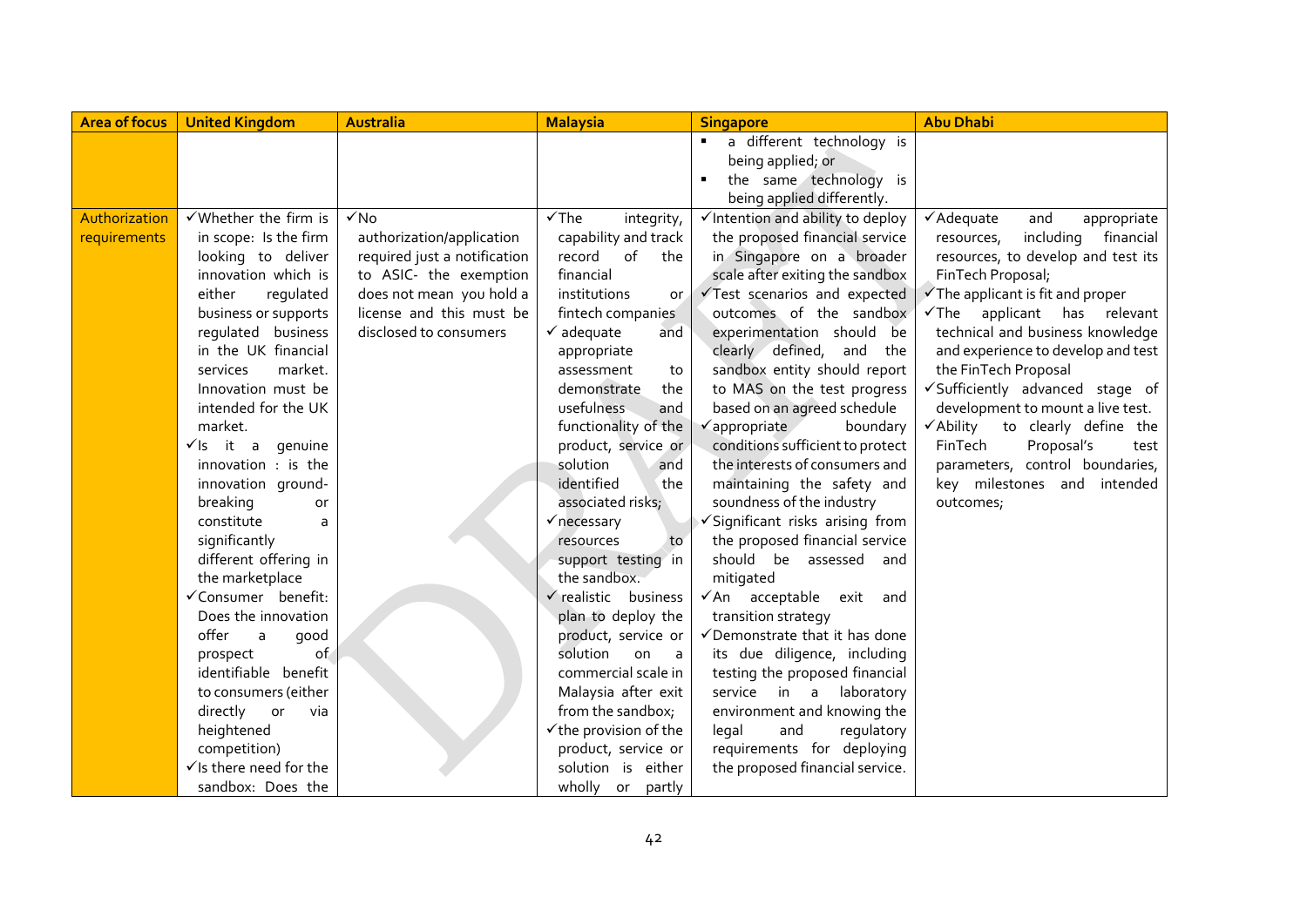| <b>Area of focus</b> | <b>United Kingdom</b>              | <b>Australia</b>               | <b>Malaysia</b>       | <b>Singapore</b>                    | <b>Abu Dhabi</b>                  |
|----------------------|------------------------------------|--------------------------------|-----------------------|-------------------------------------|-----------------------------------|
|                      | have a<br>business                 |                                | incompatible with     |                                     |                                   |
|                      | genuine . need to                  |                                | laws, regulations or  |                                     |                                   |
|                      | test the innovation                |                                | standards             |                                     |                                   |
|                      | on real customers                  |                                | administered<br>by    |                                     |                                   |
|                      | in the FCA<br>and                  |                                | the Bank.             |                                     |                                   |
|                      | The<br>sandbox.                    |                                | √The applicant is led |                                     |                                   |
|                      | innovation does not                |                                | and managed by        |                                     |                                   |
|                      | easily fit the existing            |                                | with<br>persons       |                                     |                                   |
|                      | regulatory                         |                                | credibility<br>and    |                                     |                                   |
|                      | framework,<br>thus                 |                                | integrity.            |                                     |                                   |
|                      | making it difficult or             |                                |                       |                                     |                                   |
|                      | costly to get the                  |                                |                       |                                     |                                   |
|                      | innovation<br>to                   |                                |                       |                                     |                                   |
|                      | market.                            |                                |                       |                                     |                                   |
|                      | $\checkmark$ Is the firm ready for |                                |                       |                                     |                                   |
|                      | is<br>the<br>testing:              |                                |                       |                                     |                                   |
|                      | business ready to                  |                                |                       |                                     |                                   |
|                      | test their innovation              |                                |                       |                                     |                                   |
|                      | live<br>in<br>a                    |                                |                       |                                     |                                   |
|                      | environment,                       |                                |                       |                                     |                                   |
|                      | should have well                   |                                |                       |                                     |                                   |
|                      | developed testing                  |                                |                       |                                     |                                   |
|                      | plans with<br>clear                |                                |                       |                                     |                                   |
|                      | objectives,                        |                                |                       |                                     |                                   |
|                      | parameters<br>and                  |                                |                       |                                     |                                   |
|                      | success criteria and               |                                |                       |                                     |                                   |
|                      | sufficient resources               |                                |                       |                                     |                                   |
|                      | to conduct the test.               |                                |                       |                                     |                                   |
|                      |                                    |                                |                       |                                     |                                   |
| <b>Duration of</b>   | 6 months                           | 12 months with possible        | months<br>with<br>12  | Not<br>prescribed<br>in             | 2 years with extension on case by |
| sandbox              |                                    | extension for another 12       | extension on case by  | regulations/guidelines<br><b>SO</b> | case basis                        |
|                      |                                    | months                         | case basis            | determined on case by case          |                                   |
| <b>Minimum No</b>    | Determined on case                 | Up to 100 retail clients.      | Determined on case    | Determined on case by case          | Determined on case by case        |
| of clients &         | by case                            | Exposure limits for retail     | by case               |                                     |                                   |
|                      |                                    | clients for different products |                       |                                     |                                   |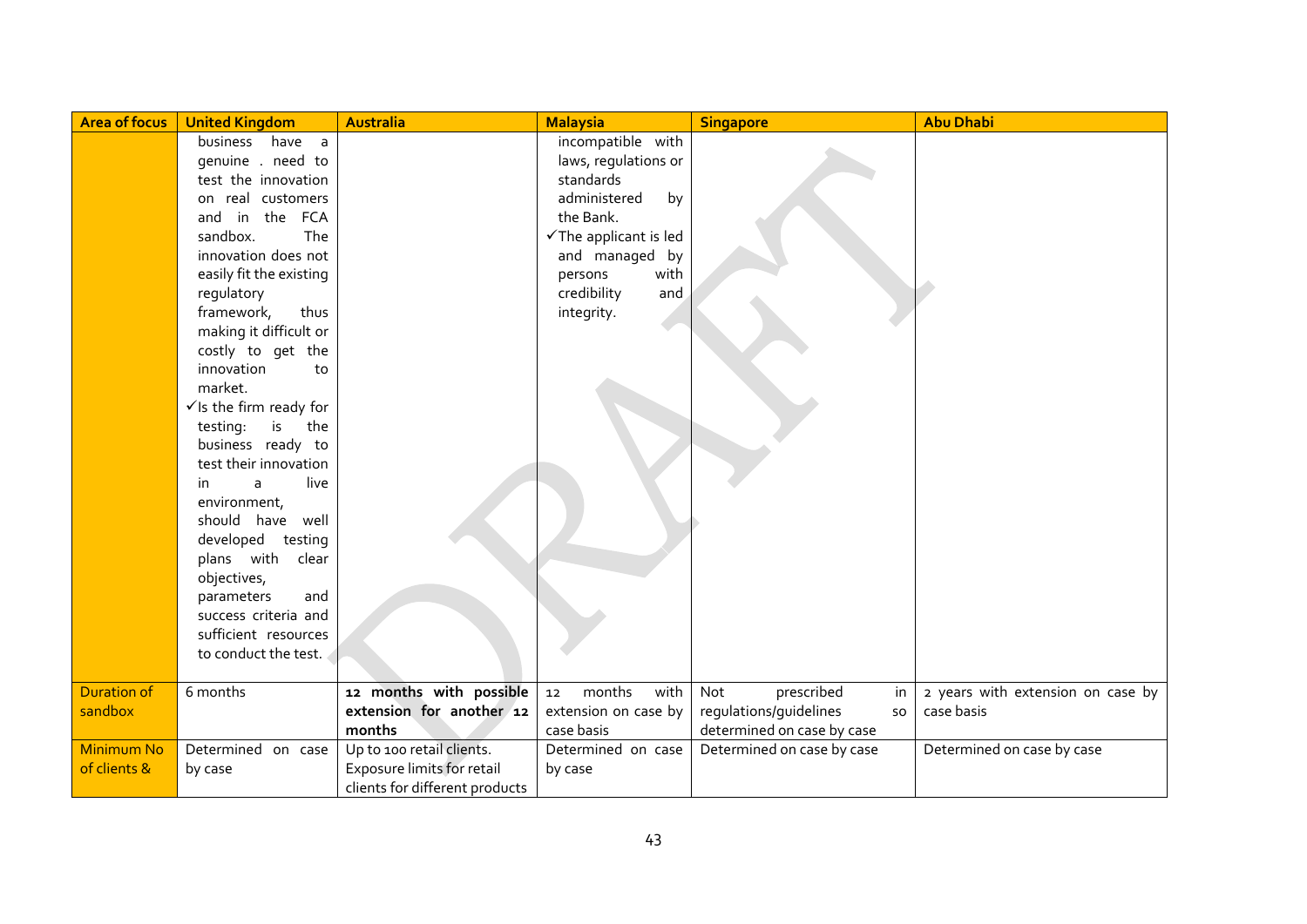| <b>Area of focus</b> | <b>United Kingdom</b>                       | <b>Australia</b>                                       | <b>Malaysia</b>                              | <b>Singapore</b>                                                             | <b>Abu Dhabi</b>                                        |
|----------------------|---------------------------------------------|--------------------------------------------------------|----------------------------------------------|------------------------------------------------------------------------------|---------------------------------------------------------|
| <b>Exposure</b>      |                                             | prescribed. No limits for                              |                                              |                                                                              |                                                         |
| limits               |                                             | wholesale clients                                      |                                              |                                                                              |                                                         |
|                      |                                             | The limits may be varied on                            |                                              |                                                                              |                                                         |
|                      |                                             | request                                                |                                              |                                                                              |                                                         |
| Reporting            | Reporting                                   | Reports within 2 months                                | Interim reports on an                        | Not clear from the available                                                 | Acceptable reporting schedule to                        |
|                      | requirements<br>are                         | after end of testing period                            | agreed schedule and                          | literature                                                                   | report to the Regulator on the status                   |
|                      | the<br>with<br>agreed                       |                                                        | final report 30 days                         |                                                                              | and progress of development and                         |
|                      | innovator depending<br>on the nature of the |                                                        | after expiry of testing<br>period            |                                                                              | testing                                                 |
|                      | The<br>innovation.                          |                                                        |                                              |                                                                              |                                                         |
|                      | starting position is                        |                                                        |                                              |                                                                              |                                                         |
|                      | weekly<br>qenerally                         |                                                        |                                              |                                                                              |                                                         |
|                      | reports on agreed                           |                                                        |                                              |                                                                              |                                                         |
|                      | testing<br>milestones,                      |                                                        |                                              |                                                                              |                                                         |
|                      | key findings and risk                       |                                                        |                                              |                                                                              |                                                         |
|                      | management during                           |                                                        |                                              |                                                                              |                                                         |
|                      | testing.                                    |                                                        |                                              |                                                                              |                                                         |
| <b>Dedicated</b>     | None                                        | None                                                   | None                                         | None                                                                         | Yes                                                     |
| supervisory          |                                             |                                                        |                                              |                                                                              |                                                         |
| team                 |                                             |                                                        |                                              |                                                                              |                                                         |
| <b>Conditions</b>    | <b>FCA</b><br>$\checkmark$ The<br>cannot    | ✔ Scope-providing general                              | Adequate safeguards                          | Requirement that must be                                                     | Regulator may impose restrictions                       |
| and                  | waive requirements                          | financial service advice and                           | such as:                                     | maintained                                                                   | on:                                                     |
| <b>Limitations</b>   | derived from EU law                         | advice;<br>personal<br>and                             | √Disclosure<br>of.                           | √Confidentiality of customer                                                 | $\checkmark$ Number and type of clients                 |
|                      | √The FCA's power to<br>is                   | dealing in a financial                                 | potential risks                              | information                                                                  | √Type and size of client transactions                   |
|                      | waivers<br>issue<br>limited by the FSMA     | product, except by issuing<br>a financial product or o | $\checkmark$ limiting<br>the<br>number<br>of | and<br>criteria<br>$\checkmark$ Fit<br>proper<br>particularly on honesty and | √Suitability assessment and client's<br>written consent |
|                      | waiver test.                                | credit services (credit                                | customers                                    | integrity                                                                    | ✔ Ability to hold and control client                    |
|                      | $\checkmark$ FSCS<br>is<br>cover            | assistance and acting as an                            | participating in the                         | √Handling<br>of<br>customer's                                                | money                                                   |
|                      | if<br>available<br>only                     | intermediary)<br>but<br>not                            | sandbox and/or the                           | moneys<br>and<br>assets<br>by                                                | √Participant's handling and                             |
|                      | there is a breach of                        | provision of credit                                    | aggregate value or                           | intermediaries                                                               | √ protection of Client information;                     |
|                      | law<br>general                              | √Specific limitations<br>to                            | frequency<br>of                              | $\checkmark$ Prevention<br>of<br>money                                       | $\checkmark$ manner and type of financial               |
|                      | requirements<br>(e.g.                       | product types also apply                               | transactions;                                | laundering and countering the                                                | promotion that the<br>FinTech                           |
|                      | negligence,                                 | e.g. derivatives and illiquid                          | $\checkmark$ restricting<br>the              | financing of terrorism                                                       | Participant may                                         |
|                      | misrepresentation)                          | products are excluded                                  | of<br>participation                          |                                                                              | √undertake and the associated                           |
|                      |                                             |                                                        | customers<br>to<br>a                         |                                                                              | disclosures to clients                                  |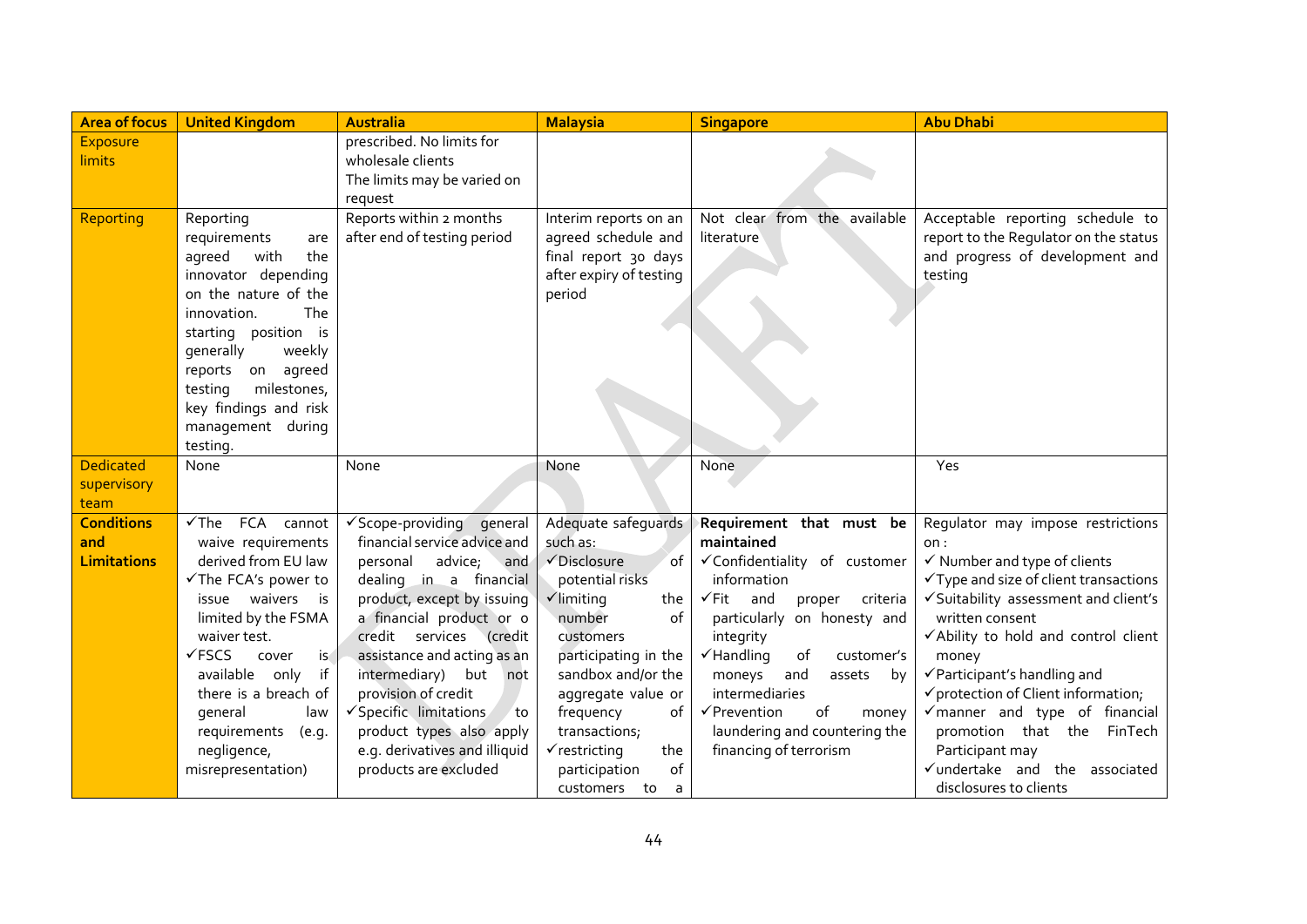| <b>Area of focus</b> | <b>United Kingdom</b>  | <b>Australia</b>                | <b>Malaysia</b>              | <b>Singapore</b>                  | <b>Abu Dhabi</b>                                 |
|----------------------|------------------------|---------------------------------|------------------------------|-----------------------------------|--------------------------------------------------|
|                      | √ Waivers could affect | √must give their retail         | certain segment or           | Requirements that can be          | √key information required in client              |
|                      | FOS assessment if      | clients some of the             | profile<br>of                | waived:                           | agreement                                        |
|                      | the firm otherwise     | normally<br>information         | customers;                   | $\checkmark$ Asset<br>maintenance | √AML & CFT measures                              |
|                      | acted in accordance    | contained in a Financial        | $\checkmark$ limiting<br>the | requirement                       | $\checkmark$ Capital requirements                |
|                      | with its obligations,  | Services Guide and Credit       | duration of<br>the           | ✔ Board composition               | $\checkmark$ any other safeguards to protect the |
|                      | fairly<br>and<br>and   | Guide, such as information      | testing period;              | √ Cash balances                   | interests of Clients or maintain the             |
|                      | reasonably             | about their<br>services,        | $\checkmark$ providing<br>a  | √ Credit rating                   | safety                                           |
|                      |                        | remuneration and dispute        | consumer redress             | √Financial soundness              | and soundness of the financial                   |
|                      |                        | resolution procedures.          | mechanism,                   | √Fund solvency and capital        | system as                                        |
|                      |                        | They must also comply           | including<br>the             | adequacy                          |                                                  |
|                      |                        | with the 'responsible           | for<br>possibility           | <b>√Licence fees</b>              |                                                  |
|                      |                        | lending' obligations            | financial                    | Management experience             |                                                  |
|                      |                        | ✔ Adequate compensation         | compensation                 | √MAS Guidelines, such as          |                                                  |
|                      |                        | arrangements:<br>as a           | claimable against            | technology risk management        |                                                  |
|                      |                        | minimum requirement PI          | the<br>sandbox               | quidelines and outsourcing        |                                                  |
|                      |                        | insurance policy must have      | participants under           | quidelines                        |                                                  |
|                      |                        | a limit of at least \$1 million | clearly specified            | √Minimum liquid assets            |                                                  |
|                      |                        | for any one claim and for       | circumstances; and           | Minimum paid-up capital           |                                                  |
|                      |                        | aggregated claims; and          | ✔ Committing                 | √Relative size                    |                                                  |
|                      |                        | 'run-off' cover for a period    | adequate<br>and              | $\checkmark$ Reputation           |                                                  |
|                      |                        | of 12 months.                   | competent                    | √Track record                     |                                                  |
|                      |                        | √Dispute<br>resolution          | resources<br>to              |                                   |                                                  |
|                      |                        | mechanism<br>IDR.               | undertake<br>the             |                                   |                                                  |
|                      |                        | procedures approved by          | testing and                  |                                   |                                                  |
|                      |                        | ASIC and membership to          | √Implement<br>risk           |                                   |                                                  |
|                      |                        | one or more ASIC-               | mitigation                   |                                   |                                                  |
|                      |                        | approved EDR schemes            | solutions that have          |                                   |                                                  |
|                      |                        |                                 | been proven to be            |                                   |                                                  |
|                      |                        |                                 | effective<br>in              |                                   |                                                  |
|                      |                        |                                 | the<br>containing            |                                   |                                                  |
|                      |                        |                                 | of<br>consequences           |                                   |                                                  |
|                      |                        |                                 | failure.                     |                                   |                                                  |
|                      |                        |                                 |                              |                                   |                                                  |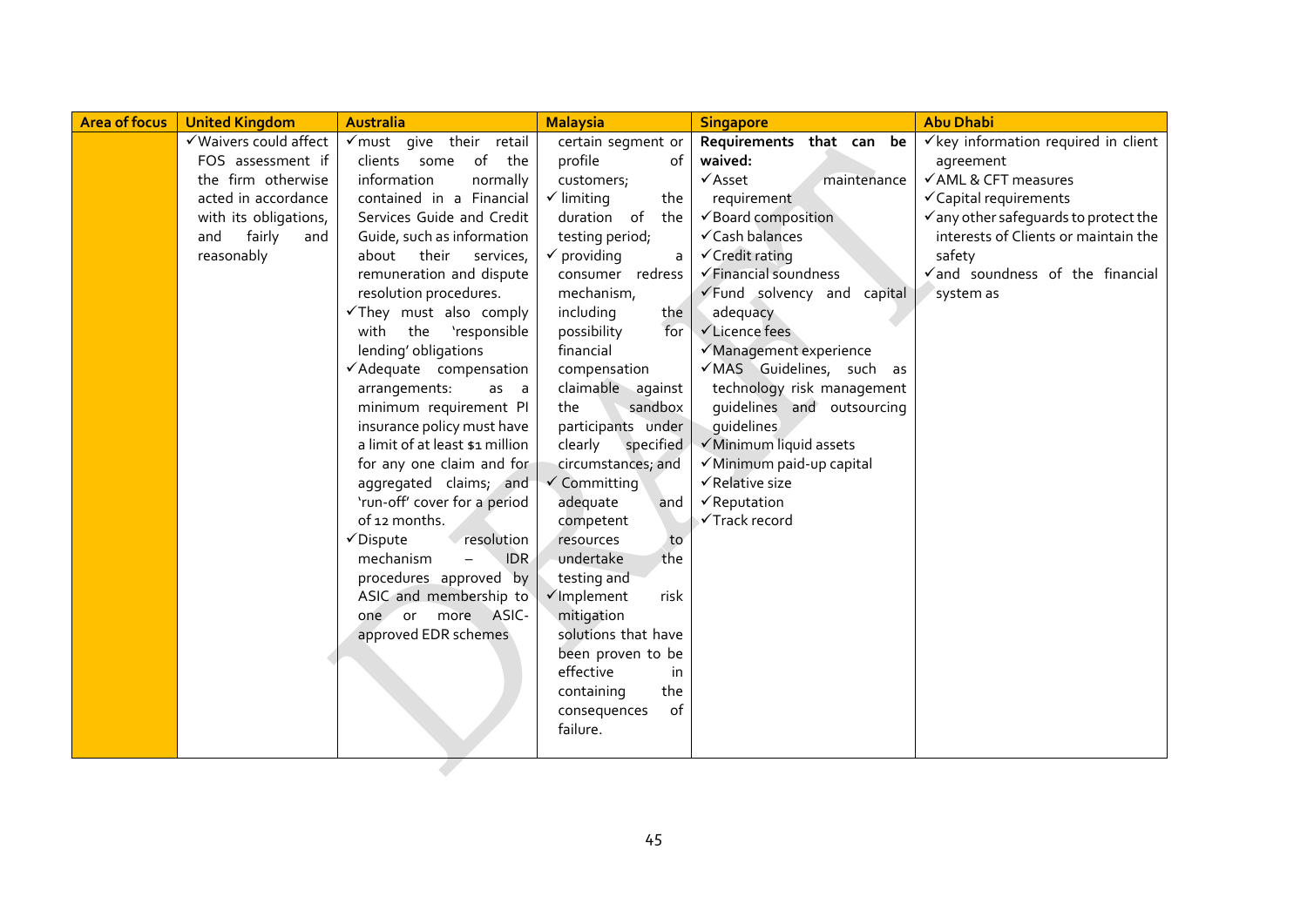| <b>Area of focus</b> | <b>United Kingdom</b> | <b>Australia</b>              | <b>Malaysia</b>                  | <b>Singapore</b>                  | <b>Abu Dhabi</b>                                    |
|----------------------|-----------------------|-------------------------------|----------------------------------|-----------------------------------|-----------------------------------------------------|
| <b>Cancellation</b>  |                       | framework<br>the<br>No.<br>in | <b>BNM</b> can revoke            | MAS is not satisfied that the     | $\checkmark$ the FinTech Participant is failing, or |
|                      |                       | quidelines                    | approval before end              | sandbox has achieved its          | is likely to fail, to satisfy the                   |
|                      |                       |                               | of testing for:                  | intended purpose, based on        | Threshold<br>Conditions,                            |
|                      |                       |                               |                                  | the latest test scenarios,        | authorization requirements or                       |
|                      |                       |                               | √failure to carry out            | expected outcomes and             | limitations and conditions                          |
|                      |                       |                               | the safeguards                   | schedule mutually agreed with     | $\checkmark$ the FinTech Participant<br>has         |
|                      |                       |                               | $\checkmark$ submits<br>false,   | the sandbox entity;               | committed a contravention of the                    |
|                      |                       |                               | misleading<br>or                 | b. the sandbox entity is unable   | FSMR or any Rules made under the                    |
|                      |                       |                               | inaccurate                       | to fully comply with the relevant | FSMR.                                               |
|                      |                       |                               | information, or has              | legal and regulatory              |                                                     |
|                      |                       |                               | concealed or failed              | requirements at the end of the    |                                                     |
|                      |                       |                               | to disclose material             | sandbox period. If such a         |                                                     |
|                      |                       |                               | facts<br>in<br>the               | situation is anticipated,         |                                                     |
|                      |                       |                               | application                      | the sandbox entity is             |                                                     |
|                      |                       |                               | $\checkmark$ contravenes<br>any  | encouraged to engage MAS          |                                                     |
|                      |                       |                               | applicable<br>law                | earlier;                          |                                                     |
|                      |                       |                               | administered<br>by.              | c. a flaw has been discovered in  |                                                     |
|                      |                       |                               | the Bank                         | the financial service under       |                                                     |
|                      |                       |                               | $\checkmark$ is undergoing<br>or | experimentation where             |                                                     |
|                      |                       |                               | has<br>gone<br>into              | the risks posed to customers or   |                                                     |
|                      |                       |                               | liquidation;                     | the financial system outweigh     |                                                     |
|                      |                       |                               | ✔ breaches<br>data               | the benefits of the               |                                                     |
|                      |                       |                               | security<br>and                  | financial service under           |                                                     |
|                      |                       |                               | confidential                     | experimentation, and the          |                                                     |
|                      |                       |                               | requirements;                    | sandbox entity acknowledges       |                                                     |
|                      |                       |                               | √carries on business             | that                              |                                                     |
|                      |                       |                               | in.<br>a<br>manner               | the flaw cannot be resolved       |                                                     |
|                      |                       |                               | detrimental<br>to                | within the duration of the        |                                                     |
|                      |                       |                               | customers or the                 | sandbox;                          |                                                     |
|                      |                       |                               | public at large                  | d. MAS terminates the sandbox     |                                                     |
|                      |                       |                               | √fails to effectively            | due to reasons such as the        |                                                     |
|                      |                       |                               | address<br>any                   | sandbox entity breaching          |                                                     |
|                      |                       |                               | technical<br>defects,            | any condition imposed for the     |                                                     |
|                      |                       |                               | flaws<br>or                      | duration of the sandbox; or       |                                                     |
|                      |                       |                               | vulnerabilities                  |                                   |                                                     |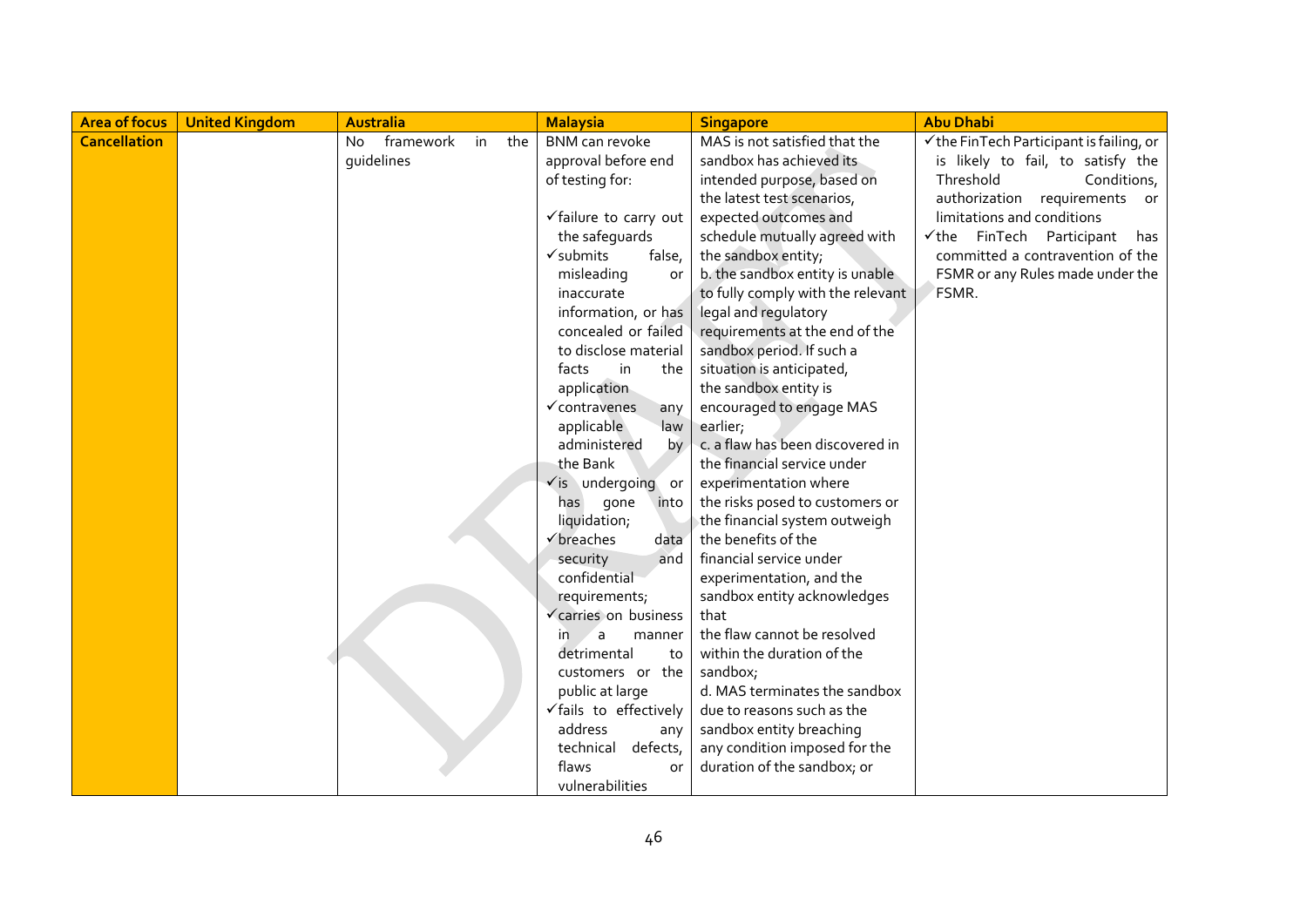| <b>Area of focus</b> | <b>United Kingdom</b> | <b>Australia</b>                                                                                                                                                                                                                                                                                              | <b>Malaysia</b>                                                                                                                                                                                                                                                                                                                         | <b>Singapore</b>                                                                                                                                                                                                                                                                                                                                                                                                                                                                                                                                               | <b>Abu Dhabi</b>                                                                                                                                                                                                                                                                                                                                                |
|----------------------|-----------------------|---------------------------------------------------------------------------------------------------------------------------------------------------------------------------------------------------------------------------------------------------------------------------------------------------------------|-----------------------------------------------------------------------------------------------------------------------------------------------------------------------------------------------------------------------------------------------------------------------------------------------------------------------------------------|----------------------------------------------------------------------------------------------------------------------------------------------------------------------------------------------------------------------------------------------------------------------------------------------------------------------------------------------------------------------------------------------------------------------------------------------------------------------------------------------------------------------------------------------------------------|-----------------------------------------------------------------------------------------------------------------------------------------------------------------------------------------------------------------------------------------------------------------------------------------------------------------------------------------------------------------|
|                      |                       |                                                                                                                                                                                                                                                                                                               | 30 days' notice for<br>revocation<br>unless<br>delay in revoking<br>would be detrimental<br>public/financial<br>to<br>system                                                                                                                                                                                                            | e. the sandbox entity has<br>informed MAS of its decision to<br>exit the sandbox at its own<br>discretion.                                                                                                                                                                                                                                                                                                                                                                                                                                                     |                                                                                                                                                                                                                                                                                                                                                                 |
| Exit                 |                       | After the 12-month testing<br>period ends operations<br>cease unless:<br>√One is granted an AFS or<br>credit license;<br>$\checkmark$ entered<br>into<br>an<br>arrangement to provide<br>services on behalf of an<br>AFS or credit licensee ; or<br>√individual relief extending<br>testing period is granted | √Upon completion<br>of testing the Bank<br>will decide whether<br>allow<br>the<br>to<br>product, service or<br>solution to<br>be<br>introduced in the<br>market on a wider<br>scale or prohibit<br>due to<br>Unsuccessful<br>testing<br>Unintended<br>negative<br>consequences<br>for the public<br>and<br>or<br>financial<br>stability | ✔ At end of test period and the<br>legal<br>requlatory<br>and<br>requirements relaxed by MAS<br>will expire,<br>Can apply for extension 1<br>month prior to expiry<br>√deploy the financial service<br>under experimentation on a<br>broader scale, provided that:<br>. MAS and the entity are<br>satisfied that the sandbox<br>has achieved its intended<br>outcome<br>The entity can fully comply<br>with relevant legal and<br>regulatory requirements<br>Any existing obligations to<br>clients must be fully fulfilled<br>before exit or discontinuation. | ✔ At expiry of two year period<br>$\checkmark$ Can apply for extension 3 months<br>prior to expiry<br>√At Commercialization- migrate to<br>full<br>authorization<br>the<br>and<br>supervisory regime under the<br><b>FSMR</b><br>√Employ exit strategy- either cease<br>operations or transfer product and<br>clients to an authorized financial<br>institution |
|                      |                       |                                                                                                                                                                                                                                                                                                               |                                                                                                                                                                                                                                                                                                                                         |                                                                                                                                                                                                                                                                                                                                                                                                                                                                                                                                                                |                                                                                                                                                                                                                                                                                                                                                                 |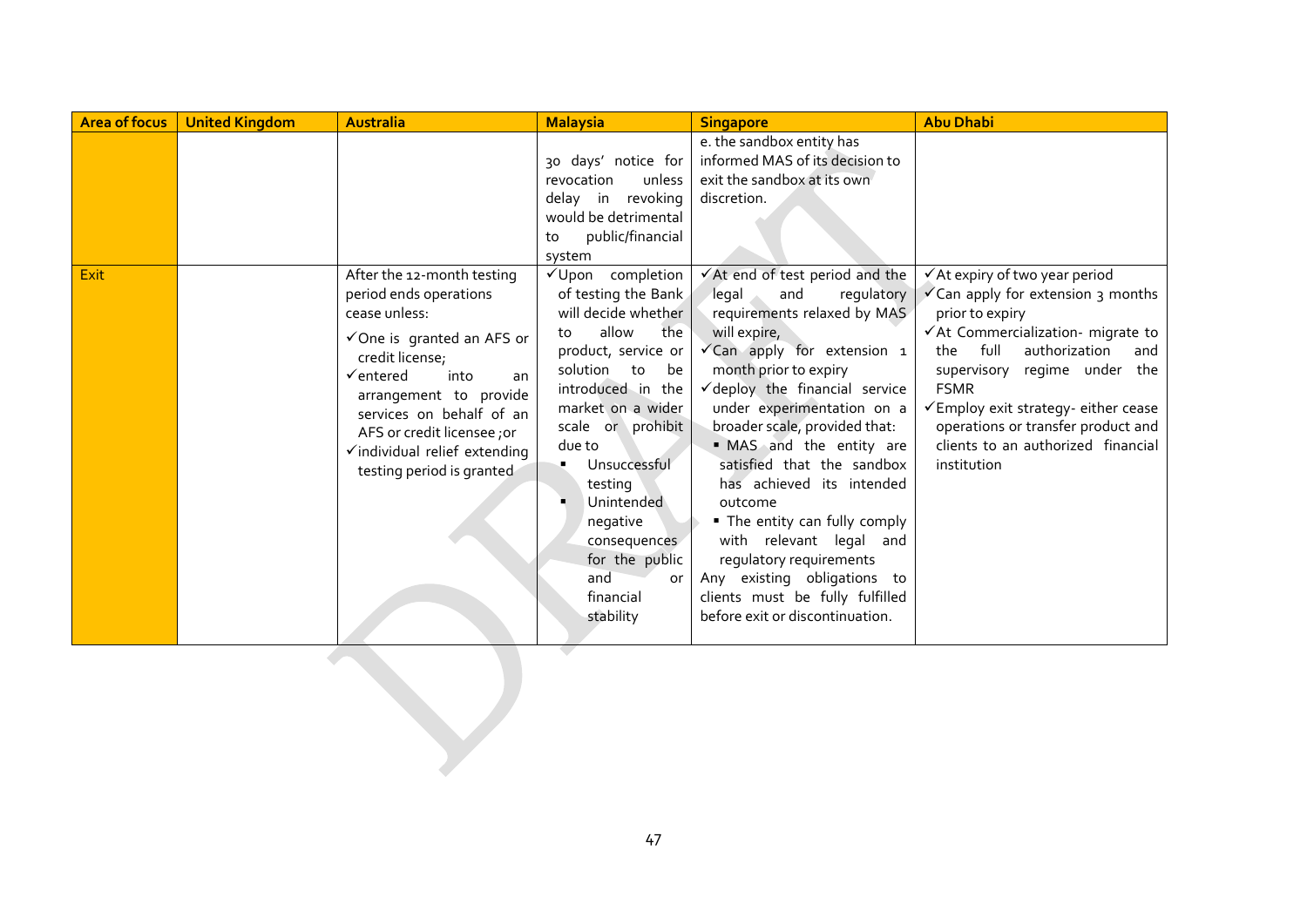From the comparison above, it is apparent that there is a lot of commonality apart from Australia which seems to have very specific requirements. Some of the key criteria that seem common relates to: demonstration of innovation; Benefits to consumers; Adequacy of resources; and mitigation of risks.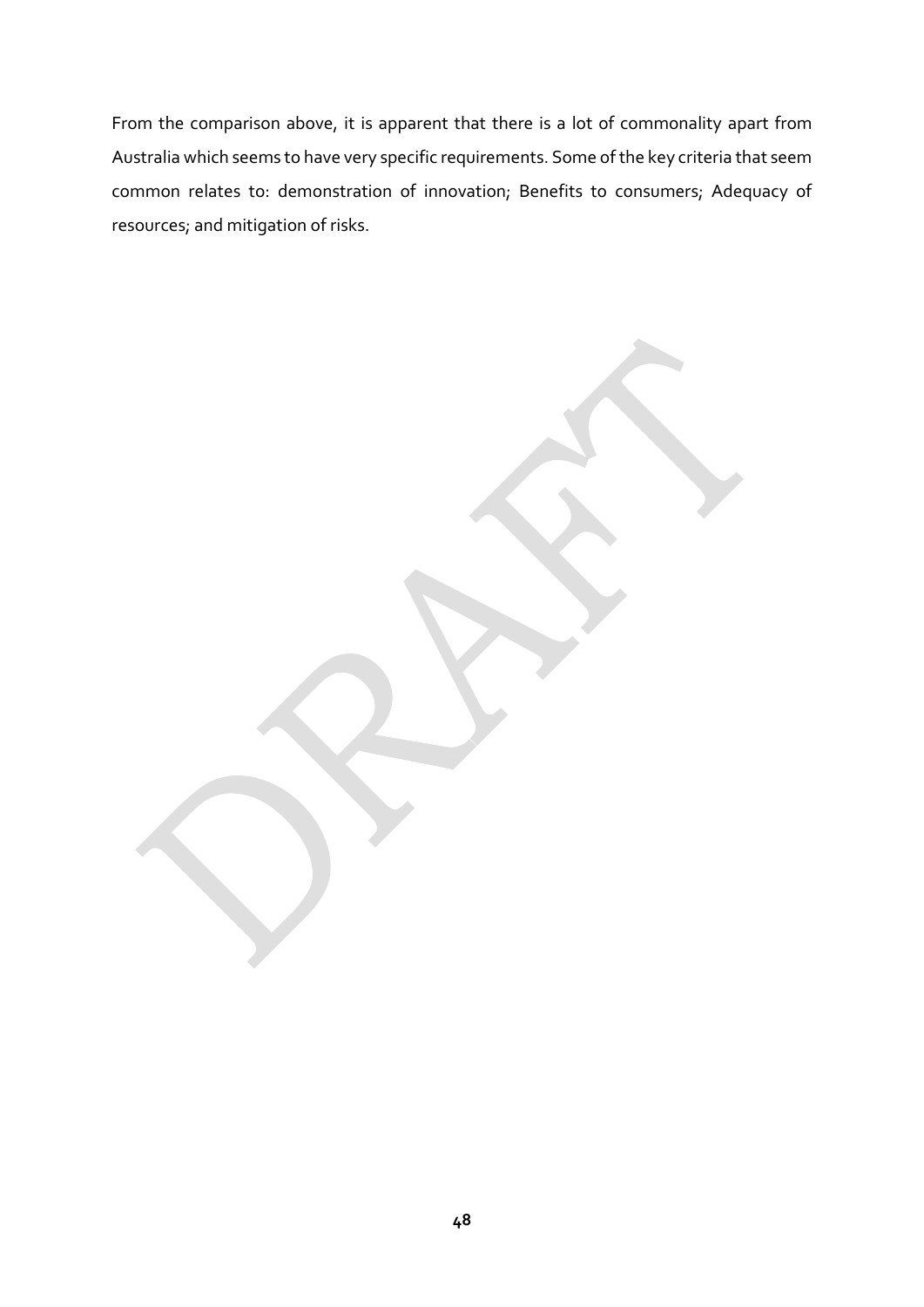# **6 REGULATORY FRAMEWORK**

Regulatory sandbox regulation should generally fall into the following categories:<br>
The following categories:

<span id="page-39-0"></span>

| <b>Stage</b>                      | <b>Details of the Category</b>                                                                                                                                                                                                                                                                                                                                                                                                                                          |
|-----------------------------------|-------------------------------------------------------------------------------------------------------------------------------------------------------------------------------------------------------------------------------------------------------------------------------------------------------------------------------------------------------------------------------------------------------------------------------------------------------------------------|
| <b>Application Process</b>        | Unauthorized firms: Useful for unauthorized firms that need to become authorized before being able                                                                                                                                                                                                                                                                                                                                                                      |
|                                   | to test their innovation in a live environment.                                                                                                                                                                                                                                                                                                                                                                                                                         |
|                                   | Authorized firms: Useful for authorized firms looking for clarity around applicable rules before testing                                                                                                                                                                                                                                                                                                                                                                |
|                                   | an idea that does not easily fit into the existing regulatory framework.                                                                                                                                                                                                                                                                                                                                                                                                |
| <b>Acceptance and progression</b> | If the Authority is convinced that the application meets all the evaluation conditions, it informs the<br>applicant in writing about the acceptance of the application. Essentially, this effectively marks the<br>start of the operationalization stage. The Authority will inform an applicant of its eligibility to<br>participate in sandbox within 21 working days of receiving a complete application and thereafter<br>engage the participants in the following: |
|                                   | $\checkmark$ testing parameters such as the scope and duration of the test, regulatory flexibilities requested<br>and frequency of reporting;<br>$\checkmark$ specific measures to determine the success or failure of the test at the end of the testing<br>period;                                                                                                                                                                                                    |
|                                   | $\checkmark$ an exit strategy should the test fail or be discontinued; and<br>$\checkmark$ a transition plan for the deployment of the product, service or solution on a commercial scale<br>upon successful testing and exit from the sandbox.                                                                                                                                                                                                                         |
| Operationalization                | The operationalization stage describes the period when the privileges of the regulatory sand box are<br>extended to the firm. At this stage, the Authority decides on one of three approaches to the regulatory<br>sandbox as well as specifies the conditions and terms that the firms are bound by while under the<br>sandbox. The Authority can use any of the following approaches                                                                                  |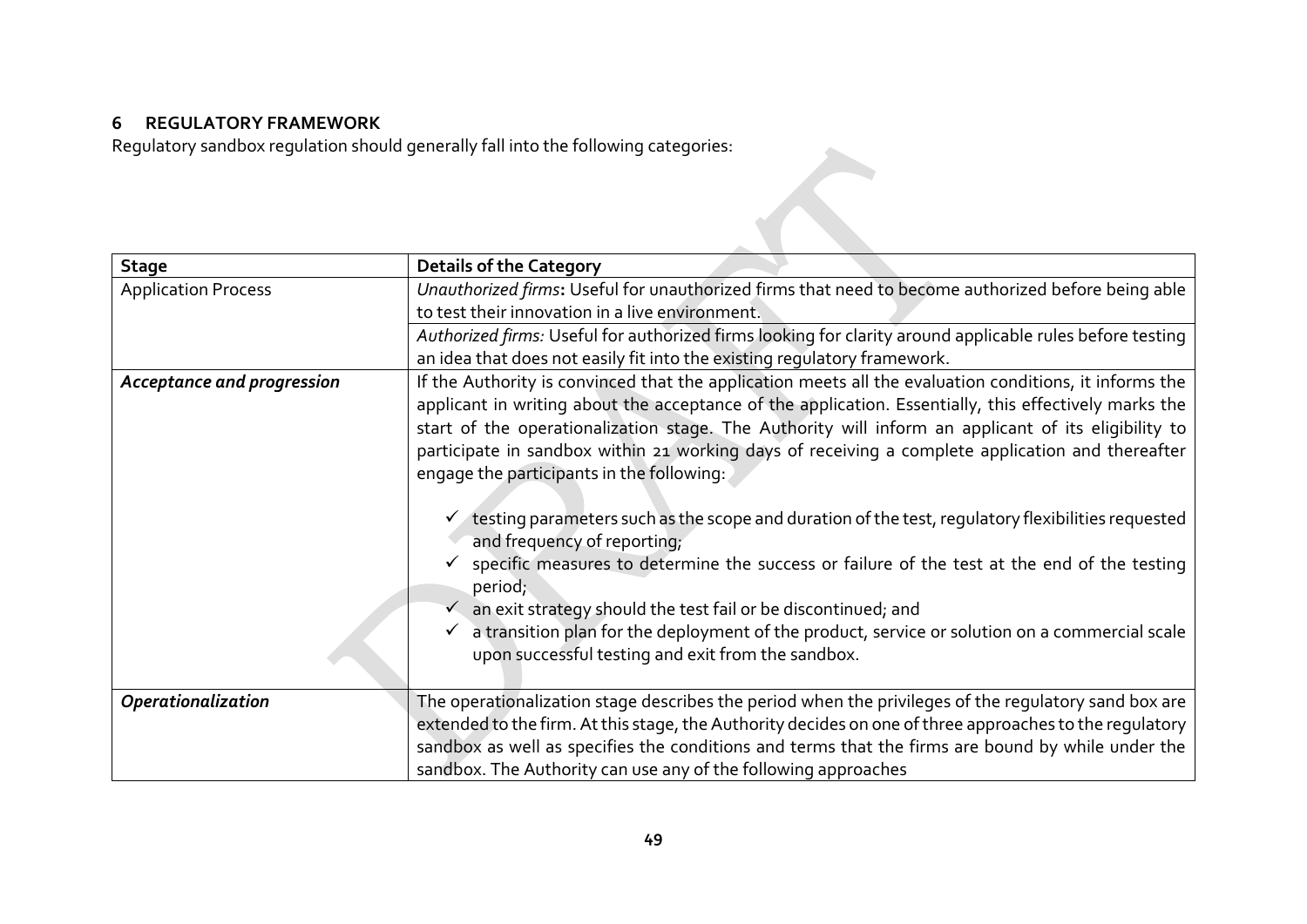| <b>Exit Strategy</b>      | Individual guidance: setting out how the Authority interprets relevant rules in the context of the<br>test. This creates a safe space because, if you act in accordance with the guidance of the Authority,<br>it is assumed that the firm has complied with the aspects of the rules that the quidance relates to.<br>Waivers or modifications to rules: if an applicant's test may breach a rule, the Authority may<br>waive or modify it where it is unduly burdensome or not achieving its purpose, and a waiver or<br>modification would not adversely affect the advancement of any of its objectives. However, the<br>Authority may not be able to waive national or international laws.<br>No enforcement action letters: this letter would give firms some comfort that as long as they<br>dealt with the Authority openly, kept to the agreed testing parameters and treated customers<br>fairly, then, the Authority accepts that unexpected issues may arise and it would not expect to take<br>disciplinary action. The use of this tool is reserved for cases where it is not possible to give<br>individual quidance or waivers. It is justified by circumstances and characteristics of different<br>sandbox tests.<br>Once the testing is complete, the firms submit a final report about the outcome of the testing and the |
|---------------------------|-----------------------------------------------------------------------------------------------------------------------------------------------------------------------------------------------------------------------------------------------------------------------------------------------------------------------------------------------------------------------------------------------------------------------------------------------------------------------------------------------------------------------------------------------------------------------------------------------------------------------------------------------------------------------------------------------------------------------------------------------------------------------------------------------------------------------------------------------------------------------------------------------------------------------------------------------------------------------------------------------------------------------------------------------------------------------------------------------------------------------------------------------------------------------------------------------------------------------------------------------------------------------------------------------------------------------------------------------|
|                           | Authority reviews this report within 30 days from the expiry of the testing period. Once the review of                                                                                                                                                                                                                                                                                                                                                                                                                                                                                                                                                                                                                                                                                                                                                                                                                                                                                                                                                                                                                                                                                                                                                                                                                                        |
|                           | the final report is complete, the firm must then decide whether or not to offer the new solution in the                                                                                                                                                                                                                                                                                                                                                                                                                                                                                                                                                                                                                                                                                                                                                                                                                                                                                                                                                                                                                                                                                                                                                                                                                                       |
|                           | wider market outside the sandbox. The sandbox entity should ensure that any existing obligation to<br>its customers of the financial service under experimentation must be fully fulfilled or addressed before                                                                                                                                                                                                                                                                                                                                                                                                                                                                                                                                                                                                                                                                                                                                                                                                                                                                                                                                                                                                                                                                                                                                |
|                           | exiting the sandbox or discontinuing the sandbox. The report should contain the following                                                                                                                                                                                                                                                                                                                                                                                                                                                                                                                                                                                                                                                                                                                                                                                                                                                                                                                                                                                                                                                                                                                                                                                                                                                     |
|                           | information:                                                                                                                                                                                                                                                                                                                                                                                                                                                                                                                                                                                                                                                                                                                                                                                                                                                                                                                                                                                                                                                                                                                                                                                                                                                                                                                                  |
|                           | $\checkmark$ Key outcomes, key performance indicators against agreed measures for the success or failure<br>of the test and findings of the test;                                                                                                                                                                                                                                                                                                                                                                                                                                                                                                                                                                                                                                                                                                                                                                                                                                                                                                                                                                                                                                                                                                                                                                                             |
|                           | $\checkmark$ A full account of all incident reports and resolution of customer complaints; and<br>$\checkmark$ In the case of a failed test, lessons learnt from the test.                                                                                                                                                                                                                                                                                                                                                                                                                                                                                                                                                                                                                                                                                                                                                                                                                                                                                                                                                                                                                                                                                                                                                                    |
|                           |                                                                                                                                                                                                                                                                                                                                                                                                                                                                                                                                                                                                                                                                                                                                                                                                                                                                                                                                                                                                                                                                                                                                                                                                                                                                                                                                               |
| <b>Expiry of Approval</b> | Upon expiry of the testing period, an approval to participate in the sandbox and any regulatory<br>flexibility accorded to the participants will automatically expire, unless the participant has obtained                                                                                                                                                                                                                                                                                                                                                                                                                                                                                                                                                                                                                                                                                                                                                                                                                                                                                                                                                                                                                                                                                                                                    |
|                           | prior written approval from the Authority for an extension of the testing period.                                                                                                                                                                                                                                                                                                                                                                                                                                                                                                                                                                                                                                                                                                                                                                                                                                                                                                                                                                                                                                                                                                                                                                                                                                                             |
|                           |                                                                                                                                                                                                                                                                                                                                                                                                                                                                                                                                                                                                                                                                                                                                                                                                                                                                                                                                                                                                                                                                                                                                                                                                                                                                                                                                               |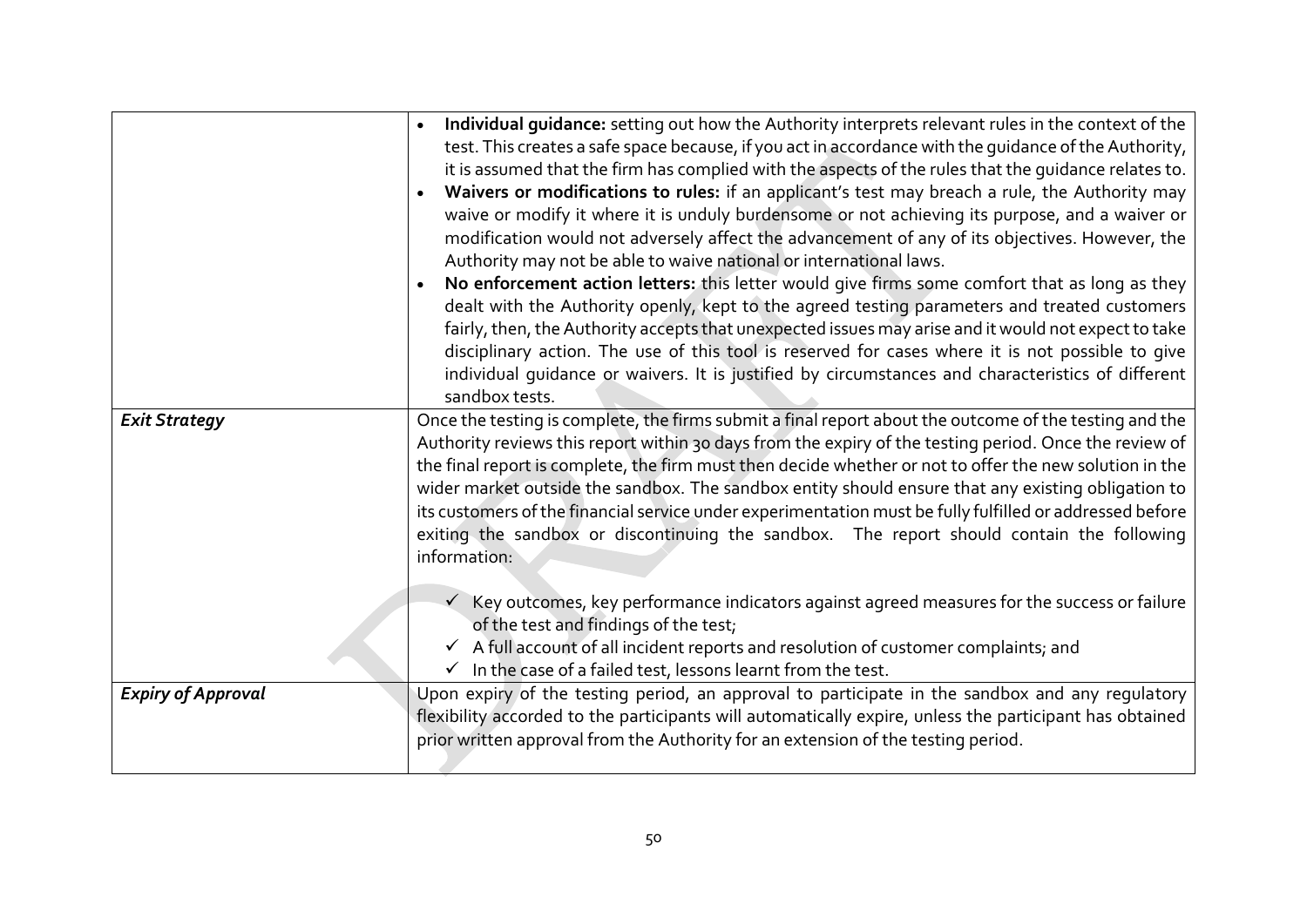|                               | The initial testing period shall not exceed 12 months from the start date of the test. To extend the        |
|-------------------------------|-------------------------------------------------------------------------------------------------------------|
|                               | testing period, a written application must be submitted by the participants to the Authority no later       |
|                               | than 30 calendar days before the expiry of the testing period. The application should state the             |
|                               | additional time required and clearly explain reasons for requiring the extension. To minimize market        |
|                               | distortion, the Authority will not generally approve a protracted extension of the testing period unless    |
|                               | the solution has tested positively in general and it can be demonstrated that the extended testing is       |
|                               | necessary to respond to specific issues or risks identified during initial testing. Extension may be        |
|                               | granted under the following circumstances:                                                                  |
|                               | $\checkmark$ Additional time is needed to make changes to the financial service under experimentation       |
|                               | after taking into account customer feedback                                                                 |
|                               | $\checkmark$ To rectify identified flaws                                                                    |
|                               | $\checkmark$ The sandbox entity requires more time in order to fully comply with the relevant legal and     |
|                               | regulatory requirements                                                                                     |
|                               |                                                                                                             |
|                               | Upon the completion of the testing, the Authority will decide whether to allow the product, service or      |
|                               | solution to be introduced in the market on a wider scale. Where allowed, participating fintech              |
|                               | companies intending to carry out regulated businesses will be assessed based on applicable licensing,       |
|                               | approval and registration criteria under the Capital Markets Act.                                           |
|                               |                                                                                                             |
|                               | The Authority may also prohibit deployment of the product, service or solution in the market upon           |
|                               | the completion of the testing due to the following reasons:                                                 |
|                               | $\checkmark$ in the event of an unsuccessful testing based on agreed test measures; or                      |
|                               | the product, service or solution has unintended negative consequences for the public and/or<br>$\checkmark$ |
|                               | financial stability.                                                                                        |
| <b>Revocation of approval</b> | The Authority may revoke an approval to participate in sandbox at any time before the end of the testing    |
|                               | period if the participant -                                                                                 |
|                               | $\checkmark$ Fails to carry out the safeguards as agreed;                                                   |
|                               | ✓ Submits false, misleading or inaccurate information, or has concealed or failed to disclose               |
|                               | material facts in the application;                                                                          |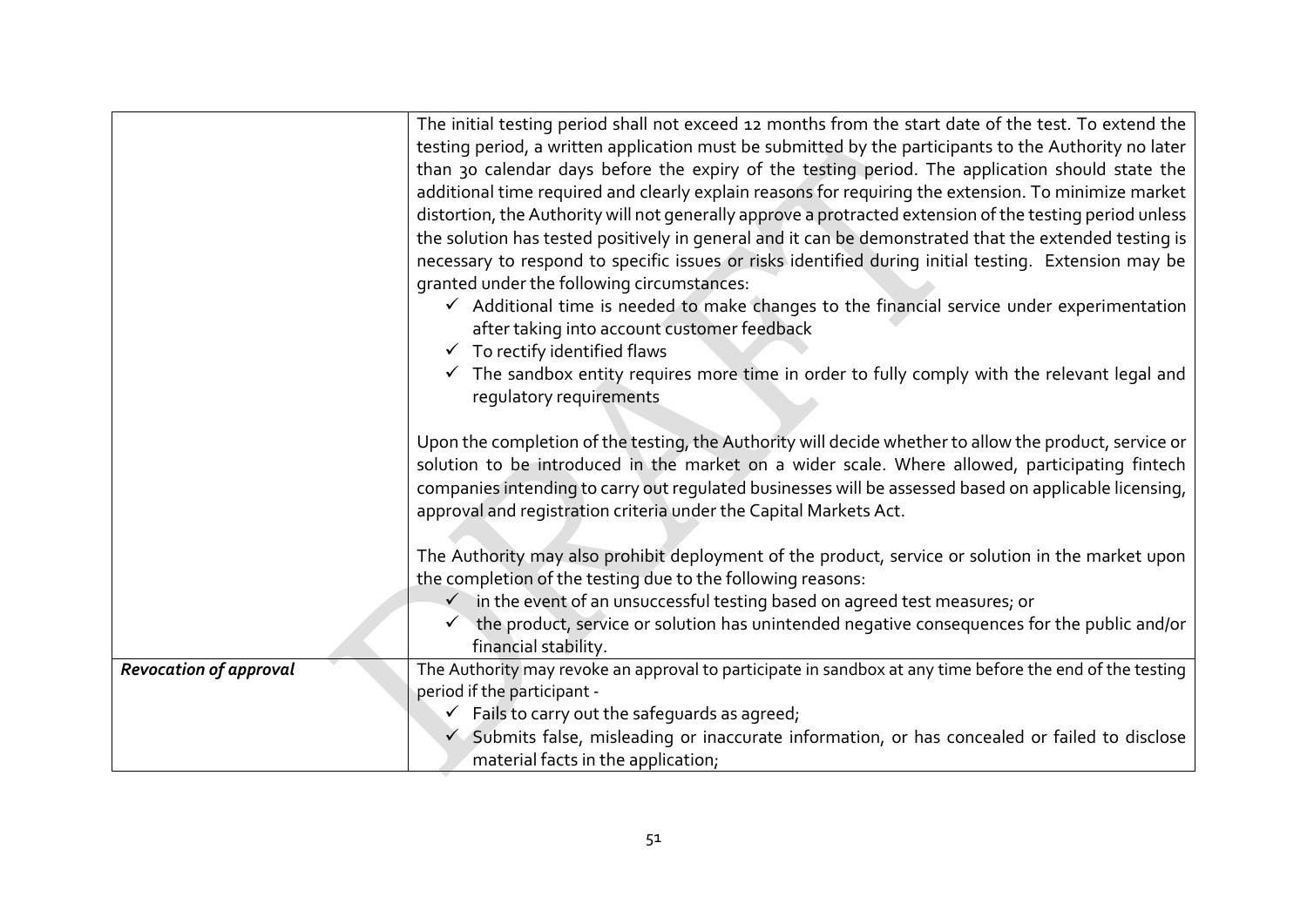| $\checkmark$ Contravenes any applicable law administered by the Authority or any applicable law in Kenya   |
|------------------------------------------------------------------------------------------------------------|
| which may affect the participant's integrity and reputation. If such a situation is anticipated,           |
| the sandbox entity is encouraged to engage CMA earlier and see if anything can be done to                  |
| encourage compliance afterwards.                                                                           |
| $\checkmark$ is undergoing or has gone into liquidation;                                                   |
| Breaches data security and confidential requirements;                                                      |
| $\checkmark$ Carries on business in a manner detrimental to customers or the public at large; or           |
| Fails to effectively address any technical defects, flaws or vulnerabilities in the product, service       |
| or solution which gives rise to recurring service disruptions or fraud incidents;                          |
| Authority is not satisfied that the sandbox has achieved its intended purpose, based on the                |
| latest test scenarios, expected outcomes and schedule mutually agreed with the sandbox                     |
| entity;                                                                                                    |
| A flaw has been discovered in the financial service under experimentation where the risks                  |
| posed to customers or the financial system outweigh the benefits of the financial service under            |
| experimentation, and the sandbox entity acknowledges that the flaw cannot be resolved                      |
| within the duration of the sandbox; and                                                                    |
| The participant has informed the Authority of its decision to exit the sandbox at its own                  |
| discretion                                                                                                 |
| Before revoking an approval to participate in the sandbox, the Authority will -                            |
| $\checkmark$ Give the participant 30 days' notice in writing of its intention to revoke the approval; and  |
| $\checkmark$ Provide an opportunity for the participant to respond to the Authority on the grounds for     |
| revocation.                                                                                                |
|                                                                                                            |
| Where any delay in revoking the approval would be detrimental to the interests of the participant, their   |
| customers, the financial system or the public generally, the Authority may revoke the approval             |
| immediately and provide the opportunity for participant to respond after the effective date of revocation. |
| If the response is accepted the Authority may reinstate the approval to participate in the sandbox.        |
|                                                                                                            |
| Upon revocation of an approval, the participant must -                                                     |
| Immediately implement its exit plan to cease the provision of the product, service or solution             |
| to new and existing customers;                                                                             |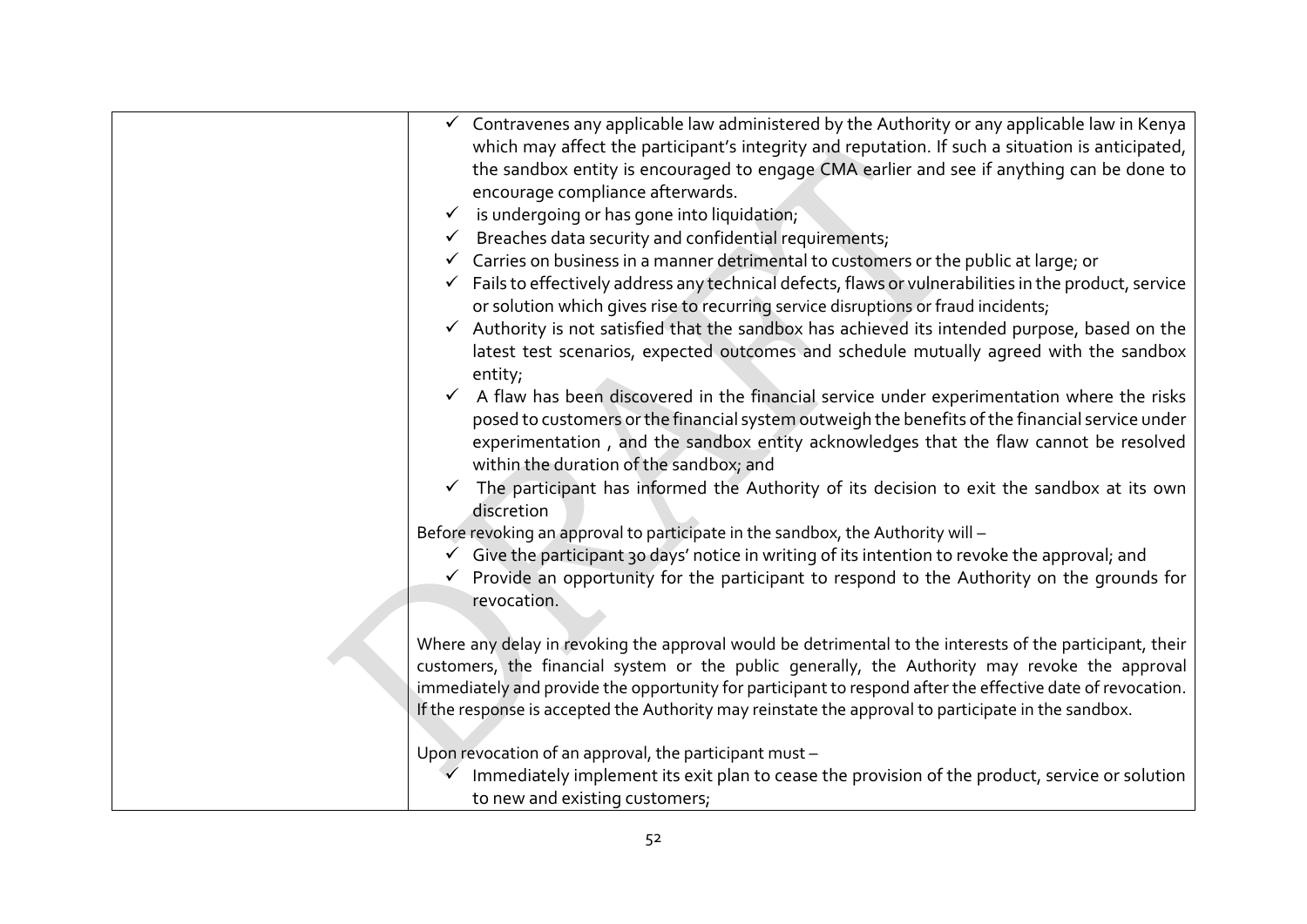|  | Provide notification to customers informing them of the cessation and their rights to redress            |
|--|----------------------------------------------------------------------------------------------------------|
|  | where relevant;                                                                                          |
|  | $\checkmark$ Comply with obligations imposed by the Authority to dispose of all confidential information |
|  | including customer personal information.                                                                 |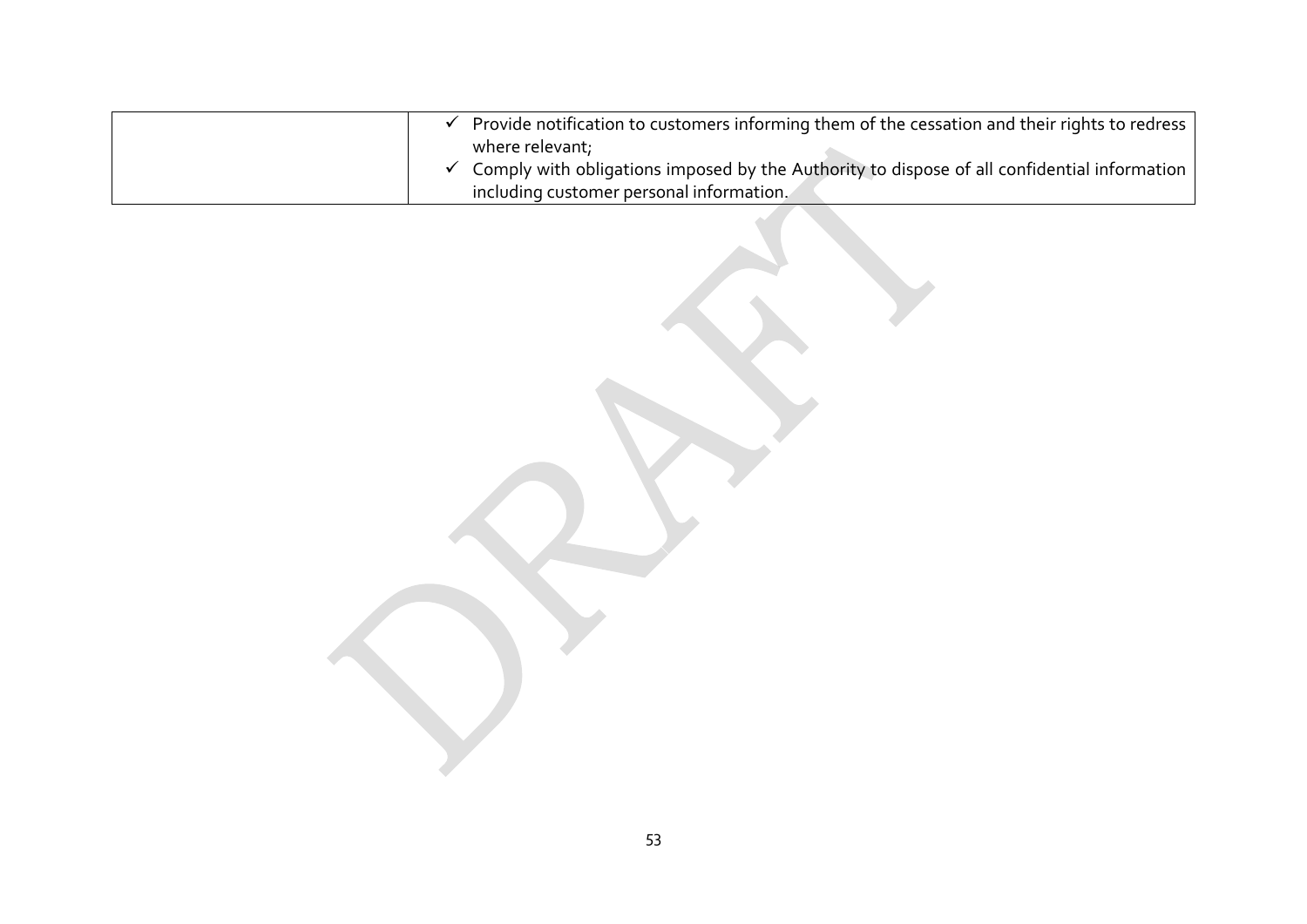#### **7 OPTIONS IN INTRODUCING THE KENYAN REGULATORY SANDBOX**

Solutions to a regulatory sandbox can only be delivered by industry acting out of mutual purpose and interest collectively (financial services firms, software developers, technology companies, accelerators etc.) to help address the challenges that innovators face when introducing a new FINTECH product or service to market.

There are four options towards the introduction of a sandbox in the Kenyan Capital Markets

- a. Virtual Sandbox
- b. Sandbox Umbrella
- c. New Regulated Activity
- d. Amending specific sections of the CMA Act

<span id="page-44-0"></span>

| Description                       | <b>Advantages and Disadvantages</b> | <b>Jurisdictional Review</b>               | Fintech Items under each<br><b>Jurisdiction</b> |  |
|-----------------------------------|-------------------------------------|--------------------------------------------|-------------------------------------------------|--|
|                                   |                                     |                                            |                                                 |  |
| Virtual sandbox                   |                                     |                                            |                                                 |  |
| A virtual sandbox could be        | Advantages                          | <u>U.K</u>                                 | innovative products,<br>✓                       |  |
| introduced by the industry. This  | √An environment to enable firms     | √Part of FCA recommendations               | innovative services,<br>✓                       |  |
| would be an environment to        | to test their solutions virtually   | is that the industry considers             | business models; and<br>$\checkmark$            |  |
| firms to test their<br>enable     | without entering the real market.   | establishing a virtual sandbox,            | delivery mechanisms<br>$\checkmark$             |  |
| solutions<br>virtually<br>without | √No or less risk of consumer        | allows<br>which<br>firms<br>to             | payments companies,<br>$\checkmark$             |  |
| market.<br>the real<br>entering   | risk<br>detriment,<br>market<br>to  | experiment<br>in<br>a virtual              | distributed ledger technology<br>$\checkmark$   |  |
| Several large firms already have  | integrity or financial stability    | environment using their own                | blockchain companies,<br>$\checkmark$           |  |
| similar solutions for testing     | while testing.                      | or publicly available data, and a          | online securities platforms,<br>$\checkmark$    |  |
| technologies but these operate    | ✔ A virtual sandbox could be used   | sandbox umbrella company.                  | online lenders, and<br>✓                        |  |
| separately from each other and    | by all innovators regardless of     | $\checkmark$ The environment enables firms | Online banking services<br>$\checkmark$         |  |
| with data only from the owners    | whether they are authorized or      | to test their products and                 | companies.                                      |  |
| of these sandboxes. A virtual     | not.                                | services in a virtual space                |                                                 |  |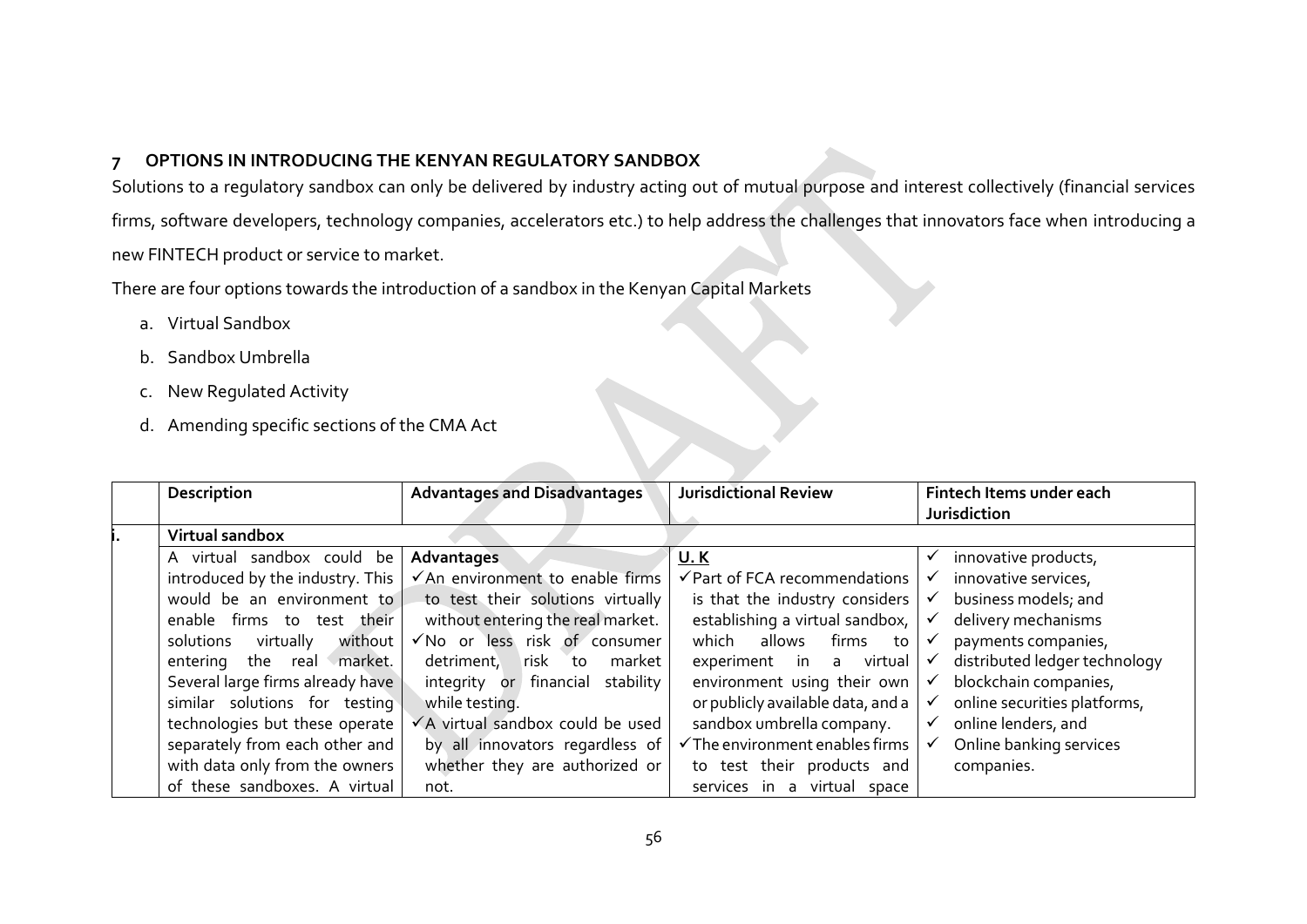|                                  | Description                                                                                                                                                                                                                                                                                                                   | <b>Advantages and Disadvantages</b>                                                                                                                                                                                                                                                                                                                                                                                                                                                                                                                 | <b>Jurisdictional Review</b>                                                                                                                                                                                                                                                                                                                                                                                                                                                                                                                                                                                                                                                                                                                                                         | Fintech Items under each     |
|----------------------------------|-------------------------------------------------------------------------------------------------------------------------------------------------------------------------------------------------------------------------------------------------------------------------------------------------------------------------------|-----------------------------------------------------------------------------------------------------------------------------------------------------------------------------------------------------------------------------------------------------------------------------------------------------------------------------------------------------------------------------------------------------------------------------------------------------------------------------------------------------------------------------------------------------|--------------------------------------------------------------------------------------------------------------------------------------------------------------------------------------------------------------------------------------------------------------------------------------------------------------------------------------------------------------------------------------------------------------------------------------------------------------------------------------------------------------------------------------------------------------------------------------------------------------------------------------------------------------------------------------------------------------------------------------------------------------------------------------|------------------------------|
|                                  |                                                                                                                                                                                                                                                                                                                               |                                                                                                                                                                                                                                                                                                                                                                                                                                                                                                                                                     |                                                                                                                                                                                                                                                                                                                                                                                                                                                                                                                                                                                                                                                                                                                                                                                      | Jurisdiction                 |
|                                  | sandbox could be, for example,<br>a cloud-based solution set up<br>and equipped in collaboration<br>between the industry, which<br>then<br>could<br>businesses<br>customize for their products or<br>services<br>A virtual sandbox could be used<br>by all innovators regardless of<br>whether they are authorized or<br>not. | √It will probably be most useful for<br>small start-ups who cannot build<br>their own sandboxes.<br>$\checkmark$ This environment could also allow<br>collaboration between several<br>businesses and other interested<br>parties to develop innovative<br>solutions quicker and in a more<br>informed way.<br><b>Disadvantages</b><br>√This option could be complex to<br>set up<br>√It does not allow testing on<br>consumers that are not aware of<br>being involved in a test<br>√The CMA might have<br>less<br>oversight of testing activities | without entering the real<br>market (for example,<br>by<br>testing with publicly available<br>data sets, or with data<br>provided by other firms<br>through the virtual sandbox).<br>√A virtual environment could<br>allow<br>collaboration<br>also<br>between a number<br>$\circ$ f<br>businesses<br>and<br>other<br>interested parties to develop<br>innovative solutions quicker<br>and in a more informed way.<br>$\checkmark$ In the long-term, it is necessary<br>for the CMA to set up the<br>virtual sandbox; the industry<br>has potential to set up a useful<br>virtual testing environment<br>itself. However, it is crucial to<br>facilitate<br>collaboration<br>between interested parties and<br>provide support when the<br>virtual<br>sandbox is being<br>developed. |                              |
|                                  | Sandbox umbrella                                                                                                                                                                                                                                                                                                              |                                                                                                                                                                                                                                                                                                                                                                                                                                                                                                                                                     |                                                                                                                                                                                                                                                                                                                                                                                                                                                                                                                                                                                                                                                                                                                                                                                      |                              |
|                                  | A not-for-profit company could                                                                                                                                                                                                                                                                                                | Advantages                                                                                                                                                                                                                                                                                                                                                                                                                                                                                                                                          | <b>UK</b>                                                                                                                                                                                                                                                                                                                                                                                                                                                                                                                                                                                                                                                                                                                                                                            | √Robo-Advice                 |
|                                  | be set up by industry to act as a                                                                                                                                                                                                                                                                                             | √It could be quicker and simpler for                                                                                                                                                                                                                                                                                                                                                                                                                                                                                                                | √This involves the creation of a                                                                                                                                                                                                                                                                                                                                                                                                                                                                                                                                                                                                                                                                                                                                                     | ✔ Blockchain technology; and |
|                                  | sandbox umbrella that allows                                                                                                                                                                                                                                                                                                  | innovators to use than restricted                                                                                                                                                                                                                                                                                                                                                                                                                                                                                                                   | Private Sector led sandbox                                                                                                                                                                                                                                                                                                                                                                                                                                                                                                                                                                                                                                                                                                                                                           | ✔ Adoption of ReqTech.       |
| unauthorized innovators to offer |                                                                                                                                                                                                                                                                                                                               | authorization (innovators would                                                                                                                                                                                                                                                                                                                                                                                                                                                                                                                     | umbrella company.                                                                                                                                                                                                                                                                                                                                                                                                                                                                                                                                                                                                                                                                                                                                                                    |                              |
|                                  | their services under its shelter as                                                                                                                                                                                                                                                                                           | not have to meet authorization                                                                                                                                                                                                                                                                                                                                                                                                                                                                                                                      | √The umbrella company would                                                                                                                                                                                                                                                                                                                                                                                                                                                                                                                                                                                                                                                                                                                                                          |                              |
|                                  | appointed representatives.                                                                                                                                                                                                                                                                                                    | requirements on their own)                                                                                                                                                                                                                                                                                                                                                                                                                                                                                                                          | need to be authorized with                                                                                                                                                                                                                                                                                                                                                                                                                                                                                                                                                                                                                                                                                                                                                           |                              |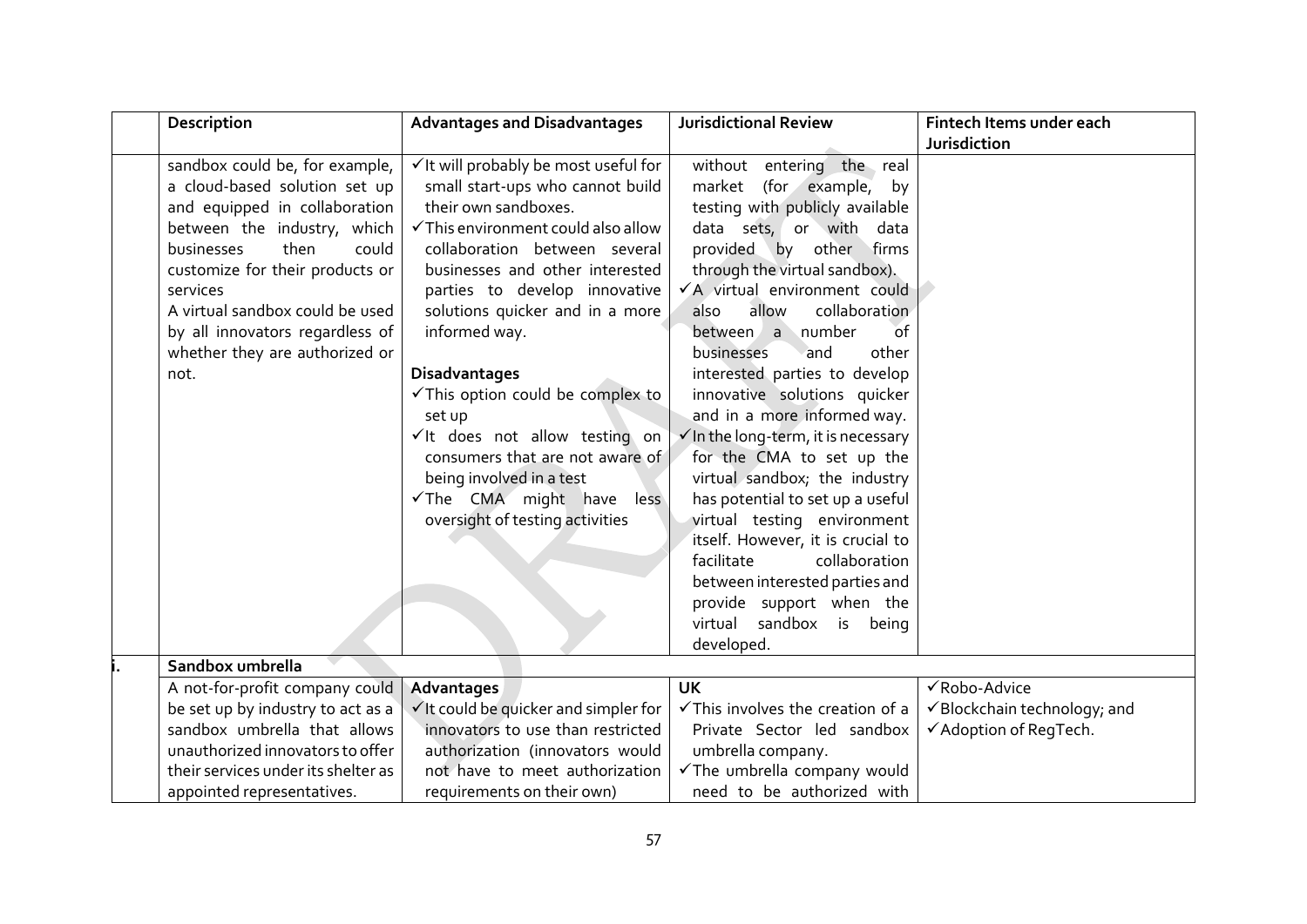|  | Description                     | <b>Advantages and Disadvantages</b>            | <b>Jurisdictional Review</b>            | Fintech Items under each                      |  |
|--|---------------------------------|------------------------------------------------|-----------------------------------------|-----------------------------------------------|--|
|  |                                 |                                                |                                         | Jurisdiction                                  |  |
|  |                                 | √Consumer protection apply if                  | appropriate permissions and             |                                               |  |
|  |                                 | activity is in scope                           | then supervised by the CMA as           |                                               |  |
|  |                                 | √Kenya's law requirements have                 | other authorized firms or               |                                               |  |
|  |                                 | less impact on this option than on             | licensed institutions.                  |                                               |  |
|  |                                 | restricted authorization                       | √The umbrella company would             |                                               |  |
|  |                                 | $\checkmark$ Industry is well placed to set up | monitor its<br>appointed                |                                               |  |
|  |                                 | the umbrella and<br>monitor                    | representatives.                        |                                               |  |
|  |                                 | innovators, so innovators can also             | This option would take some             |                                               |  |
|  |                                 | be helped with commercial                      | time to implement but it                |                                               |  |
|  |                                 | matters                                        | would be faster and simpler             |                                               |  |
|  |                                 |                                                | for the capital market to use           |                                               |  |
|  |                                 | <b>Disadvantages</b>                           | than<br>the<br>restricted               |                                               |  |
|  |                                 | √This option could be complex to               | authorization option.                   |                                               |  |
|  |                                 | set up                                         |                                         |                                               |  |
|  |                                 | √The appointed representative                  |                                         |                                               |  |
|  |                                 | regime has scope limitations                   |                                         |                                               |  |
|  |                                 | The Authority might have less                  |                                         |                                               |  |
|  |                                 | oversight of testing activities                |                                         |                                               |  |
|  | <b>New Regulated Activity</b>   |                                                |                                         |                                               |  |
|  | This option could enable CMA to | Advantages                                     | <b>UK</b>                               | √ credit institutions,                        |  |
|  | create a new sandbox regime     | √ CMA can create a new regime for              | $\checkmark$ The<br>CMA Act could<br>be | $\checkmark$ some insurance and reinsurance   |  |
|  | authorization<br>(with<br>new   | sandbox firms that is more                     | amended to introduce a new              | companies,                                    |  |
|  | requirements and rules) that is | flexible                                       | regulated<br>activity<br>of             | $\checkmark$ insurance<br>and<br>reinsurance  |  |
|  | more flexible than the current  | √ CMA introduce additional rules to            | 'sandboxing' for testing. This          | intermediaries, firms who provide             |  |
|  | regulatory regime in Kenya. The | those required under law                       | option could enable<br>the              | 'investment services or activities'           |  |
|  | drawbacks to this option are    | √Authorization (even if only for               | Authority to create a new               | under MiFID,                                  |  |
|  | that firms still need to become | sandbox) can encourage investors               | sandbox regime (with new                | $\checkmark$ some payment institutions and e- |  |
|  | authorized before being able to | $\checkmark$ If legislative/rules change it    | authorisation<br>requirements           | money institutions,                           |  |
|  | test and this could take some   | provides for, consumer rights and              | and rules) that is more flexible        | √UCITS and their management                   |  |
|  | time. A policy guidance note to | protection.                                    | than the current legislation            | companies,                                    |  |
|  | facilitate introduction of a    |                                                | does not apply or where the             | √Alternative Investment                       |  |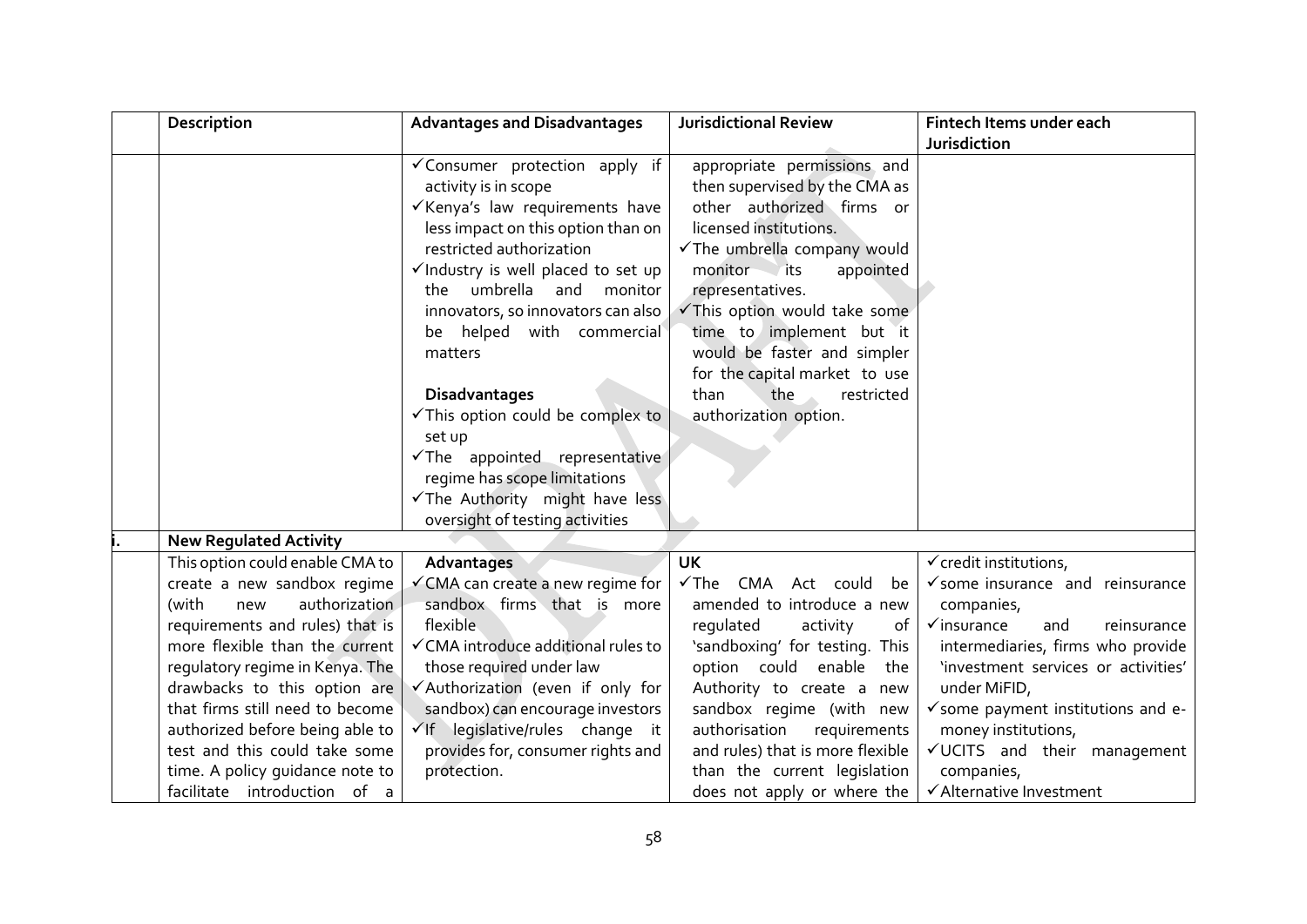| Description                               | <b>Advantages and Disadvantages</b>         | <b>Jurisdictional Review</b>      | Fintech Items under each          |
|-------------------------------------------|---------------------------------------------|-----------------------------------|-----------------------------------|
|                                           |                                             |                                   | Jurisdiction                      |
| regulatory sandbox into the               | $\checkmark$ Provides<br>with<br>consumers  | CMA can have additional rules     | √Fund Managers,                   |
| market is suitable in this option.        | confidence<br>while<br>not                  | to those that exist under CMA     | √Mortgage lenders,                |
|                                           | unnecessarily restricting<br>the            | Act through a policy guidance     | $\checkmark$ Administrators       |
|                                           | opportunities for innovation.               | √Thus, it could allow for a       | $\checkmark$ Brokers              |
|                                           |                                             | streamlined<br>authorisation      | √Creditors.                       |
|                                           | <b>Disadvantages</b>                        | process and potentially less      |                                   |
|                                           | √Firms still need to apply for              | requlatory requirements to        |                                   |
|                                           | authorization before being able             | comply with when testing.         |                                   |
|                                           | to test new solutions                       |                                   |                                   |
|                                           | √ CMA Act limits the flexibility that       |                                   |                                   |
|                                           | the new regime can provide (e.g.            |                                   |                                   |
|                                           | set capital requirements)                   |                                   |                                   |
|                                           | $\checkmark$ Legislative<br>changes<br>take |                                   |                                   |
|                                           | significant time and resource to            |                                   |                                   |
|                                           | introduce                                   |                                   |                                   |
|                                           | √ This option will not apply to firms       |                                   |                                   |
|                                           | that are not regulated under CMA            |                                   |                                   |
|                                           | (e.g. payment institutions and e-           |                                   |                                   |
|                                           | money firms                                 |                                   |                                   |
| Amending specific sections of the CMA Act |                                             |                                   |                                   |
| CMA's power to issue waivers is           | Advantages                                  | <b>MAS</b>                        | Crowdfunding<br>$\bullet$         |
| relation<br>limited in<br>to              | √ These options would enable firms          | √A firm submits a license         | <b>Credit Rating</b><br>$\bullet$ |
| requirements of the law. The              | to stay outside the scope of                | MAS<br>application to<br>and      | <b>Block Chain Technologies</b>   |
| Authority<br>could<br>consider            | Kenya's financial act); therefore,          | indicates<br>the<br>specific      |                                   |
| changing the waiver conditions            | sandbox firms would not be                  | exemptions required. Given        |                                   |
| (if need-be) to make it easier to         | subject<br>authorization<br>to              | the novelty of the solution and   |                                   |
| waive rules for a firm within the         | financial<br>requirements<br><b>or</b>      | that the firm does not have a     |                                   |
| sandbox. This could be achieved           | regulation while testing                    | track record comparable with      |                                   |
| by introducing a new test for             | vit would allow more flexibility            | established FIs, MAS is likely to |                                   |
| sandbox firms.                            | than the other options                      | longer time to<br>take a          |                                   |
|                                           |                                             |                                   |                                   |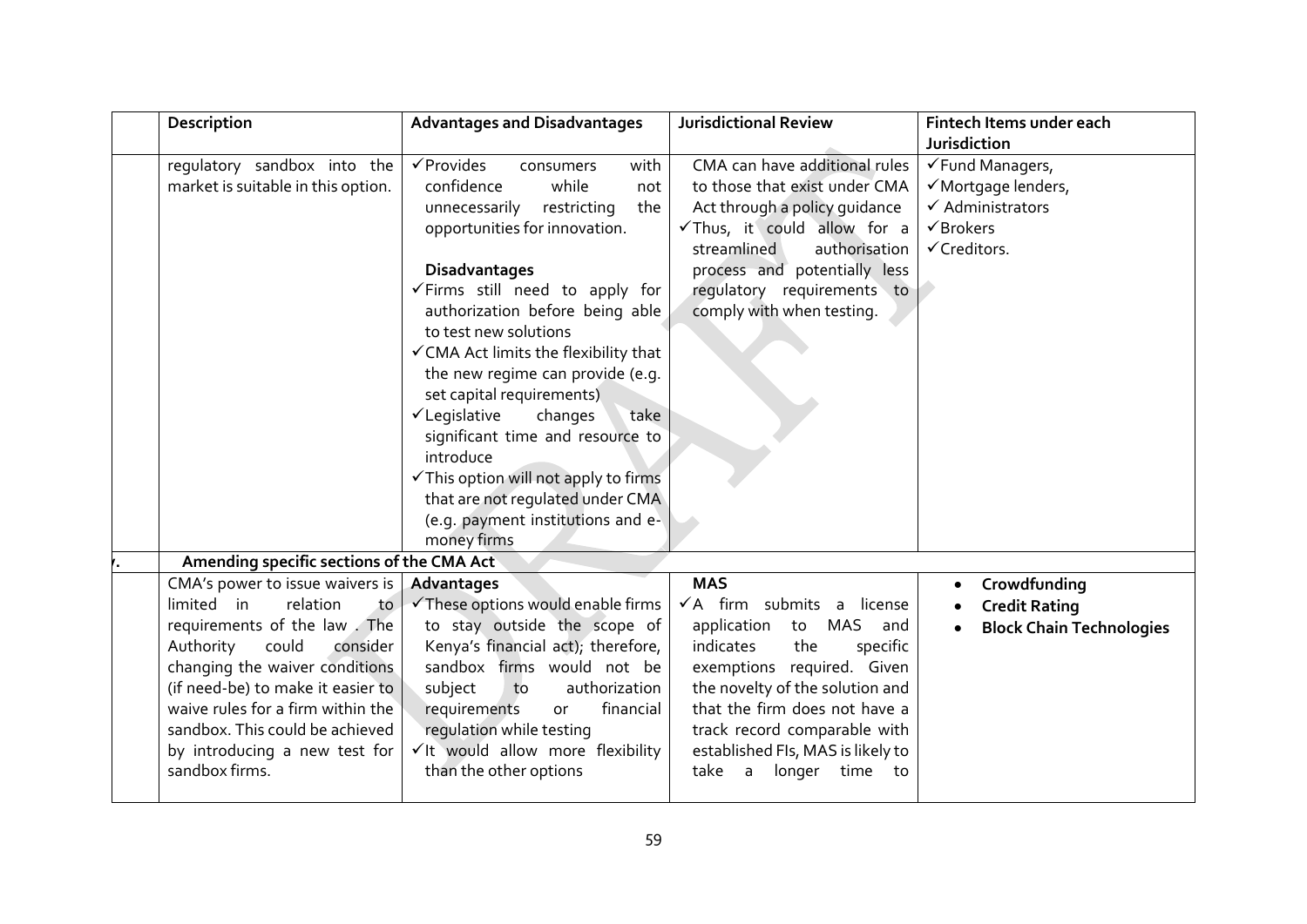| Description                        | <b>Advantages and Disadvantages</b> | <b>Jurisdictional Review</b>                | Fintech Items under each |
|------------------------------------|-------------------------------------|---------------------------------------------|--------------------------|
|                                    |                                     |                                             | Jurisdiction             |
| This approach should put into      |                                     | understand and clarify the                  |                          |
| consideration<br>the<br>risks      |                                     | potential risks.                            |                          |
| associated with the product and    |                                     | √Meanwhile, the firm can only               |                          |
| or service being offered by the    |                                     | wait, and the uncertainty                   |                          |
| applicant. A policy guidance       |                                     | remains.                                    |                          |
| note to facilitate introduction of |                                     | √With the existing approach,                |                          |
| a regulatory sandbox into the      |                                     | the scenario could potentially              |                          |
| market is suitable in this option. |                                     | develop into the following                  |                          |
|                                    |                                     | Voutcomes, whereby promising                |                          |
|                                    |                                     | innovations were being stifled              |                          |
|                                    |                                     | and the doors to potential                  |                          |
|                                    |                                     | √opportunities were<br>being                |                          |
|                                    |                                     | closed:                                     |                          |
|                                    |                                     | ✔ A prolonged processing with               |                          |
|                                    |                                     | no certainty ahead;                         |                          |
|                                    |                                     | $\checkmark$ The firm may drop the idea and |                          |
|                                    |                                     | stick to business-as -usual; or             |                          |
|                                    |                                     | √The firm may consider                      |                          |
|                                    |                                     | deploying the solution outside              |                          |
|                                    |                                     | of Singapore where the                      |                          |
|                                    |                                     | √regulatory environment is                  |                          |
|                                    |                                     | perceived to<br>be<br>more                  |                          |
|                                    |                                     | conducive.                                  |                          |
|                                    |                                     |                                             |                          |
|                                    |                                     |                                             |                          |
|                                    |                                     |                                             |                          |
|                                    |                                     |                                             |                          |
|                                    |                                     |                                             |                          |
|                                    |                                     |                                             |                          |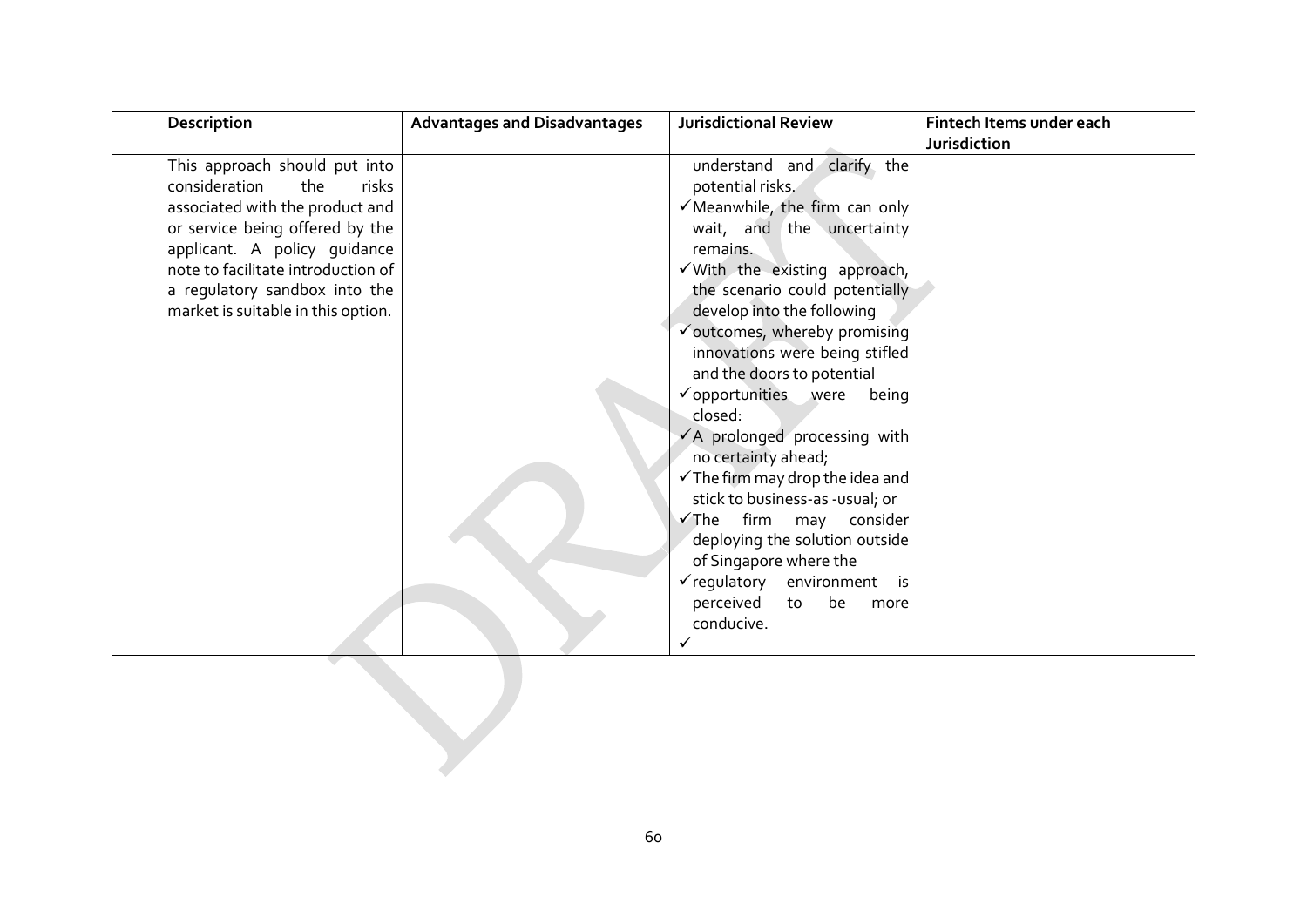#### <span id="page-49-0"></span>**9 CONCLUSION AND RECOMMENDATIONS**

#### <span id="page-49-1"></span>**9.1 CONCLUSION**

Kenya is increasingly getting recognized on the world stage for its capacity to innovate and provide better solutions to life's challenges in Fintech. To further buttress the gains made in Fintech in Kenya, a Sandbox regime that aims to create a 'safe space' for businesses to test innovative products, services, business models and delivery mechanisms in a live environment without immediately incurring all the normal regulatory consequences of engaging in the activity in question, would go a long way in unlocking the country's immense economic potential through innovation. Subsequently, innovation could transform into competition in the market, with the net benefits trickling to the consumer in form of among others, better quality services, reduced prices and a general improvement in their welfare.

The benefits of innovation notwithstanding, there still are regulatory impediments in the country that barricade the materialization of these benefits. Investors are afraid to commit themselves with resources without regulatory certainty. As such, the introduction of a regulatory sand box could not be done at a better time.

A regulatory sand box is also expected to bolster Kenya's international and global aspirations. Kenya aims to increase its global visibility, and this can only be achieved through taking a bold lead roles in the development of the country's capital markets. This flexibility to growth and improvement is an ideal attraction to global players. Further, in keeping with this global trend, we fortify our intent and desire to be an international financial center and the heart of the African Capital Markets. In addition to this, global investors will have faith in the Kenya's Capital Markets for pursuing regulatory architectural designs that allow expression of new ideas.

#### <span id="page-49-2"></span>**9.2 RECOMMENDATIONS**

1. Kenya has a choice to make on the most suitable option for the country's Fintech Sandbox regime between:

**Either**

a. **Developing a Sandbox regulatory approach as a new regulated activity**: If adopted, this approach would see CMA create a new sandbox regime (with new authorization requirements and rules) that would be flexible, in line with inprinciple approaches to regulation. This would necessitate the development of a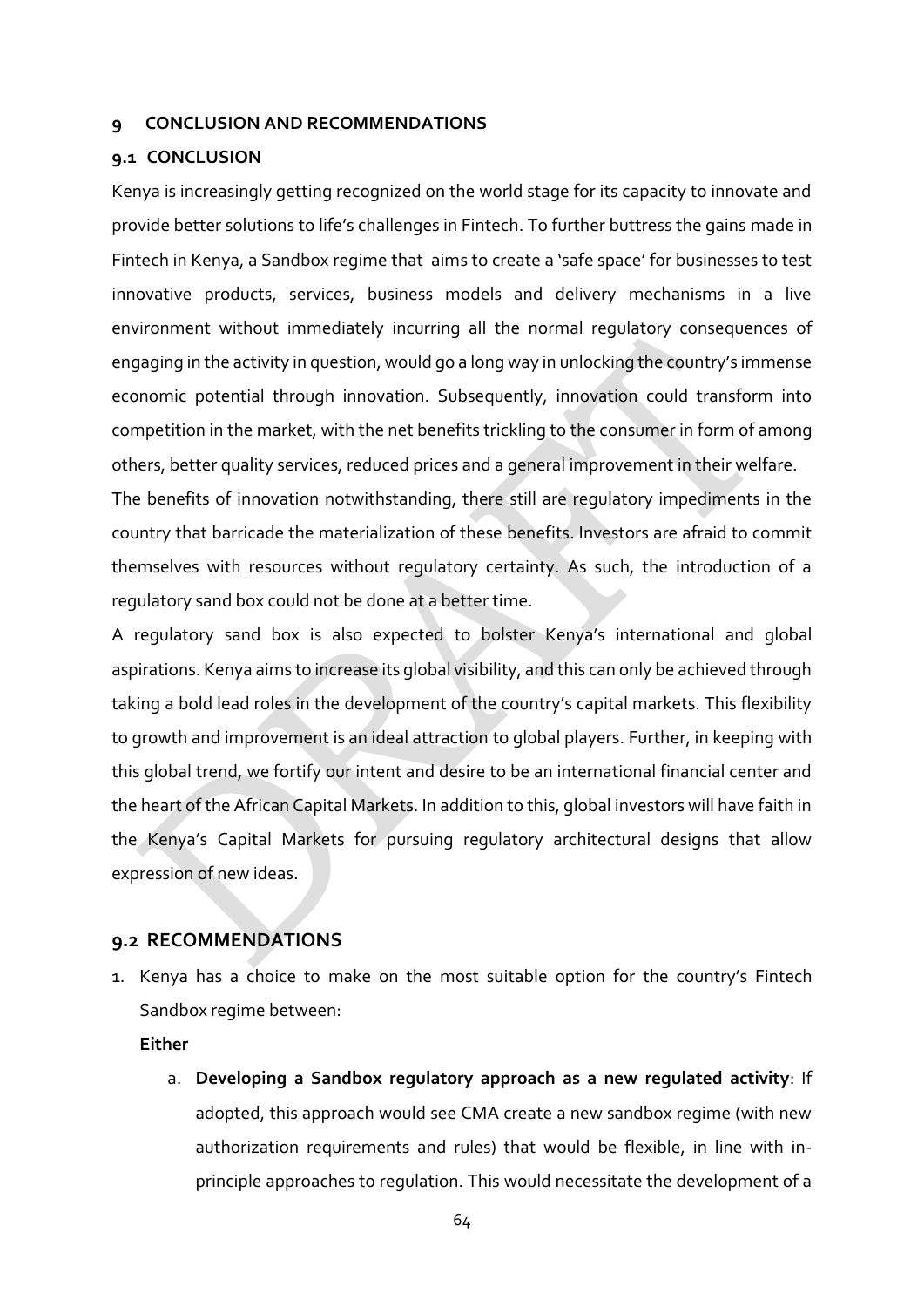Policy Guidance Note to facilitate introduction of a regulatory sandbox into the market.

**Or**

b. **Amending specific sections of the Capital Markets Act:** If adopted, this approach would lead to CMA issuing waivers that would be limited in relation to requirements of the law. The Authority could consider changing the waiver conditions (if need-be) to make it easier to waive rules for a firm within the sandbox. This could be achieved by introducing a new test for sandbox firms. The approach would also necessitate the development of a Policy Guidance Note to facilitate introduction of a regulatory sandbox into the market.

These options would require collection of evidence about the specific needs of innovative firms during the testing of new Fintech innovations. This evidence would enable CMA to gain a better understanding of the Fintech innovations and the specific rules or legislation that firms may have been struggling with when testing innovative solutions and then analyze the effect such legislative changes could have on market operations.

- 2. This consultative paper should be put under public exposure through the CMA website to receive stakeholder comments/suggestions/critique etc. and ensure that it addresses most of the stakeholder anxieties and/or concerns.
- 3. A Stakeholders' forum to discuss this first consultative paper should also be organized and experts invited from other jurisdictions to share their experiences.
- 4. In the short term, a checklist should be developed to facilitate approval of the already pending FinTech applications on crowdfunding and related FinTech innovations.
- 5. After the second consultative forum, the Authority should develop a Policy Guidance Note to facilitate introduction of a regulatory sandbox into the Kenyan capital markets. The PGN should address among others, the following:
	- i. **Applicability of the PGN**: The extent to which the PGN should be applicable to the FinTech Companies and the Authority's existing licensees or authorized institutions;
	- ii. **Application process: The process to be followed by potential applicants and the** eligibility criteria (for instance as outlined in Chapter 5 above).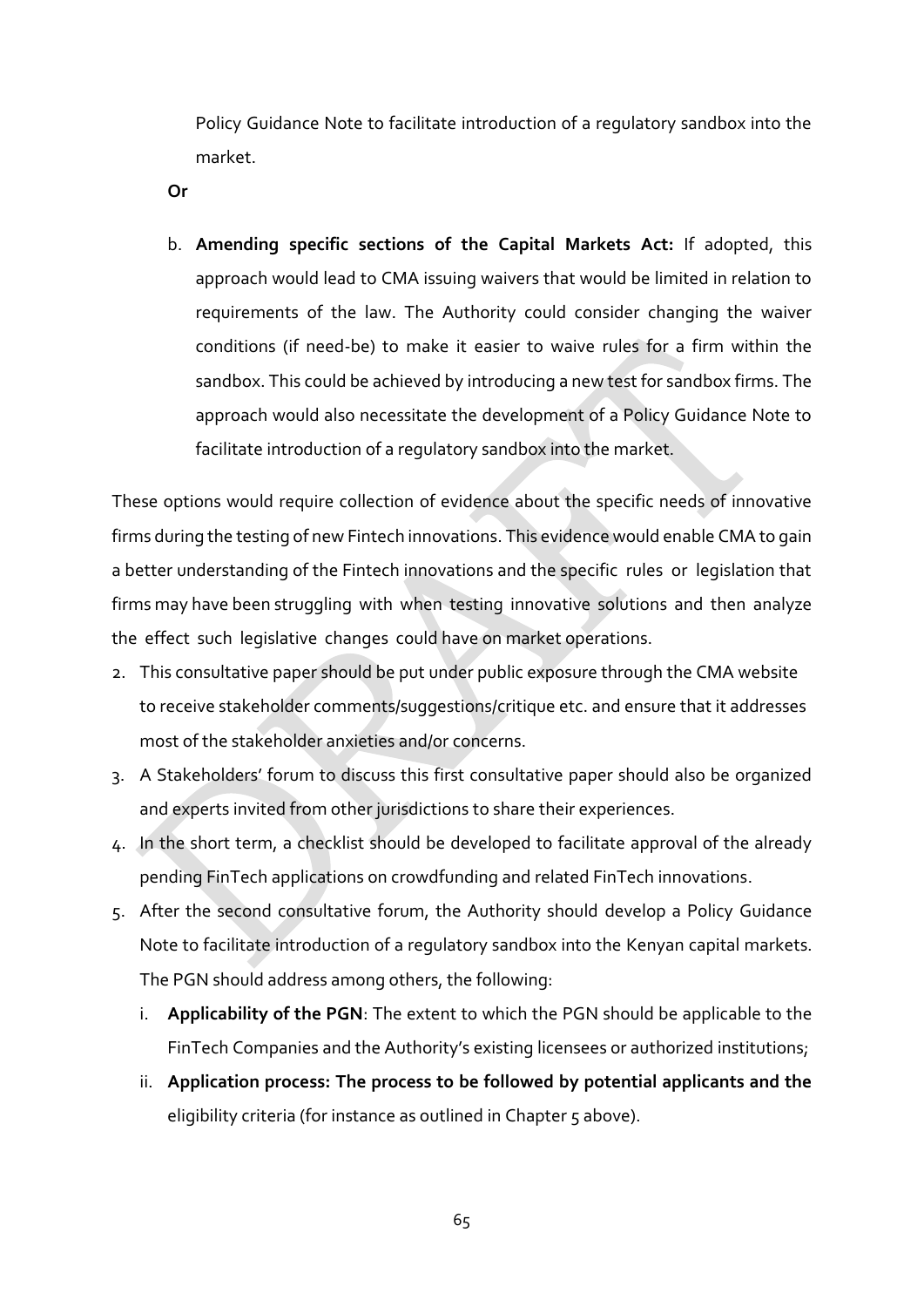- iii. **Period of consideration of application:** The Authority should approve or decline to grant consent or require that the applicant re-applies with recommended refinements within a specified period (e.g.21 days).
- iv. **Duration**: The test duration should be long enough to allow for the determination of trends and patterns, but short enough to remain within manageable costs. Because business needs may vary therefore, it is recommended that the time duration be a reasonable range (say 6 to 12 months) or as shall be deemed necessary when evaluating the applicant.
- **v. Extension:** In the event that the sandbox entity requires an extension of the sandbox period, the sandbox entity should give sufficient notice (preferably at least 1 month) before the expiration of the sandbox period and provide reasons to support the application for extension. These should also be accompanied by relevant checklists to facilitate assessment of the application.
- **vi. Fees:** It should be determined what fees (if any) should be levied.
- 6. Working Group 2 of the CMMP should discuss the draft policy framework and the Guidance Note (as and when it is ready) as part of stakeholder consultation.
- 7. Peer review and assistance in development of the consultative papers and the PGN by regulators with whom the Authority has some relationship should be done.
- 8. Mapping of all potential capital market related Fintech through assistance from business incubators and the SME Authority among other partners should be done.
- 9. For any Fintech applications whose activities may impact on capital markets but are not under the purview of the CMA, the Authority should work with the relevant financial sector regulator(s) for requisite approvals.
- 10. The Authority should facilitate the convening of an annual Capital Market Fintech day to allow key players sample the latest products/services/innovations etc. in the field of Fintech in Capital markets.
- 11. The Authority to sign the IOSCO Enhanced Multilateral Memorandum of Understanding (EMMoU) which would play an important role in investigation, enforcement and international cooperation by setting new standards to address demands posed by modern markets.
- 12. Noting the interconnected nature of financial services and increased capacity of FinTech to integrate and consolidate cross sectoral service offerings, the joint financial sector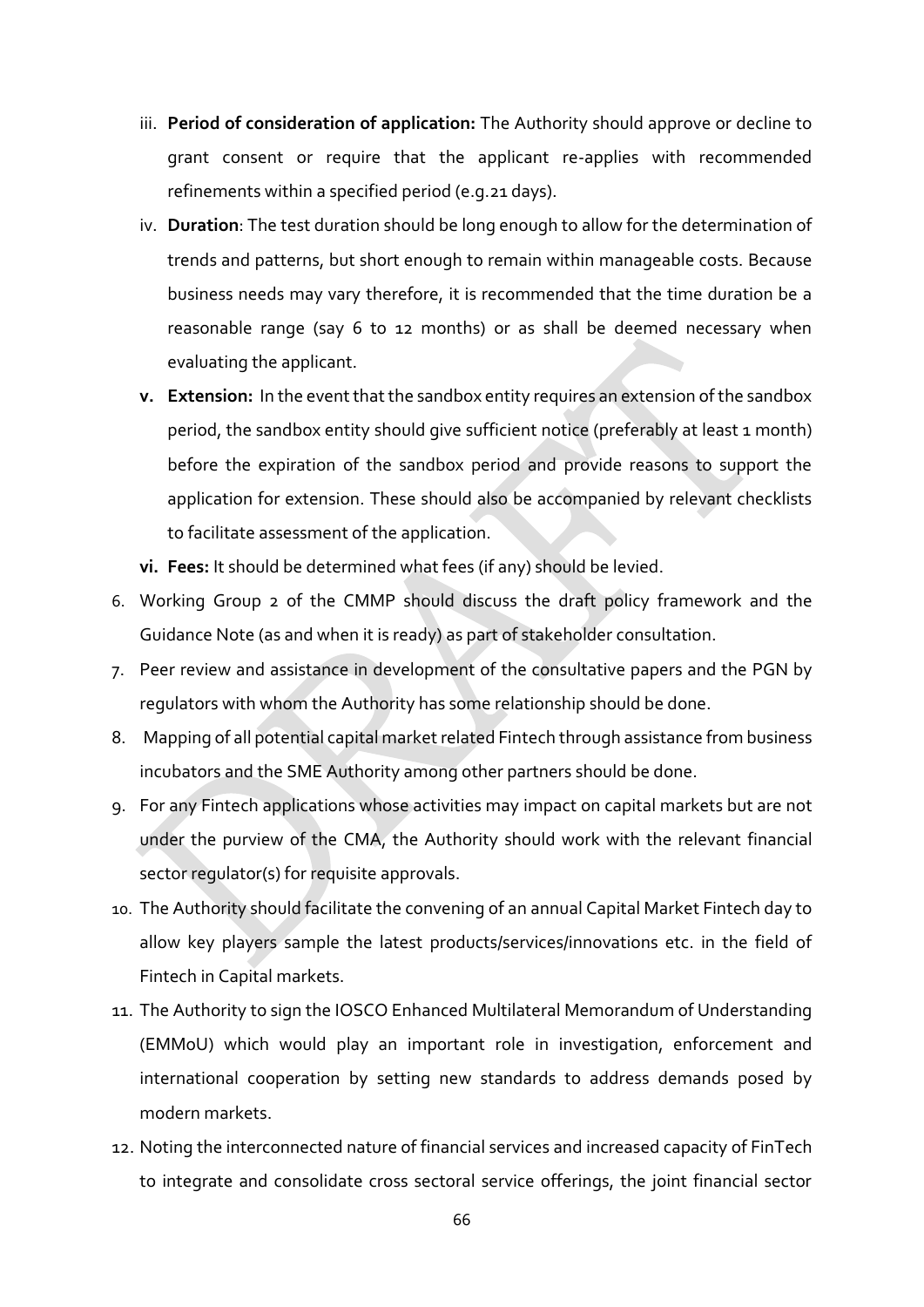regulators in Kenya should engage to develop a consolidated financial services sandbox offering that would cater for the incubation and acceleration of a wider spectrum of fintech solutions than would be eligible to operate within a capital markets sandbox.

67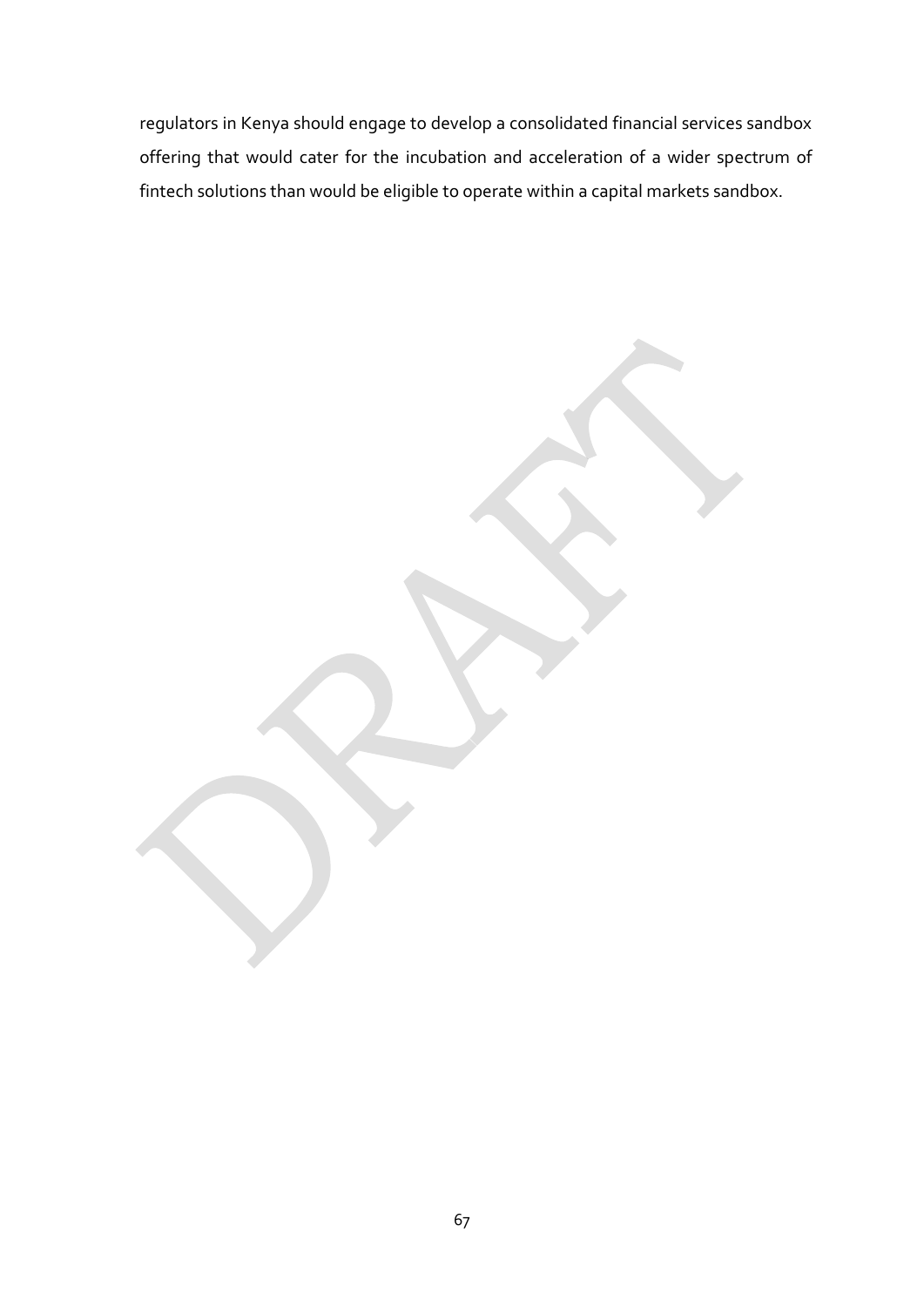## <span id="page-53-0"></span>**APPENDICES**

# **Table 3: Fintech Assessment Criteria**

|                | Criteria         | <b>Key Considerations</b>                                                     | Yes/No | Comments |
|----------------|------------------|-------------------------------------------------------------------------------|--------|----------|
| 1.             | Is the firm in   | The innovation must be 'fit for purpose'                                      |        |          |
|                | scope            | for the Kenyan capital markets                                                |        |          |
|                |                  | The innovating firm's relevant activity                                       |        |          |
|                |                  | should be regulated by the Capital                                            |        |          |
|                |                  | Markets Authority (CMA) or is intended                                        |        |          |
|                |                  | for firms regulated by the CMA                                                |        |          |
| 2.             | Is it genuine    | Desk research should show that there                                          |        |          |
|                | innovation       | have been very few or no comparable                                           |        |          |
|                |                  | offerings already established on the                                          |        |          |
|                |                  | market                                                                        |        |          |
|                |                  | Internal experts within CMA should                                            |        |          |
|                |                  | without any doubt believe that it                                             |        |          |
|                |                  | constitutes a genuinely innovative                                            |        |          |
|                |                  | technology / approach / product or                                            |        |          |
|                |                  | service                                                                       |        |          |
|                |                  | The scale of the innovation impact                                            |        |          |
|                |                  | should be step-change in nature.                                              |        |          |
| $\overline{3}$ | Is there a       | The innovation must lead to a better deal                                     |        |          |
|                | consumer benefit | for consumer directly or indirectly, e.g.                                     |        |          |
|                |                  | through higher quality services or lower<br>prices due to enhanced efficiency |        |          |
|                |                  | The entity must have an elaborate risk                                        |        |          |
|                |                  | management framework in place                                                 |        |          |
|                |                  | The innovation must demonstrate it will                                       |        |          |
|                |                  | promote effective competition                                                 |        |          |
| 4.             | Is there a need  | There must be clear demonstration that                                        |        |          |
|                | for a sandbox    | the innovation does not easily fit the                                        |        |          |
|                |                  | existing regulatory framework, thus                                           |        |          |
|                |                  | making it difficult or costly to get it to the                                |        |          |
|                |                  | market                                                                        |        |          |
|                |                  | There must be a clear need for a sandbox                                      |        |          |
|                |                  | tool in order to test this product in a live                                  |        |          |
|                |                  | environment                                                                   |        |          |
|                |                  | The entity must demonstrate that there                                        |        |          |
|                |                  | is no alternative way to test the                                             |        |          |
|                |                  | innovation without the CMA support                                            |        |          |